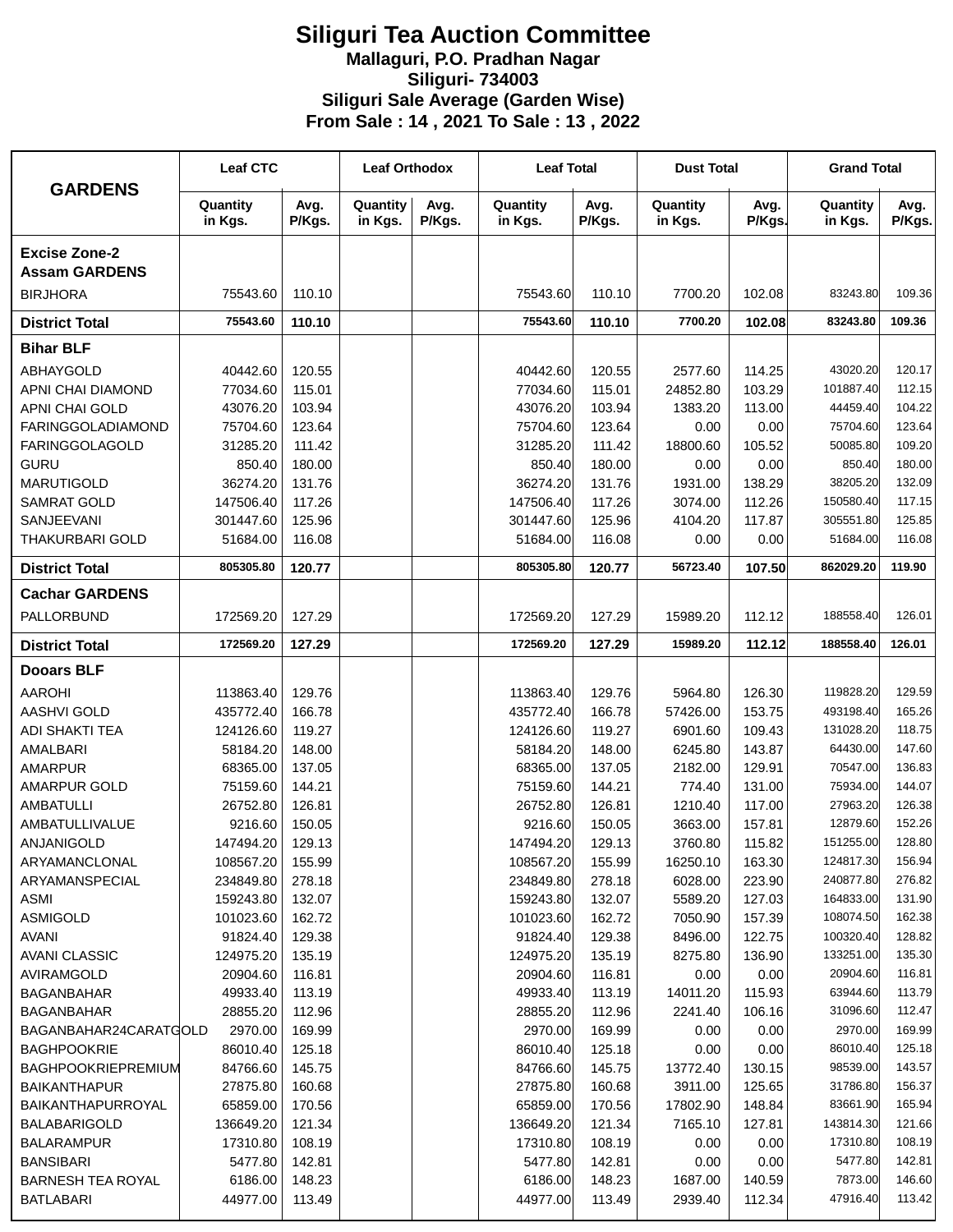| <b>GARDENS</b>                        | <b>Leaf CTC</b>        |                  | <b>Leaf Orthodox</b> |                | <b>Leaf Total</b>      |                  | <b>Dust Total</b>    |                  | <b>Grand Total</b>    |                  |
|---------------------------------------|------------------------|------------------|----------------------|----------------|------------------------|------------------|----------------------|------------------|-----------------------|------------------|
|                                       | Quantity<br>in Kgs.    | Avg.<br>P/Kgs.   | Quantity<br>in Kgs.  | Avg.<br>P/Kgs. | Quantity<br>in Kgs.    | Avg.<br>P/Kgs.   | Quantity<br>in Kgs.  | Avg.<br>P/Kgs.   | Quantity<br>in Kgs.   | Avg.<br>P/Kgs.   |
| <b>Excise Zone-2</b>                  |                        |                  |                      |                |                        |                  |                      |                  |                       |                  |
| <b>BHAKTIPARA</b>                     | 137024.60              | 123.24           |                      |                | 137024.60              | 123.24           | 6704.10              | 120.41           | 143728.70             | 123.10           |
| <b>BHATURBARI</b>                     | 2567.00                | 184.17           |                      |                | 2567.00                | 184.17           | 0.00                 | 0.00             | 2567.00               | 184.17           |
| <b>BIKRAM</b>                         | 265026.40              | 142.50           |                      |                | 265026.40              | 142.50           | 11289.60             | 134.72           | 276316.00             | 142.19           |
| <b>BIKRAMROYAL</b>                    | 54007.00               | 168.21           |                      |                | 54007.00               | 168.21           | 204.70               | 156.00           | 54211.70              | 168.16           |
| <b>BLK</b>                            | 35286.20               | 118.36           |                      |                | 35286.20               | 118.36           | 1849.60              | 110.44           | 37135.80              | 117.97           |
| <b>BLK SUPREME</b>                    | 101234.00              | 118.70           |                      |                | 101234.00              | 118.70           | 3638.00              | 114.36           | 104872.00             | 118.55           |
| CHINU TEA GOLD                        | 12070.60               | 136.74           |                      |                | 12070.60               | 136.74           | 175.40               | 146.00           | 12246.00              | 136.87           |
| <b>DEBNAGAR</b>                       | 46050.00               | 149.86           |                      |                | 46050.00               | 149.86           | 2583.20              | 158.70           | 48633.20              | 150.33           |
| <b>DEVERSHEY</b>                      | 8727.80                | 131.26           |                      |                | 8727.80                | 131.26           | 0.00                 | 0.00             | 8727.80               | 131.26           |
| <b>DEVSHREE</b>                       | 7367.60                | 110.80           |                      |                | 7367.60                | 110.80           | 820.80               | 100.00           | 8188.40               | 109.72           |
| DEVSHREE ROYAL                        | 51075.20               | 112.62           |                      |                | 51075.20               | 112.62           | 5026.80              | 110.18           | 56102.00              | 112.41           |
| <b>DHANTALA TEA</b>                   | 167915.60              | 128.65           |                      |                | 167915.60              | 128.65           | 5766.30              | 113.02           | 173681.90             | 128.13           |
| <b>DHARLA</b>                         | 4724.00                | 138.46           |                      |                | 4724.00                | 138.46           | 1031.10              | 142.95           | 5755.10               | 139.27           |
| DHARLA PREMIUM                        | 3355.20                | 161.93           |                      |                | 3355.20                | 161.93           | 694.40               | 135.00           | 4049.60               | 157.32           |
| EVERGREENSUPREEM                      | 450.80                 | 123.00           |                      |                | 450.80                 | 123.00           | 0.00                 | 0.00             | 450.80                | 123.00           |
| <b>GAGANBARI</b>                      | 39052.60               | 122.58           |                      |                | 39052.60               | 122.58           | 754.40               | 121.00           | 39807.00              | 122.55           |
| <b>GAGANBARIVALUE</b>                 | 32320.80               | 124.77           |                      |                | 32320.80               | 124.77           | 2264.60              | 158.68           | 34585.40              | 126.99           |
| <b>GARALBARI ROYAL</b>                | 6041.20                | 146.62           |                      |                | 6041.20                | 146.62           | 0.00                 | 0.00             | 6041.20               | 146.62           |
| <b>GARALBARI SUPREME</b>              | 7329.60                | 130.06           |                      |                | 7329.60                | 130.06           | 0.00                 | 0.00             | 7329.60               | 130.06           |
| GARAMVALLEY                           | 112450.20              | 112.78           |                      |                | 112450.20              | 112.78           | 2046.20              | 126.05           | 114496.40             | 113.01           |
| GARAMVALLEYGOLD                       | 164704.40              | 119.36           |                      |                | 164704.40              | 119.36           | 5474.70              | 125.13           | 170179.10             | 119.55           |
| <b>GEETATEADIAMOND</b>                | 136996.80              | 154.85           |                      |                | 136996.80              | 154.85           | 1106.80              | 127.00           | 138103.60             | 154.63           |
| <b>GEETATEAGOLD</b>                   | 247980.20              | 141.22           |                      |                | 247980.20              | 141.22           | 10123.10             | 130.50           | 258103.30             | 140.79           |
| <b>GREENTOUCHROYAL</b>                | 22040.60               | 137.09           |                      |                | 22040.60               | 137.09           | 1748.20              | 146.08           | 23788.80              | 137.75           |
| <b>GUYABARI</b>                       | 22712.00               | 121.53           |                      |                | 22712.00               | 121.53           | 10729.50             | 115.60           | 33441.50              | 119.63           |
| <b>HARSINGPUR</b>                     | 132690.00              | 114.73           |                      |                | 132690.00              | 114.73           | 3919.70              | 114.80           | 136609.70             | 114.73           |
| <b>HOLLONG</b>                        | 35481.20               | 136.98           |                      |                | 35481.20               | 136.98           | 14177.20             | 138.60<br>142.23 | 49658.40<br>250987.50 | 137.45<br>147.05 |
| <b>INDIRAGOLD</b><br><b>INDIRATEA</b> | 211927.80<br>129864.60 | 147.94<br>142.87 |                      |                | 211927.80<br>129864.60 | 147.94<br>142.87 | 39059.70<br>32157.80 | 135.78           | 162022.40             | 141.46           |
| JAI JALPESHBARI                       | 49986.20               | 132.67           |                      |                | 49986.20               | 132.67           | 5602.80              | 119.29           | 55589.00              | 131.32           |
| <b>JAIJALPESHBARISHG</b>              | 123013.00              | 126.63           |                      |                | 123013.00              | 126.63           | 17855.60             | 115.34           | 140868.60             | 125.20           |
| <b>JALPARA</b>                        | 45155.40               | 136.88           |                      |                | 45155.40               | 136.88           | 9229.90              | 122.77           | 54385.30              | 134.49           |
| JALPARA ROYAL                         | 3078.60                | 154.27           |                      |                | 3078.60                | 154.27           | 224.70               | 133.00           | 3303.30               | 152.82           |
| <b>JAMUNBARI</b>                      | 49465.20               | 110.37           |                      |                | 49465.20               | 110.37           | 6960.80              | 105.30           | 56426.00              | 109.74           |
| <b>JOREDIGHIGOLD</b>                  | 162438.20              | 127.88           |                      |                | 162438.20              | 127.88           | 13033.60             | 125.92           | 175471.80             | 127.73           |
| <b>JOTIYAKALI GOLD</b>                | 6656.80                | 115.11           |                      |                | 6656.80                | 115.11           | 0.00                 | 0.00             | 6656.80               | 115.11           |
| KADMABARI                             | 75935.60               | 116.99           |                      |                | 75935.60               | 116.99           | 4765.20              | 110.81           | 80700.80              | 116.63           |
| KADMABARI GOLD                        | 360943.40              | 129.75           |                      |                | 360943.40              | 129.75           | 32170.00             | 122.77           | 393113.40             | 129.18           |
| <b>KAIRASUPREME</b>                   | 3154.80                | 92.54            |                      |                | 3154.80                | 92.54            | 0.00                 | 0.00             | 3154.80               | 92.54            |
| <b>KALIAPANI</b>                      | 94150.60               | 121.92           |                      |                | 94150.60               | 121.92           | 0.00                 | 0.00             | 94150.60              | 121.92           |
| KALIRHAT                              | 771.40                 | 153.00           |                      |                | 771.40                 | 153.00           | 0.00                 | 0.00             | 771.40                | 153.00           |
| KARALI-SUPRIM                         | 201466.60              | 148.45           |                      |                | 201466.60              | 148.45           | 17234.00             | 137.74           | 218700.60             | 147.60           |
| <b>KASHI</b>                          | 61363.60               | 119.10           |                      |                | 61363.60               | 119.10           | 4525.00              | 116.37           | 65888.60              | 118.91           |
| <b>KAWAGUB TEA GOLD</b>               | 86598.00               | 122.58           |                      |                | 86598.00               | 122.58           | 12452.50             | 113.51           | 99050.50              | 121.44           |
| <b>KUMARPARA</b>                      | 1984.80                | 123.01           |                      |                | 1984.80                | 123.01           | 0.00                 | 0.00             | 1984.80               | 123.01           |
| <b>LAKHIPUR PREMIUM</b>               | 39647.00               | 131.87           |                      |                | 39647.00               | 131.87           | 2301.20              | 128.03           | 41948.20              | 131.66           |
| LAXMIBARI                             | 202777.20              | 112.29           |                      |                | 202777.20              | 112.29           | 0.00                 | 0.00             | 202777.20             | 112.29           |
| LAXMIBARISUPREME                      | 745146.40              | 118.38           |                      |                | 745146.40              | 118.38           | 15712.00             | 122.89           | 760858.40             | 118.47           |
| MAHALAXMI                             | 186859.60              | 130.28           |                      |                | 186859.60              | 130.28           | 17951.20             | 123.03           | 204810.80             | 129.64           |
| <b>MAHALAXMI GOLD</b>                 | 32555.40               | 131.23           |                      |                | 32555.40               | 131.23           | 0.00                 | 0.00             | 32555.40              | 131.23           |
| MAHANVITA                             | 197478.60              | 118.05           |                      |                | 197478.60              | 118.05           | 3974.30              | 103.14           | 201452.90             | 117.76           |
| <b>MAHAVIR</b>                        | 85822.40               | 159.37           |                      |                | 85822.40               | 159.37           | 126.70               | 221.00           | 85949.10              | 159.46           |
| <b>MAIJONGBARI</b>                    | 57015.20               | 130.32           |                      |                | 57015.20               | 130.32           | 6908.80              | 122.26           | 63924.00              | 129.45           |
| <b>MAIJONGBARIPREMIUM</b>             | 38989.80               | 143.76           |                      |                | 38989.80               | 143.76           | 5627.10              | 132.19           | 44616.90              | 142.30           |
| MANGALBARI                            | 105898.00              | 136.05           |                      |                | 105898.00              | 136.05           | 6536.20              | 142.81           | 112434.20             | 136.45           |
| <b>MANGALBARI GOLD</b>                | 74745.60               | 122.60           |                      |                | 74745.60               | 122.60           | 1848.80              | 108.78           | 76594.40              | 122.26           |
| MANGALBARIGOLD24CARAT                 | 226508.20              | 156.17           |                      |                | 226508.20              | 156.17           | 17841.70             | 138.81           | 244349.90             | 154.90           |
| MANGALBARIPLATINUM                    | 28135.60               | 147.90           |                      |                | 28135.60               | 147.90           | 1797.60              | 132.88           | 29933.20              | 147.00           |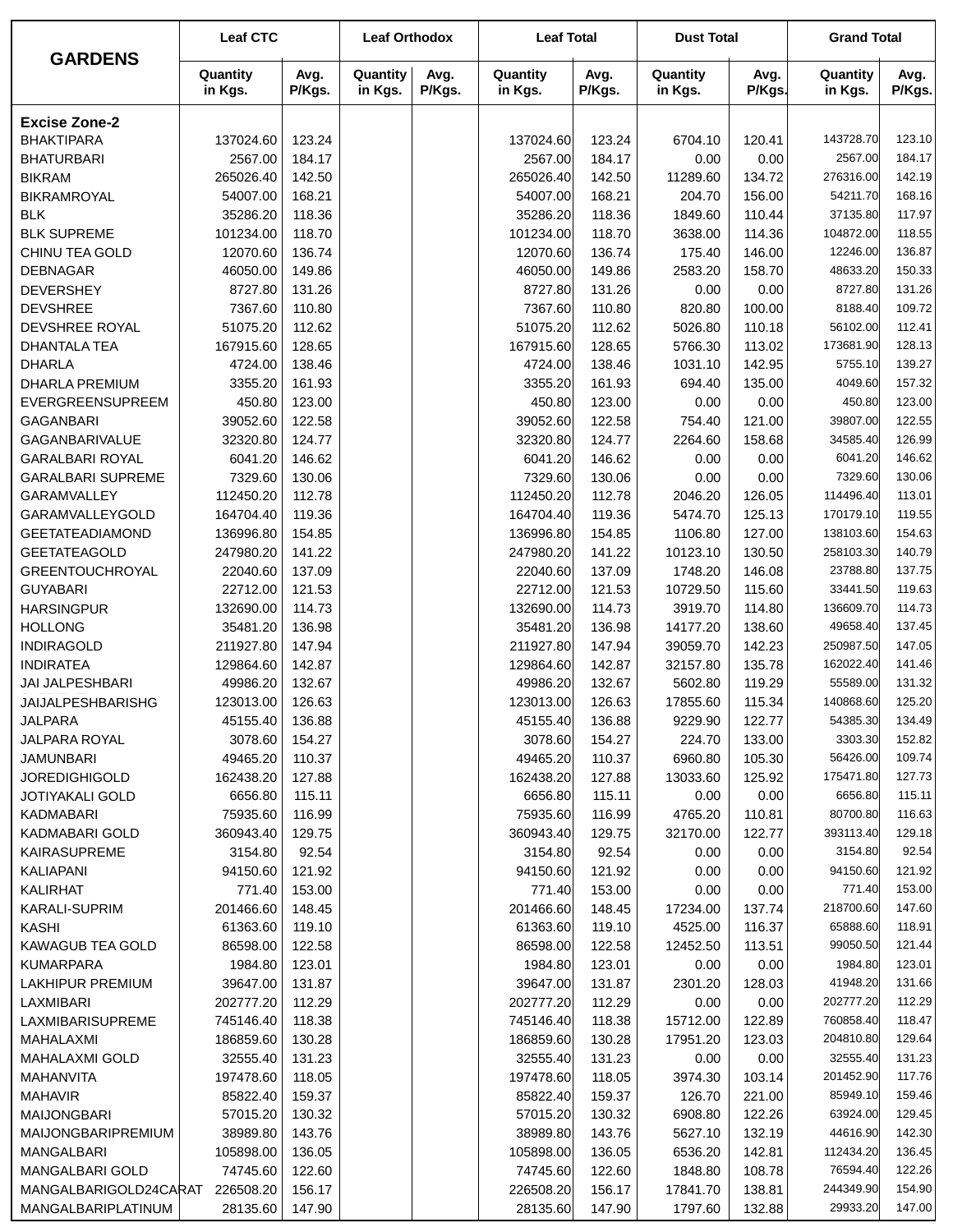| <b>GARDENS</b>                               | <b>Leaf CTC</b>      |                  | <b>Leaf Orthodox</b> |                | <b>Leaf Total</b>    |                  | <b>Dust Total</b>   |                  | <b>Grand Total</b>   |                  |
|----------------------------------------------|----------------------|------------------|----------------------|----------------|----------------------|------------------|---------------------|------------------|----------------------|------------------|
|                                              | Quantity<br>in Kgs.  | Avg.<br>P/Kgs.   | Quantity<br>in Kgs.  | Avg.<br>P/Kgs. | Quantity<br>in Kgs.  | Avg.<br>P/Kgs.   | Quantity<br>in Kgs. | Avg.<br>P/Kgs.   | Quantity<br>in Kgs.  | Avg.<br>P/Kgs.   |
| <b>Excise Zone-2</b>                         |                      |                  |                      |                |                      |                  |                     |                  |                      |                  |
| <b>MANJIRA</b>                               | 20042.60             | 126.57           |                      |                | 20042.60             | 126.57           | 0.00                | 0.00             | 20042.60             | 126.57           |
| MANJIRA VALUE                                | 8494.00              | 151.73           |                      |                | 8494.00              | 151.73           | 1849.60             | 142.64           | 10343.60             | 150.11           |
| <b>MANVI</b>                                 | 185416.60            | 128.76           |                      |                | 185416.60            | 128.76           | 24437.20            | 120.36           | 209853.80            | 127.78           |
| MAYAJUKTA CLONAL                             | 15247.80             | 131.06           |                      |                | 15247.80             | 131.06           | 804.40              | 119.00           | 16052.20             | 130.45           |
| <b>MAYAJUKTA GOLD</b>                        | 223288.40            | 133.76           |                      |                | 223288.40            | 133.76           | 5024.60             | 137.26           | 228313.00            | 133.84           |
| MAYAJUKTA SUPREME                            | 27464.80             | 145.01           |                      |                | 27464.80             | 145.01           | 879.80              | 143.42           | 28344.60             | 144.96           |
| <b>MAYNABARI</b>                             | 9930.00              | 122.20           |                      |                | 9930.00              | 122.20           | 771.10              | 136.61           | 10701.10             | 123.24           |
| MAYNABARI ROYAL                              | 28504.40             | 122.86           |                      |                | 28504.40             | 122.86           | 0.00                | 0.00             | 28504.40             | 122.86           |
| <b>MAYNABARI SUPREME</b>                     | 467199.40            | 130.70           |                      |                | 467199.40            | 130.70           | 11194.00            | 130.42           | 478393.40            | 130.69           |
| <b>MAZHABARI</b>                             | 1031.40              | 109.00           |                      |                | 1031.40              | 109.00           | 0.00                | 0.00             | 1031.40<br>31810.00  | 109.00           |
| <b>MAZHABARI ROYAL</b><br><b>MOHEPOOKRIE</b> | 31810.00             | 118.49           |                      |                | 31810.00<br>37102.80 | 118.49           | 0.00                | 0.00             | 41182.40             | 118.49<br>128.17 |
| <b>MOHINIPUR</b>                             | 37102.80<br>88475.60 | 129.72<br>137.47 |                      |                | 88475.60             | 129.72<br>137.47 | 4079.60<br>30605.80 | 114.05<br>129.95 | 119081.40            | 135.54           |
| <b>MOKRARI</b>                               | 6939.60              | 113.73           |                      |                | 6939.60              | 113.73           | 514.40              | 116.00           | 7454.00              | 113.88           |
| <b>MOKRARIGOLD</b>                           | 13339.20             | 126.27           |                      |                | 13339.20             | 126.27           | 514.40              | 166.00           | 13853.60             | 127.75           |
| <b>MORPANI ROYAL</b>                         | 90996.60             | 143.34           |                      |                | 90996.60             | 143.34           | 0.00                | 0.00             | 90996.60             | 143.34           |
| <b>MORPANIGOLD</b>                           | 185063.80            | 133.06           |                      |                | 185063.80            | 133.06           | 8946.00             | 122.44           | 194009.80            | 132.57           |
| <b>MUDIPARA ROYAL</b>                        | 59553.20             | 148.49           |                      |                | 59553.20             | 148.49           | 7703.50             | 131.65           | 67256.70             | 146.56           |
| <b>MUDIPARAVALUE</b>                         | 8658.20              | 113.00           |                      |                | 8658.20              | 113.00           | 0.00                | 0.00             | 8658.20              | 113.00           |
| <b>NOWAPARA</b>                              | 66563.00             | 151.95           |                      |                | 66563.00             | 151.95           | 10177.60            | 141.05           | 76740.60             | 150.50           |
| NOWAPARA ROYAL                               | 64873.40             | 160.75           |                      |                | 64873.40             | 160.75           | 12907.70            | 138.72           | 77781.10             | 157.09           |
| NOWAPARA SPECIAL                             | 24873.00             | 168.73           |                      |                | 24873.00             | 168.73           | 0.00                | 0.00             | 24873.00             | 168.73           |
| PADANJALI                                    | 747495.20            | 127.68           |                      |                | 747495.20            | 127.68           | 87044.60            | 120.99           | 834539.80            | 126.98           |
| PADANJALIGOLD                                | 43881.40             | 160.06           |                      |                | 43881.40             | 160.06           | 2368.20             | 159.97           | 46249.60             | 160.06           |
| PADMABARI                                    | 73205.80             | 134.59           |                      |                | 73205.80             | 134.59           | 5561.10             | 140.96           | 78766.90             | 135.04           |
| PADMABARIGOLD                                | 140645.60            | 133.53           |                      |                | 140645.60            | 133.53           | 5329.90             | 153.36           | 145975.50            | 134.25           |
| <b>PANBARI</b>                               | 225864.00            | 122.85           |                      |                | 225864.00            | 122.85           | 2236.30             | 125.97           | 228100.30            | 122.88           |
| PANBARIGOLD                                  | 431205.20            | 127.87           |                      |                | 431205.20            | 127.87           | 14275.50            | 123.10           | 445480.70            | 127.71           |
| <b>PANGABARI</b>                             | 69715.80             | 119.43           |                      |                | 69715.80             | 119.43           | 11864.80            | 121.97           | 81580.60             | 119.80           |
| PATHARGHATAGARDENLEAF                        | 2037.20              | 275.92           |                      |                | 2037.20              | 275.92           | 0.00                | 0.00             | 2037.20              | 275.92           |
| <b>PRAAKRITIK</b>                            | 984278.60            | 118.82           |                      |                | 984278.60            | 118.82           | 25490.80            | 111.93           | 1009769.40           | 118.65           |
| RADHABARI                                    | 414.20               | 134.00           |                      |                | 414.20               | 134.00           | 0.00                | 0.00             | 414.20               | 134.00           |
| RADHABARI GOLD                               | 25977.20             | 106.59           |                      |                | 25977.20             | 106.59           | 1103.20             | 103.07           | 27080.40             | 106.44           |
| <b>RANIRHAT</b>                              | 5651.20              | 153.39           |                      |                | 5651.20              | 153.39           | 0.00                | 0.00             | 5651.20              | 153.39           |
| SAHEBBARIROYAL                               | 44004.20             | 129.15           |                      |                | 44004.20             | 129.15           | 0.00                | 0.00             | 44004.20             | 129.15           |
| SALKABARI                                    | 46253.80             | 117.62           |                      |                | 46253.80             | 117.62           | 0.00                | 0.00             | 46253.80             | 117.62           |
| SANKALP                                      | 204751.00            | 122.32           |                      |                | 204751.00            | 122.32           | 2759.60             | 140.53           | 207510.60            | 122.57           |
| SANYASIHAT ROYAL<br><b>SARIAM PREMIUM</b>    | 48209.00             | 165.63           |                      |                | 48209.00             | 165.63           | 0.00<br>878.40      | 0.00             | 48209.00<br>13073.40 | 165.63<br>142.69 |
| SARODAMONI                                   | 12195.00<br>26990.20 | 142.88<br>161.65 |                      |                | 12195.00<br>26990.20 | 142.88<br>161.65 | 774.40              | 140.00<br>174.00 | 27764.60             | 161.99           |
| SARODAMONIVALUE                              | 19176.00             | 151.95           |                      |                | 19176.00             | 151.95           | 834.40              | 118.00           | 20010.40             | 150.54           |
| <b>SATABDI</b>                               | 51659.00             | 117.02           |                      |                | 51659.00             | 117.02           | 2747.20             | 112.84           | 54406.20             | 116.81           |
| SATABDI GOLD                                 | 204076.00            | 124.61           |                      |                | 204076.00            | 124.61           | 13562.70            | 114.48           | 217638.70            | 123.98           |
| <b>SATHGAON</b>                              | 162423.40            | 111.00           |                      |                | 162423.40            | 111.00           | 10637.20            | 110.03           | 173060.60            | 110.94           |
| <b>SENCHAL</b>                               | 14953.80             | 180.37           |                      |                | 14953.80             | 180.37           | 5735.20             | 157.08           | 20689.00             | 173.91           |
| <b>SHIVALICK</b>                             | 62344.20             | 133.31           |                      |                | 62344.20             | 133.31           | 514.40              | 164.00           | 62858.60             | 133.56           |
| SHIVALICK ROYAL                              | 13147.80             | 125.56           |                      |                | 13147.80             | 125.56           | 0.00                | 0.00             | 13147.80             | 125.56           |
| SONAAJULI                                    | 140068.00            | 128.16           |                      |                | 140068.00            | 128.16           | 0.00                | 0.00             | 140068.00            | 128.16           |
| <b>SONIBARI</b>                              | 34495.20             | 125.07           |                      |                | 34495.20             | 125.07           | 0.00                | 0.00             | 34495.20             | 125.07           |
| SREERUPADIAMOND                              | 114834.20            | 123.15           |                      |                | 114834.20            | 123.15           | 1044.40             | 141.00           | 115878.60            | 123.31           |
| SREERUPAGOLD                                 | 101617.80            | 112.62           |                      |                | 101617.80            | 112.62           | 3584.00             | 107.89           | 105201.80            | 112.46           |
| <b>SUDHA</b>                                 | 170098.00            | 119.91           |                      |                | 170098.00            | 119.91           | 8258.40             | 113.84           | 178356.40            | 119.63           |
| <b>SUTUNGA</b>                               | 2825.60              | 113.05           |                      |                | 2825.60              | 113.05           | 0.00                | 0.00             | 2825.60              | 113.05           |
| <b>TATOPANI</b>                              | 21368.40             | 122.57           |                      |                | 21368.40             | 122.57           | 3155.50             | 106.95           | 24523.90             | 120.56           |
| <b>TATOPANISUPREME</b>                       | 25074.60             | 124.90           |                      |                | 25074.60             | 124.90           | 6049.70             | 122.02           | 31124.30             | 124.34           |
| <b>TEABORN</b>                               | 296222.80            | 125.06           |                      |                | 296222.80            | 125.06           | 20792.40            | 128.97           | 317015.20            | 125.32           |
| <b>TELANIPAR ROYAL</b>                       | 50904.80             | 126.53           |                      |                | 50904.80             | 126.53           | 774.40              | 111.00           | 51679.20             | 126.30           |
| <b>TELANIPARA</b>                            | 203425.20            | 123.77           |                      |                | 203425.20            | 123.77           | 6220.00             | 106.82           | 209645.20            | 123.26           |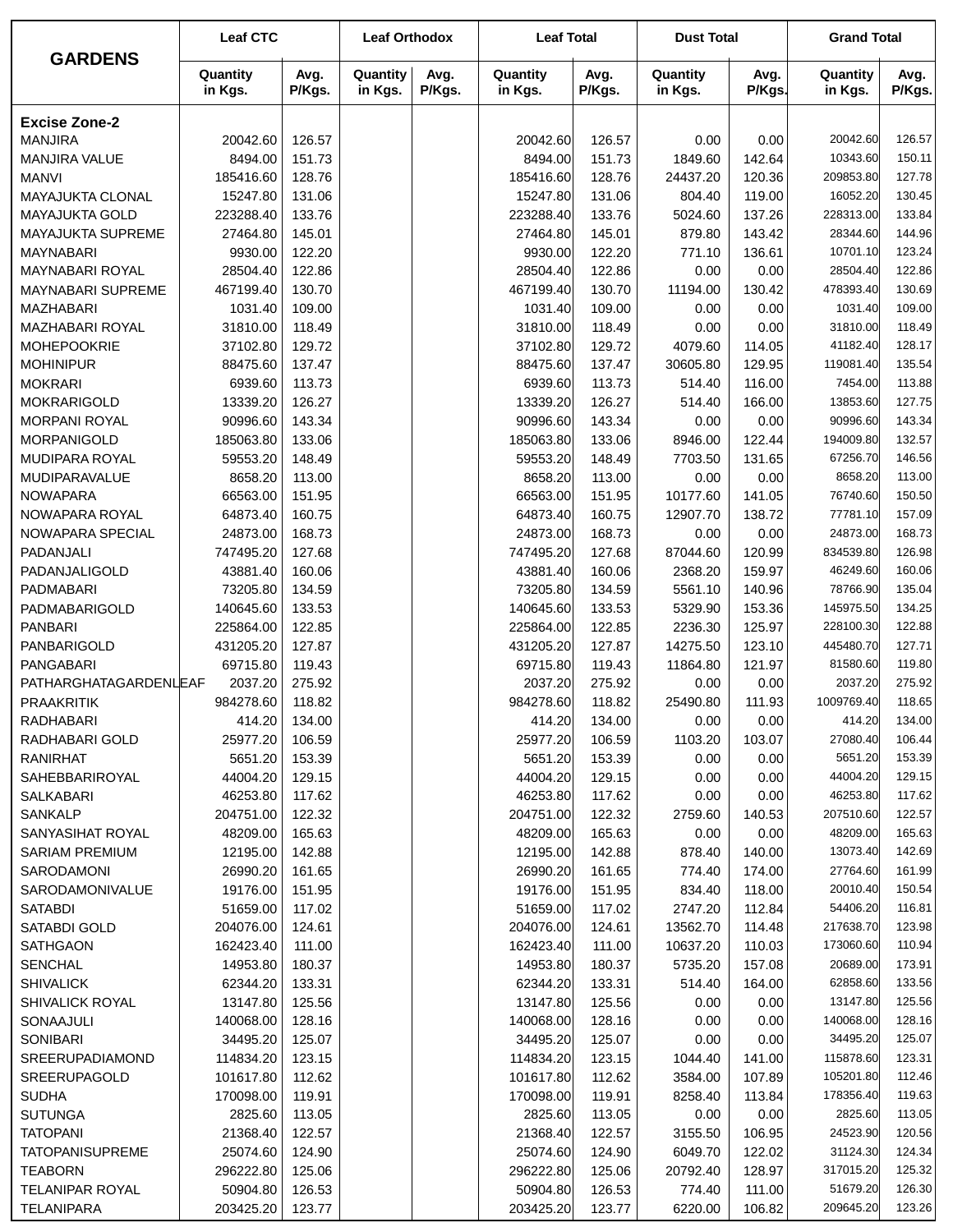|                                               | <b>Leaf CTC</b>        |                  | <b>Leaf Orthodox</b> |                | <b>Leaf Total</b>      |                  | <b>Dust Total</b>     |                  | <b>Grand Total</b>     |                  |
|-----------------------------------------------|------------------------|------------------|----------------------|----------------|------------------------|------------------|-----------------------|------------------|------------------------|------------------|
| <b>GARDENS</b>                                | Quantity<br>in Kgs.    | Avg.<br>P/Kgs.   | Quantity<br>in Kgs.  | Avg.<br>P/Kgs. | Quantity<br>in Kgs.    | Avg.<br>P/Kgs.   | Quantity<br>in Kgs.   | Avg.<br>P/Kgs.   | Quantity<br>in Kgs.    | Avg.<br>P/Kgs.   |
| <b>Excise Zone-2</b>                          |                        |                  |                      |                |                        |                  |                       |                  |                        |                  |
| <b>TINBIGHA</b>                               | 106747.80              | 148.09           |                      |                | 106747.80              | 148.09           | 22551.10              | 140.31           | 129298.90              | 146.74           |
| <b>UTIBLACK</b>                               | 195355.00              | 132.01           |                      |                | 195355.00              | 132.01           | 20156.10              | 121.63           | 215511.10              | 131.04           |
| <b>VEERPRIDE</b>                              | 23496.40               | 101.19           |                      |                | 23496.40               | 101.19           | 0.00                  | 0.00             | 23496.40               | 101.19           |
| YASHIKA GOLD                                  | 24442.00               | 121.08           |                      |                | 24442.00               | 121.08           | 644.40                | 120.00           | 25086.40               | 121.06           |
| YASHIKA PREMIUM                               | 19328.60               | 143.54           |                      |                | 19328.60               | 143.54           | 386.70                | 136.00           | 19715.30               | 143.39           |
| <b>District Total</b>                         | 14859136.80            | 133.24           |                      |                | 14859136.80            | 133.24           | 979119.50             | 129.82           | 15838256.30            | 133.03           |
| <b>Dooars GARDENS</b>                         |                        |                  |                      |                |                        |                  |                       |                  |                        |                  |
| <b>AIBHEEL</b>                                | 720185.00              | 280.63           |                      |                | 720185.00              | 280.63           | 69599.70              | 239.38           | 789784.70              | 277.00           |
| AMBARIROYAL                                   | 542311.80              | 208.86           |                      |                | 542311.80              | 208.86           | 125951.80             | 176.39           | 668263.60              | 202.74           |
| ANANDAPURACE                                  | 96990.60               | 159.24           |                      |                | 96990.60               | 159.24           | 803.10                | 161.88           | 97793.70               | 159.26           |
| ANANDAPURACEGOLD                              | 117591.40              | 170.08           |                      |                | 117591.40              | 170.08           | 5300.30               | 161.14           | 122891.70              | 169.70           |
| ANANDAPURROYAL                                | 324410.20              | 307.99           |                      |                | 324410.20              | 307.99           | 43092.90              | 243.49           | 367503.10              | 300.43           |
| ANANDAPURSUPREME                              | 74629.20               | 253.89           |                      |                | 74629.20               | 253.89           | 14413.90              | 223.48           | 89043.10               | 248.96           |
| ARJUNCHANDRA                                  | 403513.40              | 162.88           |                      |                | 403513.40              | 162.88           | 13057.80              | 139.56           | 416571.20              | 162.15           |
| <b>ATIABARI</b>                               | 1021793.80             | 189.22           |                      |                | 1021793.80             | 189.22           | 150958.00             | 161.30           | 1172751.80             | 185.63           |
| <b>ATIABARI GOLD</b>                          | 101862.00              | 213.73           |                      |                | 101862.00              | 213.73           | 0.00                  | 0.00             | 101862.00              | 213.73           |
| <b>BAINTGOORIE</b>                            | 510043.80              | 215.42           |                      |                | 510043.80              | 215.42           | 78145.10              | 175.88           | 588188.90              | 210.17           |
| <b>BAMANDANGA</b>                             | 300945.60              | 162.75           |                      |                | 300945.60              | 162.75           | 30480.50              | 142.27           | 331426.10              | 160.86           |
| <b>BAMANDANGA SILVER</b>                      | 219829.00              | 193.87           |                      |                | 219829.00              | 193.87           | 10329.10              | 159.62           | 230158.10              | 192.34           |
| BAMANDANGAGOLD                                | 134677.00              | 223.62           |                      |                | 134677.00              | 223.62           | 3228.30               | 189.76           | 137905.30              | 222.83           |
| <b>BANARHAT</b>                               | 355483.00              | 217.70           |                      |                | 355483.00              | 217.70           | 21891.10              | 215.57           | 377374.10              | 217.58           |
| <b>BARADIGHI</b>                              | 722104.00              | 279.73           |                      |                | 722104.00              | 279.73           | 101643.90             | 237.62           | 823747.90              | 274.53           |
| <b>BARRONS</b>                                | 10419.00               | 137.02           |                      |                | 10419.00               | 137.02           | 1313.50               | 173.26           | 11732.50<br>290212.30  | 141.08<br>212.78 |
| <b>BATABARI</b><br><b>BEECH</b>               | 238254.00<br>913412.60 | 217.04<br>217.95 |                      |                | 238254.00<br>913412.60 | 217.04<br>217.95 | 51958.30<br>105368.00 | 193.27<br>185.16 | 1018780.60             | 214.56           |
| <b>BELAKOBA</b>                               | 10276.40               | 116.83           |                      |                | 10276.40               | 116.83           | 854.10                | 111.45           | 11130.50               | 116.42           |
| <b>BHAGATPURGOLD</b>                          | 812600.80              | 227.25           |                      |                | 812600.80              | 227.25           | 126410.00             | 206.59           | 939010.80              | 224.47           |
| <b>BHANDAPUR</b>                              | 80598.00               | 146.36           |                      |                | 80598.00               | 146.36           | 6046.80               | 159.50           | 86644.80               | 147.28           |
| <b>BHANDIGURI ROYAL</b>                       | 466102.40              | 200.39           |                      |                | 466102.40              | 200.39           | 77351.20              | 162.95           | 543453.60              | 195.06           |
| <b>BHANDIGURIESTEEM</b>                       | 151758.40              | 136.83           |                      |                | 151758.40              | 136.83           | 39680.70              | 133.13           | 191439.10              | 136.06           |
| <b>BHANDIPARA</b>                             | 9013.80                | 120.92           |                      |                | 9013.80                | 120.92           | 3643.00               | 121.11           | 12656.80               | 120.97           |
| <b>BHARNOBARI</b>                             | 198962.40              | 186.23           |                      |                | 198962.40              | 186.23           | 53449.90              | 164.61           | 252412.30              | 181.65           |
| <b>BHARNOBARI ROYAL</b>                       | 149387.00              | 213.32           |                      |                | 149387.00              | 213.32           | 40482.20              | 190.10           | 189869.20              | 208.37           |
| <b>BHATKAWA</b>                               | 466744.90              | 248.38           |                      |                | 466744.90              | 248.38           | 41244.00              | 223.70           | 507988.90              | 246.38           |
| <b>BHATPARA</b>                               | 773077.40              | 164.63           |                      |                | 773077.40              | 164.63           | 194453.80             | 151.00           | 967531.20              | 161.89           |
| <b>BHOGOTPORE</b>                             | 92045.80               | 151.05           |                      |                | 92045.80               | 151.05           | 43684.90              | 143.96           | 135730.70              | 148.77           |
| <b>BHOGOTPORESUPREME</b>                      | 116736.00              | 161.04           |                      |                | 116736.00              | 161.04           | 38049.90              | 153.56           | 154785.90              | 159.20           |
| <b>BIDYABARIE</b>                             | 41876.80               | 114.35           |                      |                | 41876.80               | 114.35           | 3616.50               | 108.97           | 45493.30               | 113.93           |
| <b>BINAGURI</b>                               | 961258.60              | 287.08           |                      |                | 961258.60              | 287.08           | 298193.40             | 250.24           | 1259452.00             | 278.36           |
| <b>BRAHMAPUR</b>                              | 184.20                 | 176.00           |                      |                | 184.20                 | 176.00           | 0.00                  | 0.00             | 184.20                 | 176.00           |
| <b>BYTAGOOL</b>                               | 20495.20               | 103.76           |                      |                | 20495.20               | 103.76           | 7975.80               | 95.10            | 28471.00               | 101.33           |
| <b>CENTRALDOOARS</b>                          | 453514.00              | 178.77           |                      |                | 453514.00              | 178.77           | 102626.00             | 166.98           | 556140.00              | 176.59           |
| <b>CHAIBASA</b>                               | 12678.00               | 126.14           |                      |                | 12678.00               | 126.14           | 2263.20               | 134.00           | 14941.20               | 127.33           |
| <b>CHALOUNI</b>                               | 411079.40              | 288.82           |                      |                | 411079.40              | 288.82           | 64254.80              | 240.86           | 475334.20              | 282.34           |
| <b>CHAMURCHI</b>                              | 27311.80               | 188.91           |                      |                | 27311.80               | 188.91           | 17067.50              | 164.62           | 44379.30               | 179.57           |
| <b>CHENGMARI</b>                              | 711272.60              | 264.80           |                      |                | 711272.60              | 264.80           | 139572.50             | 220.65           | 850845.10              | 257.56           |
| CHINCHULA                                     | 623917.80              | 179.47           |                      |                | 623917.80              | 179.47           | 111918.60             | 153.91           | 735836.40              | 175.59           |
| <b>CHOONABHUTTI</b>                           | 92890.80               | 209.32           |                      |                | 92890.80               | 209.32           | 6976.30               | 204.38           | 99867.10               | 208.97           |
| <b>CHUAPARA</b>                               | 931842.40              | 143.05           |                      |                | 931842.40              | 143.05           | 255867.80             | 138.86           | 1187710.20             | 142.15           |
| <b>CHULSA</b>                                 | 381659.30              | 305.94           |                      |                | 381659.30              | 305.94           | 45964.30              | 264.30           | 427623.60              | 301.46           |
| <b>CHULSASUPER</b>                            | 184.20                 | 175.00           |                      |                | 184.20                 | 175.00           | 1507.80               | 148.26           | 1692.00                | 151.17           |
| <b>COOCHBEHAR</b>                             | 101938.40              | 118.31           |                      |                | 101938.40              | 118.31           | 9483.10               | 133.36           | 111421.50<br>201910.20 | 119.59<br>157.18 |
| COOCHBEHAR ROYAL<br><b>COOCHBEHAR SPECIAL</b> | 181472.00              | 159.64           |                      |                | 181472.00              | 159.64           | 20438.20              | 135.26           | 40616.80               | 164.50           |
| COOCHBEHARDIAMOND                             | 39068.00<br>182465.40  | 165.83<br>128.70 |                      |                | 39068.00<br>182465.40  | 165.83<br>128.70 | 1548.80<br>32449.90   | 131.00<br>122.05 | 214915.30              | 127.70           |
| DALGAON                                       | 804479.60              | 279.56           |                      |                | 804479.60              | 279.56           | 177881.70             | 213.73           | 982361.30              | 267.64           |
|                                               |                        |                  |                      |                |                        |                  |                       |                  |                        |                  |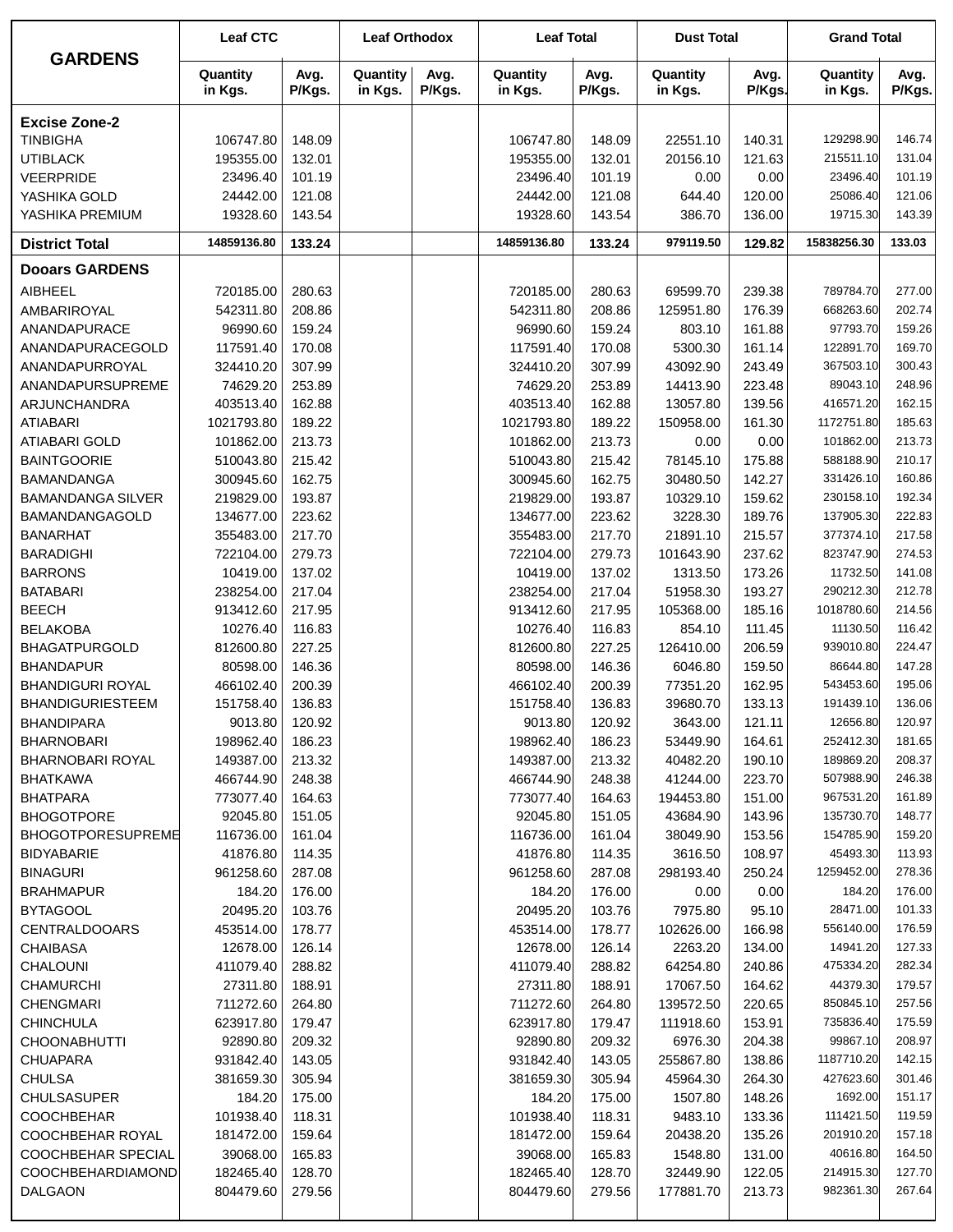|                                          | <b>Leaf CTC</b>       |                  | <b>Leaf Orthodox</b> |                | <b>Leaf Total</b>     |                  | <b>Dust Total</b>   |                  | <b>Grand Total</b>    |                  |
|------------------------------------------|-----------------------|------------------|----------------------|----------------|-----------------------|------------------|---------------------|------------------|-----------------------|------------------|
| <b>GARDENS</b>                           | Quantity<br>in Kgs.   | Avg.<br>P/Kgs.   | Quantity<br>in Kgs.  | Avg.<br>P/Kgs. | Quantity<br>in Kgs.   | Avg.<br>P/Kgs.   | Quantity<br>in Kgs. | Avg.<br>P/Kgs.   | Quantity<br>in Kgs.   | Avg.<br>P/Kgs.   |
| <b>Excise Zone-2</b>                     |                       |                  |                      |                |                       |                  |                     |                  |                       |                  |
| <b>DALSINGPARA</b>                       | 131721.00             | 150.98           |                      |                | 131721.00             | 150.98           | 45540.10            | 130.00           | 177261.10             | 145.59           |
| DALSINGPARA ROYALE                       | 31906.00              | 237.63           |                      |                | 31906.00              | 237.63           | 5810.80             | 181.78           | 37716.80              | 229.02           |
| DALSINGPARAGOLD                          | 499302.20             | 193.49           |                      |                | 499302.20             | 193.49           | 79911.70            | 171.28           | 579213.90             | 190.43           |
| <b>DAMANPUR</b>                          | 314267.40             | 147.67           |                      |                | 314267.40             | 147.67           | 50203.70            | 141.35           | 364471.10             | 146.80           |
| <b>DAMDIM</b>                            | 737903.80             | 212.95           |                      |                | 737903.80             | 212.95           | 161086.60           | 180.70           | 898990.40             | 207.17           |
| <b>DANGUAJHAR</b>                        | 548182.80             | 320.24           |                      |                | 548182.80             | 320.24           | 59186.10            | 255.73           | 607368.90             | 313.96           |
| <b>DEBPARA</b>                           | 567847.80             | 151.55           |                      |                | 567847.80             | 151.55           | 69785.80            | 135.94           | 637633.60             | 149.85           |
| DEBPARASPECIAL                           | 114269.60             | 206.86           |                      |                | 114269.60             | 206.86           | 902.10              | 224.60           | 115171.70             | 207.00           |
| <b>DHOWLAJHORA</b>                       | 389501.60             | 142.80           |                      |                | 389501.60             | 142.80           | 54877.20            | 135.87           | 444378.80             | 141.94           |
| <b>DIANARAMBARI</b>                      | 334929.20             | 282.45           |                      |                | 334929.20             | 282.45           | 66139.70            | 209.75           | 401068.90             | 270.46           |
| <b>DWARIKAGOLD</b>                       | 130967.60             | 120.23           |                      |                | 130967.60             | 120.23           | 12749.00            | 110.83           | 143716.60             | 119.39           |
| <b>ELLENBARRIE</b>                       | 200258.00             | 113.21           |                      |                | 200258.00             | 113.21           | 24139.30            | 111.89           | 224397.30             | 113.07           |
| ELLENBARRIEGOLD                          | 77732.80              | 152.72           |                      |                | 77732.80              | 152.72           | 9869.50             | 143.50           | 87602.30              | 151.68           |
| ELLENBARRIEROYAL                         | 96239.80              | 186.30           |                      |                | 96239.80              | 186.30           | 9543.50             | 157.07           | 105783.30             | 183.67           |
| <b>ENGO</b>                              | 135549.80             | 160.47           |                      |                | 135549.80             | 160.47           | 15960.90            | 158.59           | 151510.70             | 160.27           |
| <b>ENGOGOLD</b>                          | 61671.20              | 220.27           |                      |                | 61671.20              | 220.27           | 7710.40             | 209.97           | 69381.60              | 219.12<br>167.69 |
| <b>ETHELBARI</b><br><b>ETHELBARIBEST</b> | 229158.00<br>30097.40 | 170.51<br>250.35 |                      |                | 229158.00<br>30097.40 | 170.51<br>250.35 | 39266.60<br>7263.70 | 151.23<br>212.31 | 268424.60<br>37361.10 | 242.96           |
| <b>ETHELBARIGOLD</b>                     | 258648.20             | 203.52           |                      |                | 258648.20             | 203.52           | 32530.10            | 178.50           | 291178.30             | 200.72           |
| <b>GAIRKHATA</b>                         | 1091282.40            | 205.48           |                      |                | 1091282.40            | 205.48           | 265106.90           | 184.19           | 1356389.30            | 201.32           |
| <b>GANDHARV</b>                          | 2607.80               | 171.33           |                      |                | 2607.80               | 171.33           | 0.00                | 0.00             | 2607.80               | 171.33           |
| <b>GANDRAPARA</b>                        | 548882.80             | 273.74           |                      |                | 548882.80             | 273.74           | 167201.20           | 225.02           | 716084.00             | 262.37           |
| GARGANDA                                 | 1484329.60            | 176.59           |                      |                | 1484329.60            | 176.59           | 142717.50           | 152.76           | 1627047.10            | 174.50           |
| <b>GHATIA</b>                            | 92900.00              | 187.16           |                      |                | 92900.00              | 187.16           | 72666.40            | 167.01           | 165566.40             | 178.32           |
| <b>GHATIAROYAL</b>                       | 728410.00             | 304.95           |                      |                | 728410.00             | 304.95           | 165301.00           | 246.25           | 893711.00             | 294.09           |
| <b>GOODHOPE</b>                          | 346866.20             | 220.23           |                      |                | 346866.20             | 220.23           | 73765.70            | 171.62           | 420631.90             | 211.71           |
| <b>GOODHOPESHYAMBAGH</b>                 | 583.60                | 216.36           |                      |                | 583.60                | 216.36           | 0.00                | 0.00             | 583.60                | 216.36           |
| <b>GOPALPUR</b>                          | 730676.60             | 240.20           |                      |                | 730676.60             | 240.20           | 109971.80           | 201.91           | 840648.40             | 235.19           |
| <b>GOPALPURGOLD</b>                      | 82729.80              | 201.87           |                      |                | 82729.80              | 201.87           | 15339.80            | 168.97           | 98069.60              | 196.72           |
| <b>GURJANGJHORA</b>                      | 225948.00             | 194.78           |                      |                | 225948.00             | 194.78           | 41253.80            | 172.72           | 267201.80             | 191.38           |
| <b>HANTAPARA</b>                         | 1378683.20            | 185.55           |                      |                | 1378683.20            | 185.55           | 81941.20            | 167.98           | 1460624.40            | 184.56           |
| <b>HILLA</b>                             | 113675.60             | 239.59           |                      |                | 113675.60             | 239.59           | 41849.80            | 181.59           | 155525.40             | 223.98           |
| <b>HILLA ROYALE</b>                      | 282227.40             | 289.53           |                      |                | 282227.40             | 289.53           | 36381.70            | 248.89           | 318609.10             | 284.89           |
| <b>HOPE</b>                              | 350820.90             | 298.84           |                      |                | 350820.90             | 298.84           | 59664.90            | 249.20           | 410485.80             | 291.63           |
| <b>HULDIBARI</b>                         | 700858.00             | 186.79           |                      |                | 700858.00             | 186.79           | 220860.40           | 148.46           | 921718.40             | 177.60           |
| HULDIBARIROYAL                           | 884177.60             | 253.14           |                      |                | 884177.60             | 253.14           | 140052.90           | 204.35           | 1024230.50            | 246.47           |
| <b>HULDIGHATI</b>                        | 748.40                | 206.15           |                      |                | 748.40                | 206.15           | 0.00                | 0.00             | 748.40                | 206.15           |
| <b>INDONG</b>                            | 451979.20             | 160.13           |                      |                | 451979.20             | 160.13           | 51422.60            | 148.00           | 503401.80             | 158.90           |
| <b>INDONGGOLD</b>                        | 412643.20             | 241.77           |                      |                | 412643.20             | 241.77           | 37889.40            | 203.06           | 450532.60             | 238.51           |
| <b>JADABPUR</b>                          | 79860.00              | 118.00           |                      |                | 79860.00              | 118.00           | 10697.00            | 110.66           | 90557.00              | 117.13           |
| <b>JADABPURROYAL</b>                     | 65352.60              | 127.56           |                      |                | 65352.60              | 127.56           | 2439.60             | 118.22           | 67792.20<br>993611.50 | 127.22<br>162.75 |
| JAINTI<br>JALDAPARA                      | 756980.40<br>5964.00  | 166.93<br>161.07 |                      |                | 756980.40<br>5964.00  | 166.93<br>161.07 | 236631.10<br>186.70 | 149.39<br>165.00 | 6150.70               | 161.19           |
| JITI                                     | 422689.50             | 310.53           |                      |                | 422689.50             | 310.53           | 67589.40            | 272.20           | 490278.90             | 305.25           |
| <b>JOGESCHANDRA</b>                      | 185338.40             | 132.59           |                      |                | 185338.40             | 132.59           | 20311.10            | 127.71           | 205649.50             | 132.11           |
| <b>JOGESH CHANDRA</b>                    | 116503.80             | 143.24           |                      |                | 116503.80             | 143.24           | 12042.20            | 126.65           | 128546.00             | 141.69           |
| <b>JOYPUR</b>                            | 90080.80              | 156.66           |                      |                | 90080.80              | 156.66           | 29018.90            | 137.99           | 119099.70             | 152.11           |
| <b>KADAMBINI</b>                         | 327194.40             | 166.36           |                      |                | 327194.40             | 166.36           | 74286.00            | 155.16           | 401480.40             | 164.29           |
| KAILASHPURPREMIUM                        | 772851.80             | 174.35           |                      |                | 772851.80             | 174.35           | 53528.00            | 149.39           | 826379.80             | 172.74           |
| KALABARIGOLD                             | 46726.40              | 135.18           |                      |                | 46726.40              | 135.18           | 9298.40             | 133.95           | 56024.80              | 134.98           |
| KALABARIROYAL                            | 114528.00             | 234.89           |                      |                | 114528.00             | 234.89           | 18341.80            | 186.20           | 132869.80             | 228.17           |
| KALAGAITY                                | 34738.00              | 147.11           |                      |                | 34738.00              | 147.11           | 4406.40             | 157.25           | 39144.40              | 148.25           |
| KALASONA                                 | 21299.00              | 115.57           |                      |                | 21299.00              | 115.57           | 0.00                | 0.00             | 21299.00              | 115.57           |
| <b>KALCHINI</b>                          | 641957.20             | 144.68           |                      |                | 641957.20             | 144.68           | 72950.30            | 135.24           | 714907.50             | 143.72           |
| KARALAVALLEY                             | 125195.20             | 146.41           |                      |                | 125195.20             | 146.41           | 20545.60            | 137.71           | 145740.80             | 145.18           |
| KARALAVALLEYROYAL                        | 225012.00             | 175.64           |                      |                | 225012.00             | 175.64           | 14517.00            | 158.27           | 239529.00             | 174.59           |
| KARALAVALLEYSUPREME                      | 112466.00             | 152.17           |                      |                | 112466.00             | 152.17           | 9554.80             | 142.73           | 122020.80             | 151.43           |
| KARBALLA                                 | 409853.60             | 231.87           |                      |                | 409853.60             | 231.87           | 21523.60            | 220.91           | 431377.20             | 231.33           |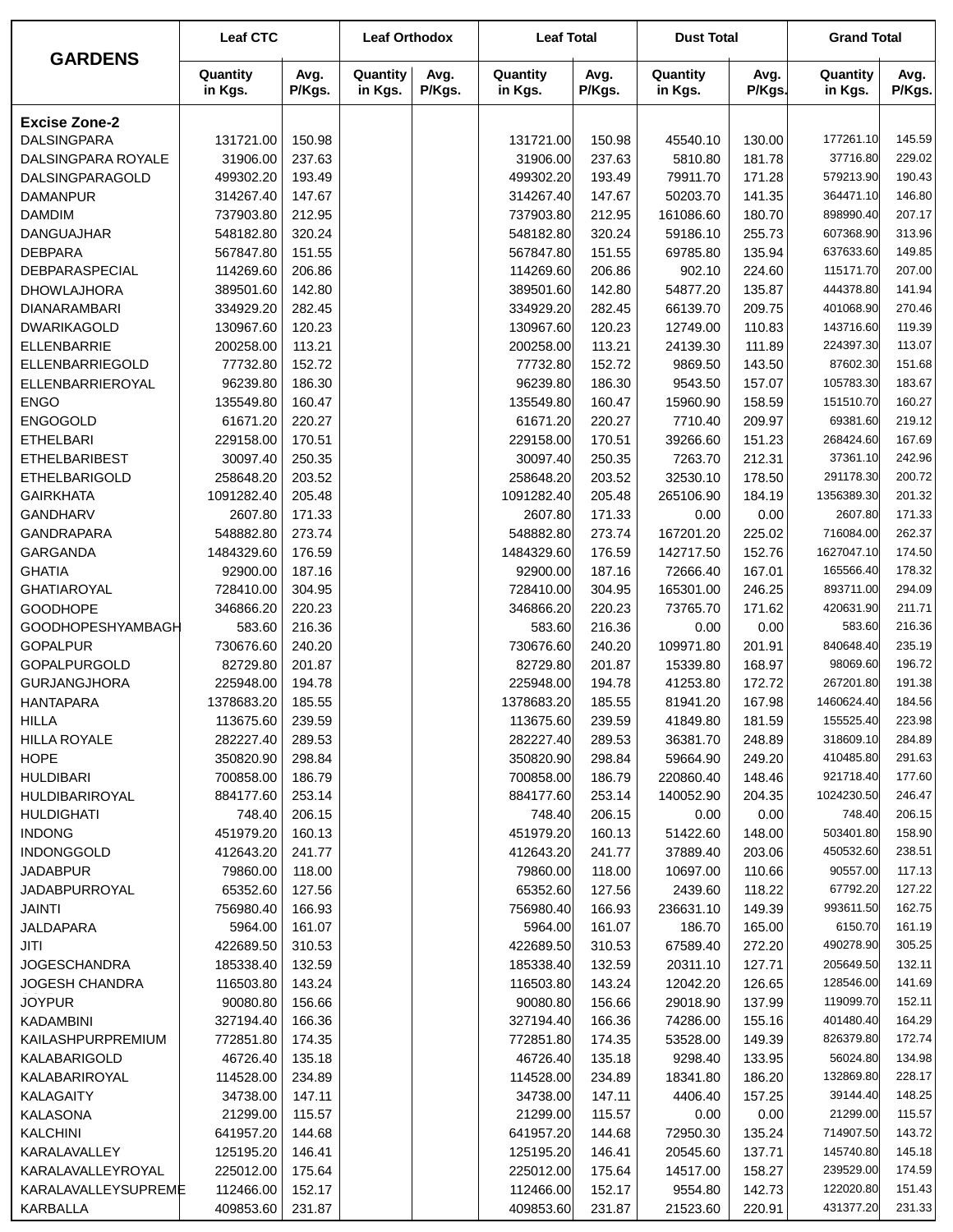|                         | <b>Leaf CTC</b>     |                | <b>Leaf Orthodox</b> |                | <b>Leaf Total</b>   |                | <b>Dust Total</b>   |                | <b>Grand Total</b>  |                |
|-------------------------|---------------------|----------------|----------------------|----------------|---------------------|----------------|---------------------|----------------|---------------------|----------------|
| <b>GARDENS</b>          | Quantity<br>in Kgs. | Avg.<br>P/Kgs. | Quantity<br>in Kgs.  | Avg.<br>P/Kgs. | Quantity<br>in Kgs. | Avg.<br>P/Kgs. | Quantity<br>in Kgs. | Avg.<br>P/Kgs. | Quantity<br>in Kgs. | Avg.<br>P/Kgs. |
| <b>Excise Zone-2</b>    |                     |                |                      |                |                     |                |                     |                |                     |                |
| <b>KARNIMATA</b>        | 30272.60            | 123.43         |                      |                | 30272.60            | 123.43         | 5429.20             | 104.62         | 35701.80            | 120.57         |
| <b>KARTICK</b>          | 526777.60           | 310.10         |                      |                | 526777.60           | 310.10         | 26660.20            | 258.99         | 553437.80           | 307.64         |
| KELLYBARI               | 23501.00            | 133.95         |                      |                | 23501.00            | 133.95         | 1388.80             | 142.50         | 24889.80            | 134.42         |
| <b>KUCHLIBARIGOLD</b>   | 146162.40           | 124.17         |                      |                | 146162.40           | 124.17         | 4849.60             | 110.65         | 151012.00           | 123.74         |
| <b>KUMARGRAM</b>        | 582754.00           | 289.79         |                      |                | 582754.00           | 289.79         | 69193.00            | 249.83         | 651947.00           | 285.55         |
| <b>KURTI</b>            | 275718.00           | 240.90         |                      |                | 275718.00           | 240.90         | 30755.50            | 243.04         | 306473.50           | 241.12         |
| <b>LAHING</b>           | 10074.00            | 134.66         |                      |                | 10074.00            | 134.66         | 0.00                | 0.00           | 10074.00            | 134.66         |
| LEESHRIVER              | 430777.80           | 278.96         |                      |                | 430777.80           | 278.96         | 83654.70            | 237.55         | 514432.50           | 272.23         |
| <b>LOOKSUN</b>          | 292021.40           | 155.86         |                      |                | 292021.40           | 155.86         | 86213.30            | 149.64         | 378234.70           | 154.44         |
| LOOKSUNGOLD             | 328412.60           | 214.58         |                      |                | 328412.60           | 214.58         | 26268.30            | 176.56         | 354680.90           | 211.76         |
| <b>MAHAK</b>            | 294661.20           | 154.36         |                      |                | 294661.20           | 154.36         | 22315.50            | 151.19         | 316976.70           | 154.14         |
| <b>MAHESHWARI</b>       | 106979.40           | 156.11         |                      |                | 106979.40           | 156.11         | 14105.60            | 127.28         | 121085.00           | 152.75         |
| MAHESHWARIGOLD          | 233199.40           | 202.01         |                      |                | 233199.40           | 202.01         | 18067.90            | 180.16         | 251267.30           | 200.44         |
| <b>MAINAK ROYALLE</b>   | 248.40              | 456.50         |                      |                | 248.40              | 456.50         | 126.70              | 362.00         | 375.10              | 424.58         |
| <b>MAINAKHILLS</b>      | 234245.20           | 178.58         |                      |                | 234245.20           | 178.58         | 15665.00            | 157.25         | 249910.20           | 177.24         |
| <b>MAJHERDABRI</b>      | 524257.00           | 255.80         |                      |                | 524257.00           | 255.80         | 66837.70            | 226.82         | 591094.70           | 252.53         |
| <b>MATELLI</b>          | 585889.20           | 167.38         |                      |                | 585889.20           | 167.38         | 246838.00           | 150.77         | 832727.20           | 162.46         |
| <b>MATHURA</b>          | 412590.20           | 204.58         |                      |                | 412590.20           | 204.58         | 30393.70            | 195.82         | 442983.90           | 203.98         |
| MAYNAGURI GOLD          | 41608.00            | 124.04         |                      |                | 41608.00            | 124.04         | 8957.00             | 128.37         | 50565.00            | 124.81         |
| <b>MECHPARA</b>         | 355920.40           | 231.64         |                      |                | 355920.40           | 231.64         | 94392.40            | 199.38         | 450312.80           | 224.88         |
| <b>MEENGLAS</b>         | 536014.60           | 286.61         |                      |                | 536014.60           | 286.61         | 88411.50            | 259.79         | 624426.10           | 282.81         |
| <b>MEERA</b>            | 103929.80           | 182.00         |                      |                | 103929.80           | 182.00         | 4197.90             | 158.58         | 108127.70           | 181.09         |
| <b>MEKLIBARI</b>        | 108607.40           | 184.92         |                      |                | 108607.40           | 184.92         | 22037.70            | 154.64         | 130645.10           | 179.81         |
| <b>MOGULKATA</b>        | 434013.20           | 192.28         |                      |                | 434013.20           | 192.28         | 94090.20            | 153.85         | 528103.40           | 185.43         |
| Mohit                   | 22610.40            | 141.54         |                      |                | 22610.40            | 141.54         | 2359.90             | 131.42         | 24970.30            | 140.59         |
| <b>MORAGHAT</b>         | 969674.40           | 244.34         |                      |                | 969674.40           | 244.34         | 154838.40           | 210.55         | 1124512.80          | 239.68         |
| <b>MUJNAI</b>           | 417663.20           | 169.60         |                      |                | 417663.20           | 169.60         | 65623.00            | 144.86         | 483286.20           | 166.24         |
| <b>NAGRAKATA</b>        | 283984.20           | 193.07         |                      |                | 283984.20           | 193.07         | 42324.50            | 173.15         | 326308.70           | 190.48         |
| <b>NAMASTE</b>          | 37466.80            | 198.33         |                      |                | 37466.80            | 198.33         | 0.00                | 0.00           | 37466.80            | 198.33         |
| NANGDALA                | 234015.00           | 242.26         |                      |                | 234015.00           | 242.26         | 16174.80            | 183.46         | 250189.80           | 238.46         |
| <b>NEDAM</b>            | 532613.80           | 180.14         |                      |                | 532613.80           | 180.14         | 56636.10            | 155.80         | 589249.90           | 177.80         |
| <b>NEPUCHAPUR</b>       | 680240.60           | 252.42         |                      |                | 680240.60           | 252.42         | 13939.70            | 201.31         | 694180.30           | 251.40         |
| <b>NEWDOOARS</b>        | 611518.00           | 238.24         |                      |                | 611518.00           | 238.24         | 42077.10            | 233.96         | 653595.10           | 237.96         |
| NEWGLENCOE              | 230174.80           | 152.18         |                      |                | 230174.80           | 152.18         | 90567.70            | 118.74         | 320742.50           | 142.73         |
| <b>NEWLANDS</b>         | 634280.80           | 204.56         |                      |                | 634280.80           | 204.56         | 114365.60           | 192.47         | 748646.40           | 202.71         |
| <b>NIMTIJHORA</b>       | 371705.80           | 132.77         |                      |                | 371705.80           | 132.77         | 77592.80            | 120.03         | 449298.60           | 130.57         |
| NIMTIJHORAGOLD          | 479900.60           | 177.19         |                      |                | 479900.60           | 177.19         | 62773.60            | 153.37         | 542674.20           | 174.43         |
| <b>NOWERANUDDY</b>      | 472171.40           | 262.85         |                      |                | 472171.40           | 262.85         | 67018.40            | 209.32         | 539189.80           | 256.19         |
| <b>OODLABARI</b>        | 24681.40            | 122.30         |                      |                | 24681.40            | 122.30         | 6375.80             | 121.50         | 31057.20            | 122.14         |
| <b>OODLABARIGOLD</b>    | 152830.60           | 197.08         |                      |                | 152830.60           | 197.08         | 8947.40             | 163.91         | 161778.00           | 195.25         |
| <b>OODLABARISUPREME</b> | 85315.40            | 138.27         |                      |                | 85315.40            | 138.27         | 13309.60            | 132.24         | 98625.00            | 137.46         |
| PALASHBARI CLASSIC      | 169950.80           | 182.16         |                      |                | 169950.80           | 182.16         | 17484.10            | 174.44         | 187434.90           | 181.44         |
| PALASHBARIROYAL         | 371038.06           | 216.97         |                      |                | 371038.06           | 216.97         | 26668.68            | 200.29         | 397706.74           | 215.85         |
| <b>PATKAPARA</b>        | 145251.20           | 146.71         |                      |                | 145251.20           | 146.71         | 46448.80            | 139.03         | 191700.00           | 144.85         |
| PATKAPARAGOLD           | 302625.60           | 205.85         |                      |                | 302625.60           | 205.85         | 47076.30            | 182.81         | 349701.90           | 202.75         |
| PATKAPARAROYAL          | 177952.20           | 158.20         |                      |                | 177952.20           | 158.20         | 48892.40            | 150.04         | 226844.60           | 156.44         |
| <b>PHASKOWA</b>         | 178748.00           | 152.02         |                      |                | 178748.00           | 152.02         | 45407.50            | 140.44         | 224155.50           | 149.67         |
| PHASKOWA ROYAL          | 5651.20             | 262.95         |                      |                | 5651.20             | 262.95         | 0.00                | 0.00           | 5651.20             | 262.95         |
| PHASKOWAGOLD            | 68928.00            | 208.42         |                      |                | 68928.00            | 208.42         | 3768.30             | 157.73         | 72696.30            | 205.79         |
| RAHIMIAGOLD             | 618588.80           | 180.18         |                      |                | 618588.80           | 180.18         | 53332.90            | 161.95         | 671921.70           | 178.73         |
| <b>RAIMATANG</b>        | 381788.00           | 134.56         |                      |                | 381788.00           | 134.56         | 46826.30            | 125.59         | 428614.30           | 133.58         |
| <b>RAJA</b>             | 75790.20            | 130.15         |                      |                | 75790.20            | 130.15         | 17030.30            | 138.47         | 92820.50            | 131.68         |
| <b>RAJABHAT</b>         | 325850.60           | 190.63         |                      |                | 325850.60           | 190.63         | 40971.60            | 165.58         | 366822.20           | 187.84         |
| RAJAROYAL               | 494305.00           | 181.69         |                      |                | 494305.00           | 181.69         | 79099.40            | 162.58         | 573404.40           | 179.05         |
| RANICHERRAROYAL         | 282345.40           | 204.10         |                      |                | 282345.40           | 204.10         | 46936.40            | 176.15         | 329281.80           | 200.11         |
| <b>RHEABARI</b>         | 526089.40           | 241.40         |                      |                | 526089.40           | 241.40         | 100571.50           | 205.08         | 626660.90           | 235.57         |
| <b>RUNGAMUTTEE</b>      | 871279.40           | 220.71         |                      |                | 871279.40           | 220.71         | 82752.40            | 184.38         | 954031.80           | 217.56         |
| <b>RYDAK</b>            | 961049.80           | 288.49         |                      |                | 961049.80           | 288.49         | 268683.60           | 249.21         | 1229733.40          | 279.91         |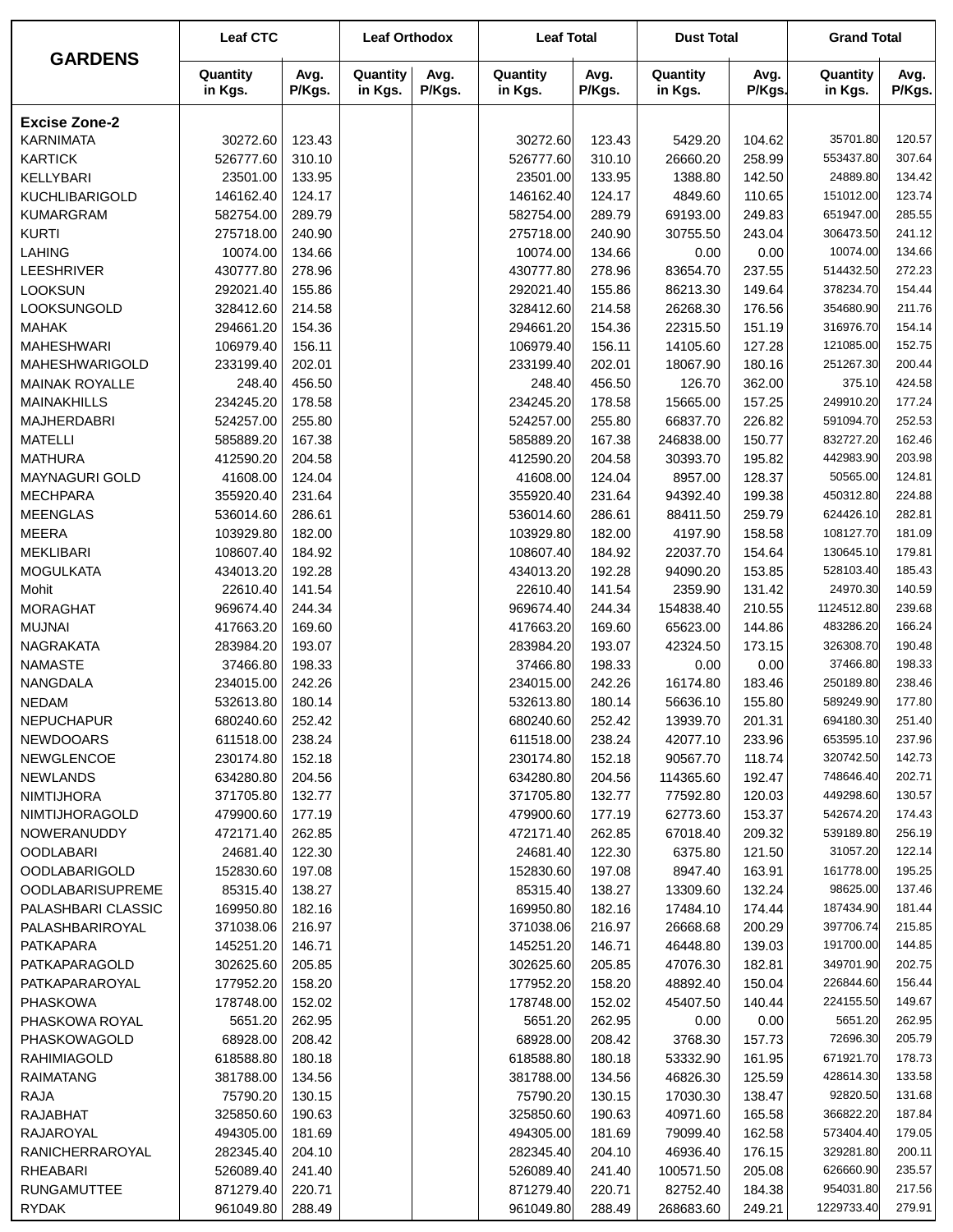| <b>GARDENS</b>                         | <b>Leaf CTC</b>       |                  | <b>Leaf Orthodox</b> |                | <b>Leaf Total</b>     |                  | <b>Dust Total</b>    |                  | <b>Grand Total</b>     |                  |
|----------------------------------------|-----------------------|------------------|----------------------|----------------|-----------------------|------------------|----------------------|------------------|------------------------|------------------|
|                                        | Quantity<br>in Kgs.   | Avg.<br>P/Kgs.   | Quantity<br>in Kgs.  | Avg.<br>P/Kgs. | Quantity<br>in Kgs.   | Avg.<br>P/Kgs.   | Quantity<br>in Kgs.  | Avg.<br>P/Kgs.   | Quantity<br>in Kgs.    | Avg.<br>P/Kgs.   |
| <b>Excise Zone-2</b>                   |                       |                  |                      |                |                       |                  |                      |                  |                        |                  |
| <b>SAMSING</b>                         | 344847.20             | 139.67           |                      |                | 344847.20             | 139.67           | 693.40               | 161.00           | 345540.60              | 139.71           |
| SAMSINGGOLD                            | 127124.00             | 204.99           |                      |                | 127124.00             | 204.99           | 0.00                 | 0.00             | 127124.00              | 204.99           |
| SAMSINGSILVER                          | 156415.60             | 173.13           |                      |                | 156415.60             | 173.13           | 171.70               | 200.00           | 156587.30              | 173.16           |
| <b>SANKOS</b>                          | 361825.80             | 271.89           |                      |                | 361825.80             | 271.89           | 47692.50             | 224.51           | 409518.30              | 266.38           |
| <b>SARASWATIPUR</b>                    | 354633.40             | 229.81           |                      |                | 354633.40             | 229.81           | 56892.70             | 211.99           | 411526.10              | 227.35           |
| SARUGAON                               | 124647.00             | 145.41           |                      |                | 124647.00             | 145.41           | 23056.90             | 135.08           | 147703.90              | 143.80           |
| <b>SATALI</b>                          | 939295.80             | 199.90           |                      |                | 939295.80             | 199.90           | 149935.90            | 178.95           | 1089231.70             | 197.02           |
| <b>SATKHAYA</b>                        | 4706.80               | 173.30           |                      |                | 4706.80               | 173.30           | 0.00                 | 0.00             | 4706.80                | 173.30           |
| <b>SAUDAMINI</b>                       | 4115.80               | 104.43           |                      |                | 4115.80               | 104.43           | 6880.80              | 110.51           | 10996.60               | 108.24           |
| <b>SHIKARPUR</b>                       | 134146.60             | 135.26           |                      |                | 134146.60             | 135.26           | 11392.30             | 131.20           | 145538.90              | 134.94           |
| SHIKARPURGOLD                          | 239581.20             | 184.68<br>186.77 |                      |                | 239581.20             | 184.68           | 54126.60             | 164.66           | 293707.80<br>148934.90 | 180.99<br>181.67 |
| SINGHANIA GOLD<br>SINGHANIA ROYAL      | 114121.20<br>50911.20 | 152.02           |                      |                | 114121.20<br>50911.20 | 186.77<br>152.02 | 34813.70<br>17767.50 | 164.96<br>149.42 | 68678.70               | 151.35           |
| <b>SITARAMPUR</b>                      | 78096.60              | 165.92           |                      |                | 78096.60              | 165.92           | 22785.60             | 138.85           | 100882.20              | 159.81           |
| SOONGACHI                              | 476309.80             | 146.42           |                      |                | 476309.80             | 146.42           | 97572.50             | 134.91           | 573882.30              | 144.46           |
| <b>SUBHASINI</b>                       | 429321.00             | 180.16           |                      |                | 429321.00             | 180.16           | 94434.40             | 149.30           | 523755.40              | 174.60           |
| <b>SURYA</b>                           | 249189.80             | 134.93           |                      |                | 249189.80             | 134.93           | 34379.90             | 123.18           | 283569.70              | 133.51           |
| <b>TASATI</b>                          | 287641.80             | 193.57           |                      |                | 287641.80             | 193.57           | 37272.70             | 157.24           | 324914.50              | 189.40           |
| <b>TASATI GOLD</b>                     | 37863.20              | 147.00           |                      |                | 37863.20              | 147.00           | 0.00                 | 0.00             | 37863.20               | 147.00           |
| <b>TEA BUDS</b>                        | 224487.00             | 111.55           |                      |                | 224487.00             | 111.55           | 9007.90              | 99.54            | 233494.90              | 111.09           |
| <b>TEA VALLEY</b>                      | 98204.40              | 105.85           |                      |                | 98204.40              | 105.85           | 6672.30              | 96.67            | 104876.70              | 105.27           |
| <b>TELEPARA</b>                        | 107819.20             | 154.08           |                      |                | 107819.20             | 154.08           | 29075.70             | 146.85           | 136894.90              | 152.55           |
| TELEPARAROYAL                          | 324235.40             | 212.85           |                      |                | 324235.40             | 212.85           | 45599.90             | 177.05           | 369835.30              | 208.44           |
| TELEPARASUPERVAL                       | 3588.40               | 125.14           |                      |                | 3588.40               | 125.14           | 694.40               | 136.00           | 4282.80                | 126.90           |
| <b>THALJHORA</b>                       | 1353.60               | 169.35           |                      |                | 1353.60               | 169.35           | 262.70               | 174.00           | 1616.30                | 170.10           |
| <b>TINBIGHA WHITE</b>                  | 109936.80             | 152.53           |                      |                | 109936.80             | 152.53           | 52654.40             | 144.04           | 162591.20              | 149.78           |
| <b>TOORSA</b>                          | 256336.00             | 155.30           |                      |                | 256336.00             | 155.30           | 58181.40             | 136.00           | 314517.40              | 151.73           |
| <b>TOORSA ELITE</b>                    | 82860.80              | 226.54           |                      |                | 82860.80              | 226.54           | 6901.40              | 182.96           | 89762.20               | 223.19           |
| <b>TRUEVALUE</b>                       | 399227.60             | 185.40           |                      |                | 399227.60             | 185.40           | 27304.80             | 156.45           | 426532.40              | 183.55           |
| <b>TULSI</b>                           | 86072.00              | 136.55           |                      |                | 86072.00              | 136.55           | 78676.70             | 136.44           | 164748.70              | 136.50           |
| <b>UPPERJALPAIGURI</b>                 | 138561.40             | 122.15           |                      |                | 138561.40             | 122.15           | 32157.00             | 115.15           | 170718.40              | 120.83           |
| WASHABARIE                             | 661513.60             | 242.07           |                      |                | 661513.60             | 242.07           | 53472.40             | 224.00           | 714986.00              | 240.71           |
| WASHABARIETARA                         | 198581.60             | 186.34           |                      |                | 198581.60             | 186.34           | 11760.60             | 176.38           | 210342.20              | 185.78           |
| YANGTONG                               | 22714.40<br>8949.80   | 136.14           |                      |                | 22714.40<br>8949.80   | 136.14           | 0.00                 | 0.00             | 22714.40<br>8949.80    | 136.14<br>227.21 |
| YANGTONG GOLD<br><b>YANGTONGSILVER</b> | 14081.20              | 227.21<br>186.72 |                      |                | 14081.20              | 227.21<br>186.72 | 0.00<br>0.00         | 0.00<br>0.00     | 14081.20               | 186.72           |
| YULEBLACK                              | 37851.60              | 121.15           |                      |                | 37851.60              | 121.15           | 3268.70              | 163.55           | 41120.30               | 124.52           |
| YULEDIAMOND                            | 35506.40              | 120.38           |                      |                | 35506.40              | 120.38           | 3118.70              | 129.37           | 38625.10               | 121.10           |
| <b>ZURRENTEE</b>                       | 310913.80             | 238.72           |                      |                | 310913.80             | 238.72           | 69300.80             | 213.04           | 380214.60              | 234.04           |
|                                        |                       |                  |                      |                |                       |                  |                      |                  |                        |                  |
| <b>District Total</b>                  | 61925425.26           | 209.52           |                      |                | 61925425.26           | 209.52           | 9991926.88           | 181.52           | 71917352.14            | 205.63           |
| <b>Terai BLF</b>                       |                       |                  |                      |                |                       |                  |                      |                  |                        |                  |
| AMBABARI                               | 500424.60             | 117.87           |                      |                | 500424.60             | 117.87           | 6825.10              | 133.01           | 507249.70              | 118.07           |
| AMBABARIGOLD                           | 377606.80             | 123.57           |                      |                | 377606.80             | 123.57           | 7803.10              | 137.55           | 385409.90              | 123.86           |
| AMBARI HAT                             | 190567.80             | 117.01           |                      |                | 190567.80             | 117.01           | 12860.10             | 113.31           | 203427.90              | 116.77           |
| <b>ANUBHUTI</b>                        | 6626.80               | 106.02           |                      |                | 6626.80               | 106.02           | 0.00                 | 0.00             | 6626.80                | 106.02<br>107.35 |
| ARADHANA GOLD                          | 57540.80<br>72560.60  | 107.08<br>119.33 |                      |                | 57540.80<br>72560.60  | 107.08<br>119.33 | 409.40<br>11272.70   | 146.00<br>113.97 | 57950.20<br>83833.30   | 118.61           |
| <b>AROMA</b><br>AROMAGOLD              | 325572.60             | 131.89           |                      |                | 325572.60             | 131.89           | 17014.00             | 123.05           | 342586.60              | 131.46           |
| AYAN GOLD                              | 122483.00             | 132.69           |                      |                | 122483.00             | 132.69           | 2083.20              | 159.33           | 124566.20              | 133.14           |
| <b>BABYROYAL</b>                       | 2062.80               | 89.50            |                      |                | 2062.80               | 89.50            | 0.00                 | 0.00             | 2062.80                | 89.50            |
| <b>BADAMBARI</b>                       | 84004.20              | 132.51           |                      |                | 84004.20              | 132.51           | 6375.00              | 123.82           | 90379.20               | 131.89           |
| <b>BADAMI</b>                          | 193339.00             | 121.12           |                      |                | 193339.00             | 121.12           | 24034.40             | 117.82           | 217373.40              | 120.75           |
| <b>BAIKANTHAPUR</b>                    | 14352.60              | 196.73           |                      |                | 14352.60              | 196.73           | 296.70               | 200.00           | 14649.30               | 196.79           |
| <b>BELBARI PREMIUM</b>                 | 68029.00              | 131.29           |                      |                | 68029.00              | 131.29           | 7096.20              | 123.95           | 75125.20               | 130.60           |
| <b>BELBARIGOLD</b>                     | 81921.20              | 119.96           |                      |                | 81921.20              | 119.96           | 20545.60             | 122.69           | 102466.80              | 120.51           |
| <b>BELBARISUPREME</b>                  | 35780.80              | 130.00           |                      |                | 35780.80              | 130.00           | 748.80               | 121.00           | 36529.60               | 129.82           |
|                                        |                       |                  |                      |                |                       |                  |                      |                  |                        |                  |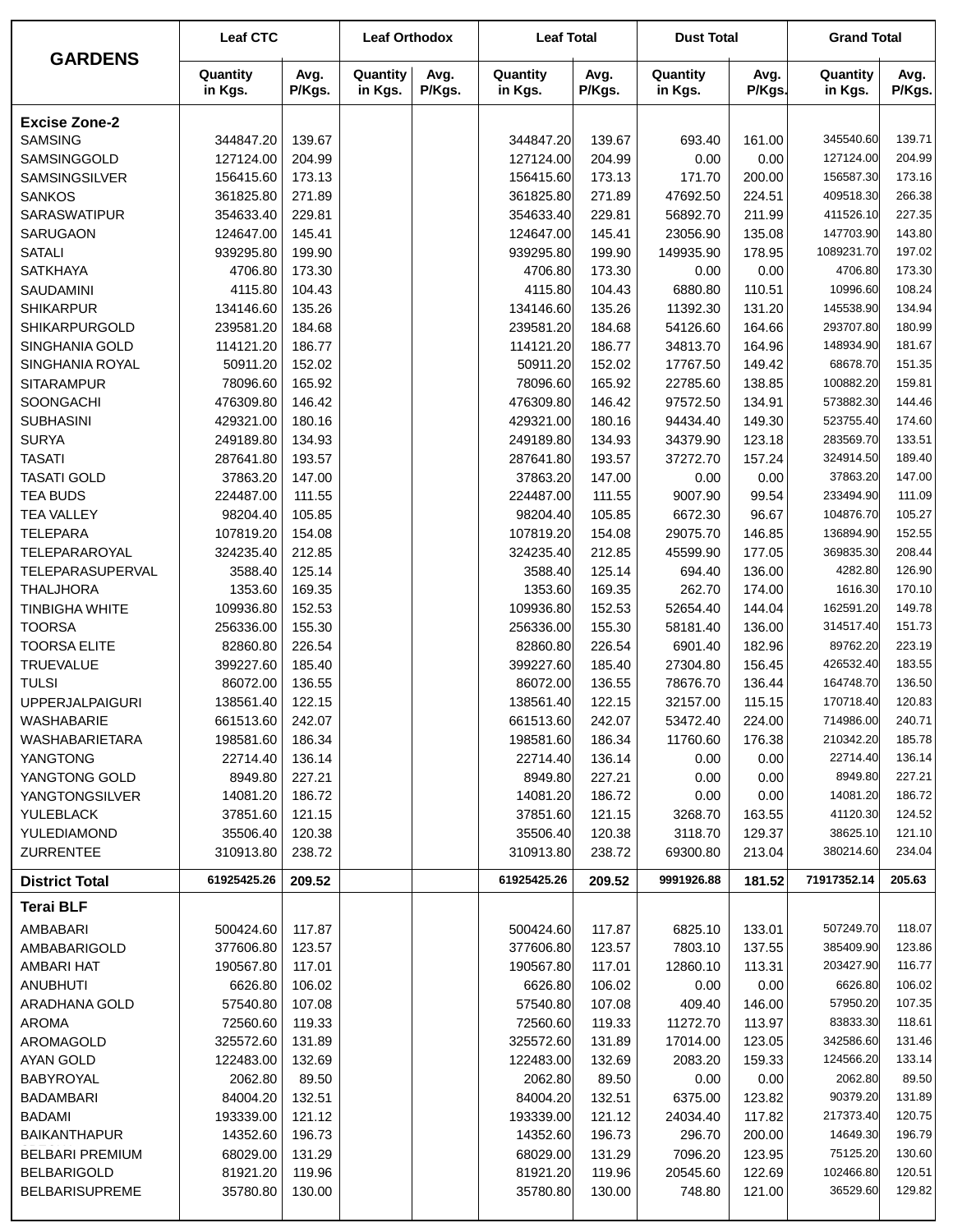|                                            | <b>Leaf CTC</b>       |                  | <b>Leaf Orthodox</b> |                | <b>Leaf Total</b>     |                  | <b>Dust Total</b>   |                  | <b>Grand Total</b>    |                  |
|--------------------------------------------|-----------------------|------------------|----------------------|----------------|-----------------------|------------------|---------------------|------------------|-----------------------|------------------|
| <b>GARDENS</b>                             | Quantity<br>in Kgs.   | Avg.<br>P/Kgs.   | Quantity<br>in Kgs.  | Avg.<br>P/Kgs. | Quantity<br>in Kgs.   | Avg.<br>P/Kgs.   | Quantity<br>in Kgs. | Avg.<br>P/Kgs.   | Quantity<br>in Kgs.   | Avg.<br>P/Kgs.   |
| <b>Excise Zone-2</b>                       |                       |                  |                      |                |                       |                  |                     |                  |                       |                  |
| <b>BHAKTIADANGI</b>                        | 118335.20             | 113.14           |                      |                | 118335.20             | 113.14           | 18258.40            | 108.10           | 136593.60             | 112.47           |
| <b>BHATRI DIAMOND</b>                      | 172081.00             | 158.93           |                      |                | 172081.00             | 158.93           | 4692.80             | 135.81           | 176773.80             | 158.32           |
| <b>BHATRI GOLD</b>                         | 8745.80               | 133.29           |                      |                | 8745.80               | 133.29           | 930.40              | 146.00           | 9676.20               | 134.51           |
| <b>BIDHANNAGAR</b>                         | 12087.00              | 134.31           |                      |                | 12087.00              | 134.31           | 1993.10             | 129.81           | 14080.10              | 133.68           |
| <b>BILASHIPUR</b>                          | 710.20                | 120.00           |                      |                | 710.20                | 120.00           | 0.00                | 0.00             | 710.20                | 120.00           |
| <b>BINNABARI</b>                           | 6246.40               | 150.24           |                      |                | 6246.40               | 150.24           | 0.00                | 0.00             | 6246.40               | 150.24           |
| CACHARKINGDIAMOND                          | 87328.00              | 118.46           |                      |                | 87328.00              | 118.46           | 14671.50            | 115.84           | 101999.50             | 118.08           |
| CACHARKINGGOLD                             | 56781.20              | 113.29           |                      |                | 56781.20              | 113.29           | 4828.10             | 108.83           | 61609.30              | 112.94           |
| <b>CENTURION GOLD</b>                      | 361971.00             | 127.23           |                      |                | 361971.00             | 127.23           | 0.00                | 0.00             | 361971.00             | 127.23           |
| <b>CHANDANPUR</b>                          | 1724.80               | 107.91           |                      |                | 1724.80               | 107.91           | 0.00                | 0.00             | 1724.80               | 107.91           |
| CHANDANPURROYAL                            | 0.00                  | 0.00             |                      |                | 0.00                  | 0.00             | 956.40              | 122.00           | 956.40                | 122.00           |
| CHHAOAPHALITEAESTATE                       | 228897.80             | 185.70           |                      |                | 228897.80             | 185.70           | 11329.80            | 175.85           | 240227.60             | 185.24           |
| <b>CHITALGHATA</b>                         | 12810.40              | 105.26           |                      |                | 12810.40              | 105.26           | 3509.60             | 105.42           | 16320.00              | 105.29           |
| <b>CHOCHPARA</b>                           | 287789.80             | 156.04           |                      |                | 287789.80             | 156.04           | 5305.60             | 141.53           | 293095.40             | 155.78           |
| <b>CITYGREEN</b>                           | 49675.20              | 104.42           |                      |                | 49675.20              | 104.42           | 12406.80            | 91.86            | 62082.00              | 101.91           |
| DAMALBARI PREMIUM                          | 281899.00             | 119.95           |                      |                | 281899.00             | 119.95           | 28385.10            | 116.22           | 310284.10             | 119.61           |
| <b>DISHA GOLD</b>                          | 72069.00              | 108.65           |                      |                | 72069.00              | 108.65           | 0.00                | 0.00             | 72069.00              | 108.65           |
| <b>DOHAGURI</b>                            | 4839.80               | 109.00           |                      |                | 4839.80               | 109.00           | 0.00                | 0.00             | 4839.80               | 109.00           |
| <b>DUNGDUGI DIAMOND</b>                    | 60200.80              | 113.37           |                      |                | 60200.80              | 113.37           | 0.00                | 0.00             | 60200.80              | 113.37           |
| <b>DUNGDUGI GOLD</b>                       | 80869.20              | 103.03           |                      |                | 80869.20              | 103.03           | 3507.00             | 98.62            | 84376.20              | 102.85           |
| DUNGDUGI ROYAL                             | 4473.60               | 146.61           |                      |                | 4473.60               | 146.61           | 126.70              | 106.00           | 4600.30               | 145.49           |
| ELEGANTGOLD                                | 285702.60             | 120.21           |                      |                | 285702.60             | 120.21           | 24008.00            | 118.62           | 309710.60             | 120.09           |
| <b>FATIK CHANDRA GOLD</b>                  | 42816.20              | 129.22           |                      |                | 42816.20              | 129.22           | 2235.20             | 111.00           | 45051.40              | 128.32           |
| GAYATREEGOLD                               | 24884.20              | 129.54           |                      |                | 24884.20              | 129.54           | 0.00                | 0.00             | 24884.20              | 129.54           |
| <b>GITANJALI</b>                           | 36458.80              | 125.14           |                      |                | 36458.80              | 125.14           | 5282.40             | 117.46           | 41741.20              | 124.17           |
| GITANJALIDIAMOND                           | 335808.00             | 130.24           |                      |                | 335808.00             | 130.24           | 36216.80            | 127.76           | 372024.80             | 130.00           |
| <b>GOALTULI</b>                            | 159641.40             | 135.59<br>138.10 |                      |                | 159641.40             | 135.59           | 20748.80            | 132.03           | 180390.20<br>37613.40 | 135.18<br>138.06 |
| <b>GOVARDHANGOLD</b><br><b>HAPPY ROYAL</b> | 37099.00<br>487987.60 | 114.76           |                      |                | 37099.00<br>487987.60 | 138.10<br>114.76 | 514.40<br>10689.20  | 135.00<br>111.86 | 498676.80             | 114.70           |
| <b>HEEMALIPUR</b>                          | 88144.40              | 124.68           |                      |                | 88144.40              | 124.68           | 7778.40             | 111.80           | 95922.80              | 123.63           |
| <b>HEER NANDINI</b>                        | 25285.40              | 151.06           |                      |                | 25285.40              | 151.06           | 0.00                | 0.00             | 25285.40              | 151.06           |
| HEER NANDINI                               | 46014.40              | 128.07           |                      |                | 46014.40              | 128.07           | 6960.80             | 121.81           | 52975.20              | 127.25           |
| HEER NANDINI GOLD                          | 15120.60              | 117.13           |                      |                | 15120.60              | 117.13           | 7660.80             | 97.47            | 22781.40              | 110.52           |
| INDIRAPREMIUM                              | 78848.40              | 138.25           |                      |                | 78848.40              | 138.25           | 10298.00            | 133.03           | 89146.40              | 137.64           |
| <b>JAGANNATHPUR</b>                        | 179366.60             | 116.45           |                      |                | 179366.60             | 116.45           | 19954.00            | 117.82           | 199320.60             | 116.59           |
| JAIHANUMAN                                 | 84635.20              | 118.68           |                      |                | 84635.20              | 118.68           | 14720.20            | 119.32           | 99355.40              | 118.78           |
| <b>JEEVANMOTI</b>                          | 41338.40              | 119.87           |                      |                | 41338.40              | 119.87           | 3397.60             | 107.99           | 44736.00              | 118.96           |
| <b>JEEVANMOTIVALUE</b>                     | 30274.20              | 128.59           |                      |                | 30274.20              | 128.59           | 3091.00             | 155.83           | 33365.20              | 131.11           |
| <b>KABINI</b>                              | 39499.20              | 144.84           |                      |                | 39499.20              | 144.84           | 5064.00             | 112.91           | 44563.20              | 141.21           |
| <b>KABINI VALUE</b>                        | 40679.00              | 123.14           |                      |                | 40679.00              | 123.14           | 8835.70             | 131.32           | 49514.70              | 124.60           |
| KAILASHGIRI                                | 10136.80              | 110.61           |                      |                | 10136.80              | 110.61           | 0.00                | 0.00             | 10136.80              | 110.61           |
| KAILASHGIRIDIAMOND                         | 512811.00             | 126.04           |                      |                | 512811.00             | 126.04           | 25020.40            | 127.07           | 537831.40             | 126.09           |
| KAILASHGIRIGOLD                            | 14609.60              | 115.75           |                      |                | 14609.60              | 115.75           | 0.00                | 0.00             | 14609.60              | 115.75           |
| <b>KALPAK</b>                              | 785858.80             | 125.65           |                      |                | 785858.80             | 125.65           | 9939.80             | 125.97           | 795798.60             | 125.66           |
| <b>KAMAKSHI</b>                            | 115858.60             | 121.47           |                      |                | 115858.60             | 121.47           | 16021.10            | 116.67           | 131879.70             | 120.89           |
| KANCHAN                                    | 89818.20              | 125.32           |                      |                | 89818.20              | 125.32           | 3686.60             | 134.45           | 93504.80              | 125.68           |
| KANCHANJANGA                               | 403114.60             | 125.66           |                      |                | 403114.60             | 125.66           | 16211.90            | 122.04           | 419326.50             | 125.52           |
| KANTA BARI ROYAL                           | 77587.60              | 133.08           |                      |                | 77587.60              | 133.08           | 1028.80             | 154.50           | 78616.40              | 133.36           |
| KANTIVITA                                  | 8829.80               | 131.22           |                      |                | 8829.80               | 131.22           | 0.00                | 0.00             | 8829.80               | 131.22           |
| KANTIVITA VALUE                            | 12098.40              | 145.18           |                      |                | 12098.40              | 145.18           | 3017.60             | 95.49            | 15116.00              | 135.26           |
| <b>KARABITEA</b>                           | 41441.20              | 142.87           |                      |                | 41441.20              | 142.87           | 2702.00             | 105.71           | 44143.20              | 140.60           |
| <b>KASHISH</b>                             | 102073.20             | 120.35           |                      |                | 102073.20             | 120.35           | 5667.10             | 109.13           | 107740.30             | 119.76           |
| KASIABARI GOLD                             | 33832.40              | 108.90           |                      |                | 33832.40              | 108.90           | 0.00                | 0.00             | 33832.40              | 108.90           |
| KAVISH PREMIUM                             | 23688.20              | 117.62           |                      |                | 23688.20              | 117.62           | 1537.60             | 114.00           | 25225.80              | 117.40           |
| KESARGOLD                                  | 259393.60             | 122.30           |                      |                | 259393.60             | 122.30           | 17917.20            | 116.78           | 277310.80             | 121.94           |
| KHARIBARI                                  | 175708.80             | 120.83           |                      |                | 175708.80             | 120.83           | 25394.80            | 123.49           | 201103.60             | 121.17           |
| KHARIBARIGOLD                              | 457027.80             | 125.10           |                      |                | 457027.80             | 125.10           | 11132.80            | 131.93           | 468160.60             | 125.27           |
| KHOREELBARI                                | 20789.20              | 106.44           |                      |                | 20789.20              | 106.44           | 1979.50             | 128.55           | 22768.70              | 108.37           |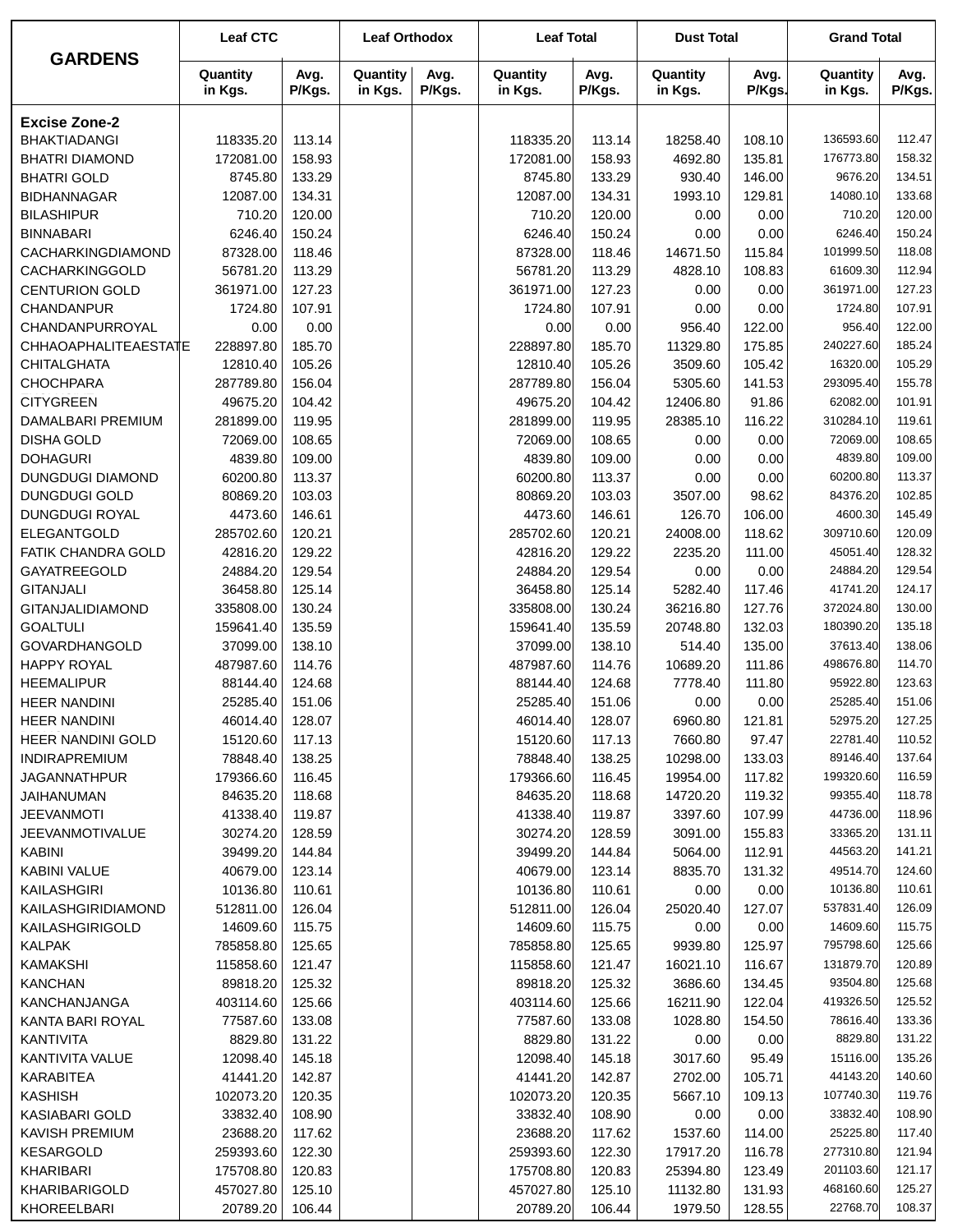| <b>GARDENS</b><br>Quantity<br>Quantity<br>Avg.<br>Quantity<br>Avg.<br>Avg.<br>Quantity<br>Avg.<br>Quantity<br>Avg.<br>in Kgs.<br>P/Kgs.<br>in Kgs.<br>P/Kgs.<br>in Kgs.<br>P/Kgs.<br>in Kgs.<br>P/Kgs.<br>in Kgs.<br>P/Kgs.<br><b>Excise Zone-2</b><br><b>KISHORIBAGH</b><br>191845.60<br>191845.60<br>157.17<br>21724.20<br>150.94<br>213569.80<br>156.54<br>157.17<br>95022.40<br>145.12<br>95022.40<br>145.12<br>15359.50<br>143.37<br>144.88<br>KUMARIKACLONAL<br>110381.90<br>200159.80<br>178.36<br>200159.80<br>178.36<br>227426.50<br>176.03<br>KUMARIKASPECIAL<br>27266.70<br>158.92<br>160.34<br>LAKHIBARI ROYAL<br>1927.00<br>160.34<br>160.34<br>0.00<br>1927.00<br>1927.00<br>0.00<br>109.49<br>24651.90<br>115.94<br><b>MADATI</b><br>23155.80<br>116.35<br>23155.80<br>116.35<br>1496.10<br>102.76<br><b>MADHOBARI</b><br>11828.00<br>101.25<br>11828.00<br>101.25<br>110.25<br>14205.60<br>2377.60<br><b>MADHURI GOLD</b><br>33855.60<br>123.22<br>33855.60<br>123.22<br>0.00<br>33855.60<br>123.22<br>0.00<br>124.19<br><b>MAJULIBARI</b><br>11188.60<br>122.34<br>11188.60<br>122.34<br>7810.40<br>126.84<br>18999.00<br>58824.20<br>128.64<br>58824.20<br>128.64<br>4865.30<br>122.67<br>128.18<br>MAJULIBARI PREMIUM<br>63689.50<br>MAJULIBARIGOLD<br>38082.80<br>121.35<br>121.35<br>128.52<br>48257.80<br>122.87<br>38082.80<br>10175.00<br>115.00<br><b>MAJULIBARISUPREME</b><br>771.40<br>115.00<br>115.00<br>771.40<br>771.40<br>0.00<br>0.00<br>377348.50<br>131.73<br>365723.00<br>131.89<br>365723.00<br>131.89<br>11625.50<br>126.67<br>MALAPARADIAMOND<br>119.81<br>MALAPARAGOLD<br>75017.20<br>120.50<br>75017.20<br>120.50<br>106.98<br>79048.80<br>4031.60<br>116.98<br>30184.80<br>117.74<br>30184.80<br>117.74<br>7662.20<br>113.99<br>37847.00<br><b>MARUTI DIAMOND</b><br>245.53<br>292860.80<br>256.04<br>292860.80<br>256.04<br>103654.70<br>215.82<br>396515.50<br><b>MAUSOM</b><br>118.75<br><b>MAYA</b><br>118.75<br>118.75<br>116437.00<br>115918.60<br>115918.60<br>518.40<br>119.00<br><b>MILANBARI</b><br>13059.40<br>136.10<br>136.10<br>0.00<br>13059.40<br>136.10<br>13059.40<br>0.00<br>123.39<br>32677.60<br>123.58<br>32677.60<br>123.58<br>1907.20<br>120.13<br>34584.80<br><b>MILANGOLD</b><br>119.10<br>119.17<br>119.17<br>113.75<br>227871.70<br><b>MINU GOLD</b><br>224951.80<br>224951.80<br>2919.90<br><b>MINUTEA</b><br>113.23<br>113.23<br>826.40<br>145.00<br>36852.40<br>113.94<br>36026.00<br>36026.00<br>134.90<br>161549.00<br>135.07<br>135.07<br>127.06<br>165172.60<br><b>MONI</b><br>161549.00<br>3623.60<br>166.60<br>166.60<br>0.00<br>17239.00<br>166.60<br><b>MUNGA MOTI</b><br>17239.00<br>17239.00<br>0.00<br>NALSARSUPREME<br>181240.40<br>131.57<br>181240.40<br>131.57<br>154381.60<br>128.18<br>335622.00<br>130.01<br><b>NANDIT</b><br>350858.60<br>137.61<br>350858.60<br>137.61<br>12314.10<br>127.36<br>363172.70<br>137.26<br>75434.60<br>131.53<br>NIJBARICLASSIC<br>72462.60<br>133.48<br>72462.60<br>133.48<br>2972.00<br>83.91<br>146.29<br>NIJBARIEXCLUSIVE<br>642206.20<br>146.47<br>642206.20<br>146.47<br>137.53<br>655868.80<br>13662.60<br><b>NILAJI</b><br>121.14<br>121.14<br>121.14<br>0.00<br>1199.00<br>1199.00<br>1199.00<br>0.00<br>129.05<br>586376.40<br>128.92<br>586376.40<br>128.92<br>20840.00<br>132.66<br>607216.40<br>NILAJI DIAMOND<br>75974.40<br>119.18<br>75974.40<br>119.18<br>2629.60<br>116.28<br>78604.00<br>119.08<br>NILAJIROYAL<br>NORTHDINAJPUR<br>532065.00<br>116.06<br>532065.00<br>116.06<br>78184.20<br>121.70<br>610249.20<br>116.78<br>NOYYAL<br>40309.40<br>126.62<br>40309.40<br>126.62<br>7237.20<br>111.44<br>47546.60<br>124.31<br>NOYYAL VALUE<br>10188.00<br>135.46<br>10188.00<br>135.46<br>5581.70<br>124.97<br>15769.70<br>131.75<br>91245.40<br>135.62<br>102887.10<br>134.96<br><b>PADMINI</b><br>91245.40<br>135.62<br>11641.70<br>129.81<br><b>PANAV</b><br>98.30<br>29704.20<br>98.53<br>29704.20<br>98.53<br>2057.60<br>95.00<br>31761.80<br>76209.80<br>127.80<br>127.80<br>118.75<br>76589.90<br>127.76<br>PARAG<br>76209.80<br>380.10<br>121.34<br>99977.80<br>99977.80<br>121.34<br>6733.00<br>PARAGONGOLD<br>110.01<br>106710.80<br>120.62<br>2793.40<br>235.53<br>2793.40<br>235.53<br>2793.40<br>235.53<br>PETKI EXCLUSIVE<br>0.00<br>0.00<br>20594.40<br>138.63<br>20594.40<br>138.63<br>0.00<br>0.00<br>20594.40<br>138.63<br><b>PHOOLJHORAGOLD</b><br><b>PIONEERTEA</b><br>120.63<br>163921.20<br>120.63<br>2433.20<br>118.58<br>166354.40<br>120.60<br>163921.20<br>122104.20<br>236.91<br>236.91<br>9331.10<br>222.20<br>131435.30<br>235.86<br><b>RAIMOHAN</b><br>122104.20<br>59579.20<br>124.03<br>59579.20<br>124.03<br>68395.30<br>123.84<br><b>RAJACLASSIC</b><br>8816.10<br>122.58<br>18279.40<br>162.51<br>18279.40<br>162.51<br>0.00<br>0.00<br>18279.40<br>162.51<br>RANGEET<br>RANGEETVALUE<br>20250.00<br>148.48<br>20250.00<br>148.48<br>6614.20<br>125.25<br>26864.20<br>142.76<br>281389.70<br>172.93<br><b>RATNA</b><br>247857.20<br>174.69<br>247857.20<br>174.69<br>33532.50<br>159.92<br><b>RDTEA</b><br>118.24<br>118.24<br>96815.80<br>118.60<br>876251.00<br>118.28<br>779435.20<br>779435.20<br><b>RIDDHESH</b><br>18429.80<br>106.09<br>18429.80<br>106.09<br>103.14<br>22067.40<br>105.61<br>3637.60<br>67789.40<br>130.20<br>67789.40<br>130.20<br>122.12<br>72809.30<br>129.64<br>RIDDHESHROYAL<br>5019.90<br>10057.00<br>115.77<br>10057.00<br>115.77<br>113.53<br>11319.80<br>115.52<br><b>RIDDHITEA</b><br>1262.80<br>ROYBARI GOLD<br>32633.40<br>116.67<br>32633.40<br>116.67<br>0.00<br>0.00<br>32633.40<br>116.67<br>SAMBARI<br>90371.00<br>115.64<br>90371.00<br>115.64<br>11770.20<br>110.91<br>102141.20<br>115.09<br>136781.60<br>129.96<br>SAMBARI PREMIUM<br>114782.40<br>130.98<br>114782.40<br>130.98<br>21999.20<br>124.65<br>SAMBARIGOLD<br>36627.20<br>133.73<br>36627.20<br>133.73<br>5523.20<br>134.35<br>42150.40<br>133.81<br>SAMBARISUPREME<br>25541.00<br>137.80<br>25541.00<br>137.80<br>0.00<br>0.00<br>25541.00<br>137.80<br>SANAGOLD<br>512151.00<br>120.22<br>512151.00<br>120.22<br>118.33<br>523903.40<br>120.18<br>11752.40<br>753655.60<br>131.87<br>753655.60<br>131.87<br>128.39<br>766797.40<br>131.81<br>SANTOSHROYAL<br>13141.80<br><b>SAVA</b><br>308843.60<br>115.03<br>308843.60<br>115.03<br>111.65<br>356996.20<br>114.58<br>48152.60<br>104.67<br><b>SAYAN TEA</b><br>7444.60<br>104.91<br>7444.60<br>104.91<br>96.00<br>7646.00<br>201.40<br>11213.30<br>133.03<br>SHACHIN GOLD TEA<br>9919.00<br>134.79<br>9919.00<br>134.79<br>1294.30<br>119.47 | <b>Leaf CTC</b> | <b>Leaf Orthodox</b> | <b>Leaf Total</b> | <b>Dust Total</b> | <b>Grand Total</b> |  |
|------------------------------------------------------------------------------------------------------------------------------------------------------------------------------------------------------------------------------------------------------------------------------------------------------------------------------------------------------------------------------------------------------------------------------------------------------------------------------------------------------------------------------------------------------------------------------------------------------------------------------------------------------------------------------------------------------------------------------------------------------------------------------------------------------------------------------------------------------------------------------------------------------------------------------------------------------------------------------------------------------------------------------------------------------------------------------------------------------------------------------------------------------------------------------------------------------------------------------------------------------------------------------------------------------------------------------------------------------------------------------------------------------------------------------------------------------------------------------------------------------------------------------------------------------------------------------------------------------------------------------------------------------------------------------------------------------------------------------------------------------------------------------------------------------------------------------------------------------------------------------------------------------------------------------------------------------------------------------------------------------------------------------------------------------------------------------------------------------------------------------------------------------------------------------------------------------------------------------------------------------------------------------------------------------------------------------------------------------------------------------------------------------------------------------------------------------------------------------------------------------------------------------------------------------------------------------------------------------------------------------------------------------------------------------------------------------------------------------------------------------------------------------------------------------------------------------------------------------------------------------------------------------------------------------------------------------------------------------------------------------------------------------------------------------------------------------------------------------------------------------------------------------------------------------------------------------------------------------------------------------------------------------------------------------------------------------------------------------------------------------------------------------------------------------------------------------------------------------------------------------------------------------------------------------------------------------------------------------------------------------------------------------------------------------------------------------------------------------------------------------------------------------------------------------------------------------------------------------------------------------------------------------------------------------------------------------------------------------------------------------------------------------------------------------------------------------------------------------------------------------------------------------------------------------------------------------------------------------------------------------------------------------------------------------------------------------------------------------------------------------------------------------------------------------------------------------------------------------------------------------------------------------------------------------------------------------------------------------------------------------------------------------------------------------------------------------------------------------------------------------------------------------------------------------------------------------------------------------------------------------------------------------------------------------------------------------------------------------------------------------------------------------------------------------------------------------------------------------------------------------------------------------------------------------------------------------------------------------------------------------------------------------------------------------------------------------------------------------------------------------------------------------------------------------------------------------------------------------------------------------------------------------------------------------------------------------------------------------------------------------------------------------------------------------------------------------------------------------------------------------------------------------------------------------------------------------------------------------------------------------------------------------------------------------------------------------------------------------------------------------------------------------------------------------------------------------------------------------------------------------------------------------------------------------------------------------------------------------------------------------------------------------------------------------------------------------------------------------------------------------------------------------------------------------------------------------------------------------------------------------------------------------------------------------------------------------------------|-----------------|----------------------|-------------------|-------------------|--------------------|--|
|                                                                                                                                                                                                                                                                                                                                                                                                                                                                                                                                                                                                                                                                                                                                                                                                                                                                                                                                                                                                                                                                                                                                                                                                                                                                                                                                                                                                                                                                                                                                                                                                                                                                                                                                                                                                                                                                                                                                                                                                                                                                                                                                                                                                                                                                                                                                                                                                                                                                                                                                                                                                                                                                                                                                                                                                                                                                                                                                                                                                                                                                                                                                                                                                                                                                                                                                                                                                                                                                                                                                                                                                                                                                                                                                                                                                                                                                                                                                                                                                                                                                                                                                                                                                                                                                                                                                                                                                                                                                                                                                                                                                                                                                                                                                                                                                                                                                                                                                                                                                                                                                                                                                                                                                                                                                                                                                                                                                                                                                                                                                                                                                                                                                                                                                                                                                                                                                                                                                                                                                                                                                                                                                                                                                                                                                                                                                                                                                                                                                                                                                                                                          |                 |                      |                   |                   |                    |  |
|                                                                                                                                                                                                                                                                                                                                                                                                                                                                                                                                                                                                                                                                                                                                                                                                                                                                                                                                                                                                                                                                                                                                                                                                                                                                                                                                                                                                                                                                                                                                                                                                                                                                                                                                                                                                                                                                                                                                                                                                                                                                                                                                                                                                                                                                                                                                                                                                                                                                                                                                                                                                                                                                                                                                                                                                                                                                                                                                                                                                                                                                                                                                                                                                                                                                                                                                                                                                                                                                                                                                                                                                                                                                                                                                                                                                                                                                                                                                                                                                                                                                                                                                                                                                                                                                                                                                                                                                                                                                                                                                                                                                                                                                                                                                                                                                                                                                                                                                                                                                                                                                                                                                                                                                                                                                                                                                                                                                                                                                                                                                                                                                                                                                                                                                                                                                                                                                                                                                                                                                                                                                                                                                                                                                                                                                                                                                                                                                                                                                                                                                                                                          |                 |                      |                   |                   |                    |  |
|                                                                                                                                                                                                                                                                                                                                                                                                                                                                                                                                                                                                                                                                                                                                                                                                                                                                                                                                                                                                                                                                                                                                                                                                                                                                                                                                                                                                                                                                                                                                                                                                                                                                                                                                                                                                                                                                                                                                                                                                                                                                                                                                                                                                                                                                                                                                                                                                                                                                                                                                                                                                                                                                                                                                                                                                                                                                                                                                                                                                                                                                                                                                                                                                                                                                                                                                                                                                                                                                                                                                                                                                                                                                                                                                                                                                                                                                                                                                                                                                                                                                                                                                                                                                                                                                                                                                                                                                                                                                                                                                                                                                                                                                                                                                                                                                                                                                                                                                                                                                                                                                                                                                                                                                                                                                                                                                                                                                                                                                                                                                                                                                                                                                                                                                                                                                                                                                                                                                                                                                                                                                                                                                                                                                                                                                                                                                                                                                                                                                                                                                                                                          |                 |                      |                   |                   |                    |  |
|                                                                                                                                                                                                                                                                                                                                                                                                                                                                                                                                                                                                                                                                                                                                                                                                                                                                                                                                                                                                                                                                                                                                                                                                                                                                                                                                                                                                                                                                                                                                                                                                                                                                                                                                                                                                                                                                                                                                                                                                                                                                                                                                                                                                                                                                                                                                                                                                                                                                                                                                                                                                                                                                                                                                                                                                                                                                                                                                                                                                                                                                                                                                                                                                                                                                                                                                                                                                                                                                                                                                                                                                                                                                                                                                                                                                                                                                                                                                                                                                                                                                                                                                                                                                                                                                                                                                                                                                                                                                                                                                                                                                                                                                                                                                                                                                                                                                                                                                                                                                                                                                                                                                                                                                                                                                                                                                                                                                                                                                                                                                                                                                                                                                                                                                                                                                                                                                                                                                                                                                                                                                                                                                                                                                                                                                                                                                                                                                                                                                                                                                                                                          |                 |                      |                   |                   |                    |  |
|                                                                                                                                                                                                                                                                                                                                                                                                                                                                                                                                                                                                                                                                                                                                                                                                                                                                                                                                                                                                                                                                                                                                                                                                                                                                                                                                                                                                                                                                                                                                                                                                                                                                                                                                                                                                                                                                                                                                                                                                                                                                                                                                                                                                                                                                                                                                                                                                                                                                                                                                                                                                                                                                                                                                                                                                                                                                                                                                                                                                                                                                                                                                                                                                                                                                                                                                                                                                                                                                                                                                                                                                                                                                                                                                                                                                                                                                                                                                                                                                                                                                                                                                                                                                                                                                                                                                                                                                                                                                                                                                                                                                                                                                                                                                                                                                                                                                                                                                                                                                                                                                                                                                                                                                                                                                                                                                                                                                                                                                                                                                                                                                                                                                                                                                                                                                                                                                                                                                                                                                                                                                                                                                                                                                                                                                                                                                                                                                                                                                                                                                                                                          |                 |                      |                   |                   |                    |  |
|                                                                                                                                                                                                                                                                                                                                                                                                                                                                                                                                                                                                                                                                                                                                                                                                                                                                                                                                                                                                                                                                                                                                                                                                                                                                                                                                                                                                                                                                                                                                                                                                                                                                                                                                                                                                                                                                                                                                                                                                                                                                                                                                                                                                                                                                                                                                                                                                                                                                                                                                                                                                                                                                                                                                                                                                                                                                                                                                                                                                                                                                                                                                                                                                                                                                                                                                                                                                                                                                                                                                                                                                                                                                                                                                                                                                                                                                                                                                                                                                                                                                                                                                                                                                                                                                                                                                                                                                                                                                                                                                                                                                                                                                                                                                                                                                                                                                                                                                                                                                                                                                                                                                                                                                                                                                                                                                                                                                                                                                                                                                                                                                                                                                                                                                                                                                                                                                                                                                                                                                                                                                                                                                                                                                                                                                                                                                                                                                                                                                                                                                                                                          |                 |                      |                   |                   |                    |  |
|                                                                                                                                                                                                                                                                                                                                                                                                                                                                                                                                                                                                                                                                                                                                                                                                                                                                                                                                                                                                                                                                                                                                                                                                                                                                                                                                                                                                                                                                                                                                                                                                                                                                                                                                                                                                                                                                                                                                                                                                                                                                                                                                                                                                                                                                                                                                                                                                                                                                                                                                                                                                                                                                                                                                                                                                                                                                                                                                                                                                                                                                                                                                                                                                                                                                                                                                                                                                                                                                                                                                                                                                                                                                                                                                                                                                                                                                                                                                                                                                                                                                                                                                                                                                                                                                                                                                                                                                                                                                                                                                                                                                                                                                                                                                                                                                                                                                                                                                                                                                                                                                                                                                                                                                                                                                                                                                                                                                                                                                                                                                                                                                                                                                                                                                                                                                                                                                                                                                                                                                                                                                                                                                                                                                                                                                                                                                                                                                                                                                                                                                                                                          |                 |                      |                   |                   |                    |  |
|                                                                                                                                                                                                                                                                                                                                                                                                                                                                                                                                                                                                                                                                                                                                                                                                                                                                                                                                                                                                                                                                                                                                                                                                                                                                                                                                                                                                                                                                                                                                                                                                                                                                                                                                                                                                                                                                                                                                                                                                                                                                                                                                                                                                                                                                                                                                                                                                                                                                                                                                                                                                                                                                                                                                                                                                                                                                                                                                                                                                                                                                                                                                                                                                                                                                                                                                                                                                                                                                                                                                                                                                                                                                                                                                                                                                                                                                                                                                                                                                                                                                                                                                                                                                                                                                                                                                                                                                                                                                                                                                                                                                                                                                                                                                                                                                                                                                                                                                                                                                                                                                                                                                                                                                                                                                                                                                                                                                                                                                                                                                                                                                                                                                                                                                                                                                                                                                                                                                                                                                                                                                                                                                                                                                                                                                                                                                                                                                                                                                                                                                                                                          |                 |                      |                   |                   |                    |  |
|                                                                                                                                                                                                                                                                                                                                                                                                                                                                                                                                                                                                                                                                                                                                                                                                                                                                                                                                                                                                                                                                                                                                                                                                                                                                                                                                                                                                                                                                                                                                                                                                                                                                                                                                                                                                                                                                                                                                                                                                                                                                                                                                                                                                                                                                                                                                                                                                                                                                                                                                                                                                                                                                                                                                                                                                                                                                                                                                                                                                                                                                                                                                                                                                                                                                                                                                                                                                                                                                                                                                                                                                                                                                                                                                                                                                                                                                                                                                                                                                                                                                                                                                                                                                                                                                                                                                                                                                                                                                                                                                                                                                                                                                                                                                                                                                                                                                                                                                                                                                                                                                                                                                                                                                                                                                                                                                                                                                                                                                                                                                                                                                                                                                                                                                                                                                                                                                                                                                                                                                                                                                                                                                                                                                                                                                                                                                                                                                                                                                                                                                                                                          |                 |                      |                   |                   |                    |  |
|                                                                                                                                                                                                                                                                                                                                                                                                                                                                                                                                                                                                                                                                                                                                                                                                                                                                                                                                                                                                                                                                                                                                                                                                                                                                                                                                                                                                                                                                                                                                                                                                                                                                                                                                                                                                                                                                                                                                                                                                                                                                                                                                                                                                                                                                                                                                                                                                                                                                                                                                                                                                                                                                                                                                                                                                                                                                                                                                                                                                                                                                                                                                                                                                                                                                                                                                                                                                                                                                                                                                                                                                                                                                                                                                                                                                                                                                                                                                                                                                                                                                                                                                                                                                                                                                                                                                                                                                                                                                                                                                                                                                                                                                                                                                                                                                                                                                                                                                                                                                                                                                                                                                                                                                                                                                                                                                                                                                                                                                                                                                                                                                                                                                                                                                                                                                                                                                                                                                                                                                                                                                                                                                                                                                                                                                                                                                                                                                                                                                                                                                                                                          |                 |                      |                   |                   |                    |  |
|                                                                                                                                                                                                                                                                                                                                                                                                                                                                                                                                                                                                                                                                                                                                                                                                                                                                                                                                                                                                                                                                                                                                                                                                                                                                                                                                                                                                                                                                                                                                                                                                                                                                                                                                                                                                                                                                                                                                                                                                                                                                                                                                                                                                                                                                                                                                                                                                                                                                                                                                                                                                                                                                                                                                                                                                                                                                                                                                                                                                                                                                                                                                                                                                                                                                                                                                                                                                                                                                                                                                                                                                                                                                                                                                                                                                                                                                                                                                                                                                                                                                                                                                                                                                                                                                                                                                                                                                                                                                                                                                                                                                                                                                                                                                                                                                                                                                                                                                                                                                                                                                                                                                                                                                                                                                                                                                                                                                                                                                                                                                                                                                                                                                                                                                                                                                                                                                                                                                                                                                                                                                                                                                                                                                                                                                                                                                                                                                                                                                                                                                                                                          |                 |                      |                   |                   |                    |  |
|                                                                                                                                                                                                                                                                                                                                                                                                                                                                                                                                                                                                                                                                                                                                                                                                                                                                                                                                                                                                                                                                                                                                                                                                                                                                                                                                                                                                                                                                                                                                                                                                                                                                                                                                                                                                                                                                                                                                                                                                                                                                                                                                                                                                                                                                                                                                                                                                                                                                                                                                                                                                                                                                                                                                                                                                                                                                                                                                                                                                                                                                                                                                                                                                                                                                                                                                                                                                                                                                                                                                                                                                                                                                                                                                                                                                                                                                                                                                                                                                                                                                                                                                                                                                                                                                                                                                                                                                                                                                                                                                                                                                                                                                                                                                                                                                                                                                                                                                                                                                                                                                                                                                                                                                                                                                                                                                                                                                                                                                                                                                                                                                                                                                                                                                                                                                                                                                                                                                                                                                                                                                                                                                                                                                                                                                                                                                                                                                                                                                                                                                                                                          |                 |                      |                   |                   |                    |  |
|                                                                                                                                                                                                                                                                                                                                                                                                                                                                                                                                                                                                                                                                                                                                                                                                                                                                                                                                                                                                                                                                                                                                                                                                                                                                                                                                                                                                                                                                                                                                                                                                                                                                                                                                                                                                                                                                                                                                                                                                                                                                                                                                                                                                                                                                                                                                                                                                                                                                                                                                                                                                                                                                                                                                                                                                                                                                                                                                                                                                                                                                                                                                                                                                                                                                                                                                                                                                                                                                                                                                                                                                                                                                                                                                                                                                                                                                                                                                                                                                                                                                                                                                                                                                                                                                                                                                                                                                                                                                                                                                                                                                                                                                                                                                                                                                                                                                                                                                                                                                                                                                                                                                                                                                                                                                                                                                                                                                                                                                                                                                                                                                                                                                                                                                                                                                                                                                                                                                                                                                                                                                                                                                                                                                                                                                                                                                                                                                                                                                                                                                                                                          |                 |                      |                   |                   |                    |  |
|                                                                                                                                                                                                                                                                                                                                                                                                                                                                                                                                                                                                                                                                                                                                                                                                                                                                                                                                                                                                                                                                                                                                                                                                                                                                                                                                                                                                                                                                                                                                                                                                                                                                                                                                                                                                                                                                                                                                                                                                                                                                                                                                                                                                                                                                                                                                                                                                                                                                                                                                                                                                                                                                                                                                                                                                                                                                                                                                                                                                                                                                                                                                                                                                                                                                                                                                                                                                                                                                                                                                                                                                                                                                                                                                                                                                                                                                                                                                                                                                                                                                                                                                                                                                                                                                                                                                                                                                                                                                                                                                                                                                                                                                                                                                                                                                                                                                                                                                                                                                                                                                                                                                                                                                                                                                                                                                                                                                                                                                                                                                                                                                                                                                                                                                                                                                                                                                                                                                                                                                                                                                                                                                                                                                                                                                                                                                                                                                                                                                                                                                                                                          |                 |                      |                   |                   |                    |  |
|                                                                                                                                                                                                                                                                                                                                                                                                                                                                                                                                                                                                                                                                                                                                                                                                                                                                                                                                                                                                                                                                                                                                                                                                                                                                                                                                                                                                                                                                                                                                                                                                                                                                                                                                                                                                                                                                                                                                                                                                                                                                                                                                                                                                                                                                                                                                                                                                                                                                                                                                                                                                                                                                                                                                                                                                                                                                                                                                                                                                                                                                                                                                                                                                                                                                                                                                                                                                                                                                                                                                                                                                                                                                                                                                                                                                                                                                                                                                                                                                                                                                                                                                                                                                                                                                                                                                                                                                                                                                                                                                                                                                                                                                                                                                                                                                                                                                                                                                                                                                                                                                                                                                                                                                                                                                                                                                                                                                                                                                                                                                                                                                                                                                                                                                                                                                                                                                                                                                                                                                                                                                                                                                                                                                                                                                                                                                                                                                                                                                                                                                                                                          |                 |                      |                   |                   |                    |  |
|                                                                                                                                                                                                                                                                                                                                                                                                                                                                                                                                                                                                                                                                                                                                                                                                                                                                                                                                                                                                                                                                                                                                                                                                                                                                                                                                                                                                                                                                                                                                                                                                                                                                                                                                                                                                                                                                                                                                                                                                                                                                                                                                                                                                                                                                                                                                                                                                                                                                                                                                                                                                                                                                                                                                                                                                                                                                                                                                                                                                                                                                                                                                                                                                                                                                                                                                                                                                                                                                                                                                                                                                                                                                                                                                                                                                                                                                                                                                                                                                                                                                                                                                                                                                                                                                                                                                                                                                                                                                                                                                                                                                                                                                                                                                                                                                                                                                                                                                                                                                                                                                                                                                                                                                                                                                                                                                                                                                                                                                                                                                                                                                                                                                                                                                                                                                                                                                                                                                                                                                                                                                                                                                                                                                                                                                                                                                                                                                                                                                                                                                                                                          |                 |                      |                   |                   |                    |  |
|                                                                                                                                                                                                                                                                                                                                                                                                                                                                                                                                                                                                                                                                                                                                                                                                                                                                                                                                                                                                                                                                                                                                                                                                                                                                                                                                                                                                                                                                                                                                                                                                                                                                                                                                                                                                                                                                                                                                                                                                                                                                                                                                                                                                                                                                                                                                                                                                                                                                                                                                                                                                                                                                                                                                                                                                                                                                                                                                                                                                                                                                                                                                                                                                                                                                                                                                                                                                                                                                                                                                                                                                                                                                                                                                                                                                                                                                                                                                                                                                                                                                                                                                                                                                                                                                                                                                                                                                                                                                                                                                                                                                                                                                                                                                                                                                                                                                                                                                                                                                                                                                                                                                                                                                                                                                                                                                                                                                                                                                                                                                                                                                                                                                                                                                                                                                                                                                                                                                                                                                                                                                                                                                                                                                                                                                                                                                                                                                                                                                                                                                                                                          |                 |                      |                   |                   |                    |  |
|                                                                                                                                                                                                                                                                                                                                                                                                                                                                                                                                                                                                                                                                                                                                                                                                                                                                                                                                                                                                                                                                                                                                                                                                                                                                                                                                                                                                                                                                                                                                                                                                                                                                                                                                                                                                                                                                                                                                                                                                                                                                                                                                                                                                                                                                                                                                                                                                                                                                                                                                                                                                                                                                                                                                                                                                                                                                                                                                                                                                                                                                                                                                                                                                                                                                                                                                                                                                                                                                                                                                                                                                                                                                                                                                                                                                                                                                                                                                                                                                                                                                                                                                                                                                                                                                                                                                                                                                                                                                                                                                                                                                                                                                                                                                                                                                                                                                                                                                                                                                                                                                                                                                                                                                                                                                                                                                                                                                                                                                                                                                                                                                                                                                                                                                                                                                                                                                                                                                                                                                                                                                                                                                                                                                                                                                                                                                                                                                                                                                                                                                                                                          |                 |                      |                   |                   |                    |  |
|                                                                                                                                                                                                                                                                                                                                                                                                                                                                                                                                                                                                                                                                                                                                                                                                                                                                                                                                                                                                                                                                                                                                                                                                                                                                                                                                                                                                                                                                                                                                                                                                                                                                                                                                                                                                                                                                                                                                                                                                                                                                                                                                                                                                                                                                                                                                                                                                                                                                                                                                                                                                                                                                                                                                                                                                                                                                                                                                                                                                                                                                                                                                                                                                                                                                                                                                                                                                                                                                                                                                                                                                                                                                                                                                                                                                                                                                                                                                                                                                                                                                                                                                                                                                                                                                                                                                                                                                                                                                                                                                                                                                                                                                                                                                                                                                                                                                                                                                                                                                                                                                                                                                                                                                                                                                                                                                                                                                                                                                                                                                                                                                                                                                                                                                                                                                                                                                                                                                                                                                                                                                                                                                                                                                                                                                                                                                                                                                                                                                                                                                                                                          |                 |                      |                   |                   |                    |  |
|                                                                                                                                                                                                                                                                                                                                                                                                                                                                                                                                                                                                                                                                                                                                                                                                                                                                                                                                                                                                                                                                                                                                                                                                                                                                                                                                                                                                                                                                                                                                                                                                                                                                                                                                                                                                                                                                                                                                                                                                                                                                                                                                                                                                                                                                                                                                                                                                                                                                                                                                                                                                                                                                                                                                                                                                                                                                                                                                                                                                                                                                                                                                                                                                                                                                                                                                                                                                                                                                                                                                                                                                                                                                                                                                                                                                                                                                                                                                                                                                                                                                                                                                                                                                                                                                                                                                                                                                                                                                                                                                                                                                                                                                                                                                                                                                                                                                                                                                                                                                                                                                                                                                                                                                                                                                                                                                                                                                                                                                                                                                                                                                                                                                                                                                                                                                                                                                                                                                                                                                                                                                                                                                                                                                                                                                                                                                                                                                                                                                                                                                                                                          |                 |                      |                   |                   |                    |  |
|                                                                                                                                                                                                                                                                                                                                                                                                                                                                                                                                                                                                                                                                                                                                                                                                                                                                                                                                                                                                                                                                                                                                                                                                                                                                                                                                                                                                                                                                                                                                                                                                                                                                                                                                                                                                                                                                                                                                                                                                                                                                                                                                                                                                                                                                                                                                                                                                                                                                                                                                                                                                                                                                                                                                                                                                                                                                                                                                                                                                                                                                                                                                                                                                                                                                                                                                                                                                                                                                                                                                                                                                                                                                                                                                                                                                                                                                                                                                                                                                                                                                                                                                                                                                                                                                                                                                                                                                                                                                                                                                                                                                                                                                                                                                                                                                                                                                                                                                                                                                                                                                                                                                                                                                                                                                                                                                                                                                                                                                                                                                                                                                                                                                                                                                                                                                                                                                                                                                                                                                                                                                                                                                                                                                                                                                                                                                                                                                                                                                                                                                                                                          |                 |                      |                   |                   |                    |  |
|                                                                                                                                                                                                                                                                                                                                                                                                                                                                                                                                                                                                                                                                                                                                                                                                                                                                                                                                                                                                                                                                                                                                                                                                                                                                                                                                                                                                                                                                                                                                                                                                                                                                                                                                                                                                                                                                                                                                                                                                                                                                                                                                                                                                                                                                                                                                                                                                                                                                                                                                                                                                                                                                                                                                                                                                                                                                                                                                                                                                                                                                                                                                                                                                                                                                                                                                                                                                                                                                                                                                                                                                                                                                                                                                                                                                                                                                                                                                                                                                                                                                                                                                                                                                                                                                                                                                                                                                                                                                                                                                                                                                                                                                                                                                                                                                                                                                                                                                                                                                                                                                                                                                                                                                                                                                                                                                                                                                                                                                                                                                                                                                                                                                                                                                                                                                                                                                                                                                                                                                                                                                                                                                                                                                                                                                                                                                                                                                                                                                                                                                                                                          |                 |                      |                   |                   |                    |  |
|                                                                                                                                                                                                                                                                                                                                                                                                                                                                                                                                                                                                                                                                                                                                                                                                                                                                                                                                                                                                                                                                                                                                                                                                                                                                                                                                                                                                                                                                                                                                                                                                                                                                                                                                                                                                                                                                                                                                                                                                                                                                                                                                                                                                                                                                                                                                                                                                                                                                                                                                                                                                                                                                                                                                                                                                                                                                                                                                                                                                                                                                                                                                                                                                                                                                                                                                                                                                                                                                                                                                                                                                                                                                                                                                                                                                                                                                                                                                                                                                                                                                                                                                                                                                                                                                                                                                                                                                                                                                                                                                                                                                                                                                                                                                                                                                                                                                                                                                                                                                                                                                                                                                                                                                                                                                                                                                                                                                                                                                                                                                                                                                                                                                                                                                                                                                                                                                                                                                                                                                                                                                                                                                                                                                                                                                                                                                                                                                                                                                                                                                                                                          |                 |                      |                   |                   |                    |  |
|                                                                                                                                                                                                                                                                                                                                                                                                                                                                                                                                                                                                                                                                                                                                                                                                                                                                                                                                                                                                                                                                                                                                                                                                                                                                                                                                                                                                                                                                                                                                                                                                                                                                                                                                                                                                                                                                                                                                                                                                                                                                                                                                                                                                                                                                                                                                                                                                                                                                                                                                                                                                                                                                                                                                                                                                                                                                                                                                                                                                                                                                                                                                                                                                                                                                                                                                                                                                                                                                                                                                                                                                                                                                                                                                                                                                                                                                                                                                                                                                                                                                                                                                                                                                                                                                                                                                                                                                                                                                                                                                                                                                                                                                                                                                                                                                                                                                                                                                                                                                                                                                                                                                                                                                                                                                                                                                                                                                                                                                                                                                                                                                                                                                                                                                                                                                                                                                                                                                                                                                                                                                                                                                                                                                                                                                                                                                                                                                                                                                                                                                                                                          |                 |                      |                   |                   |                    |  |
|                                                                                                                                                                                                                                                                                                                                                                                                                                                                                                                                                                                                                                                                                                                                                                                                                                                                                                                                                                                                                                                                                                                                                                                                                                                                                                                                                                                                                                                                                                                                                                                                                                                                                                                                                                                                                                                                                                                                                                                                                                                                                                                                                                                                                                                                                                                                                                                                                                                                                                                                                                                                                                                                                                                                                                                                                                                                                                                                                                                                                                                                                                                                                                                                                                                                                                                                                                                                                                                                                                                                                                                                                                                                                                                                                                                                                                                                                                                                                                                                                                                                                                                                                                                                                                                                                                                                                                                                                                                                                                                                                                                                                                                                                                                                                                                                                                                                                                                                                                                                                                                                                                                                                                                                                                                                                                                                                                                                                                                                                                                                                                                                                                                                                                                                                                                                                                                                                                                                                                                                                                                                                                                                                                                                                                                                                                                                                                                                                                                                                                                                                                                          |                 |                      |                   |                   |                    |  |
|                                                                                                                                                                                                                                                                                                                                                                                                                                                                                                                                                                                                                                                                                                                                                                                                                                                                                                                                                                                                                                                                                                                                                                                                                                                                                                                                                                                                                                                                                                                                                                                                                                                                                                                                                                                                                                                                                                                                                                                                                                                                                                                                                                                                                                                                                                                                                                                                                                                                                                                                                                                                                                                                                                                                                                                                                                                                                                                                                                                                                                                                                                                                                                                                                                                                                                                                                                                                                                                                                                                                                                                                                                                                                                                                                                                                                                                                                                                                                                                                                                                                                                                                                                                                                                                                                                                                                                                                                                                                                                                                                                                                                                                                                                                                                                                                                                                                                                                                                                                                                                                                                                                                                                                                                                                                                                                                                                                                                                                                                                                                                                                                                                                                                                                                                                                                                                                                                                                                                                                                                                                                                                                                                                                                                                                                                                                                                                                                                                                                                                                                                                                          |                 |                      |                   |                   |                    |  |
|                                                                                                                                                                                                                                                                                                                                                                                                                                                                                                                                                                                                                                                                                                                                                                                                                                                                                                                                                                                                                                                                                                                                                                                                                                                                                                                                                                                                                                                                                                                                                                                                                                                                                                                                                                                                                                                                                                                                                                                                                                                                                                                                                                                                                                                                                                                                                                                                                                                                                                                                                                                                                                                                                                                                                                                                                                                                                                                                                                                                                                                                                                                                                                                                                                                                                                                                                                                                                                                                                                                                                                                                                                                                                                                                                                                                                                                                                                                                                                                                                                                                                                                                                                                                                                                                                                                                                                                                                                                                                                                                                                                                                                                                                                                                                                                                                                                                                                                                                                                                                                                                                                                                                                                                                                                                                                                                                                                                                                                                                                                                                                                                                                                                                                                                                                                                                                                                                                                                                                                                                                                                                                                                                                                                                                                                                                                                                                                                                                                                                                                                                                                          |                 |                      |                   |                   |                    |  |
|                                                                                                                                                                                                                                                                                                                                                                                                                                                                                                                                                                                                                                                                                                                                                                                                                                                                                                                                                                                                                                                                                                                                                                                                                                                                                                                                                                                                                                                                                                                                                                                                                                                                                                                                                                                                                                                                                                                                                                                                                                                                                                                                                                                                                                                                                                                                                                                                                                                                                                                                                                                                                                                                                                                                                                                                                                                                                                                                                                                                                                                                                                                                                                                                                                                                                                                                                                                                                                                                                                                                                                                                                                                                                                                                                                                                                                                                                                                                                                                                                                                                                                                                                                                                                                                                                                                                                                                                                                                                                                                                                                                                                                                                                                                                                                                                                                                                                                                                                                                                                                                                                                                                                                                                                                                                                                                                                                                                                                                                                                                                                                                                                                                                                                                                                                                                                                                                                                                                                                                                                                                                                                                                                                                                                                                                                                                                                                                                                                                                                                                                                                                          |                 |                      |                   |                   |                    |  |
|                                                                                                                                                                                                                                                                                                                                                                                                                                                                                                                                                                                                                                                                                                                                                                                                                                                                                                                                                                                                                                                                                                                                                                                                                                                                                                                                                                                                                                                                                                                                                                                                                                                                                                                                                                                                                                                                                                                                                                                                                                                                                                                                                                                                                                                                                                                                                                                                                                                                                                                                                                                                                                                                                                                                                                                                                                                                                                                                                                                                                                                                                                                                                                                                                                                                                                                                                                                                                                                                                                                                                                                                                                                                                                                                                                                                                                                                                                                                                                                                                                                                                                                                                                                                                                                                                                                                                                                                                                                                                                                                                                                                                                                                                                                                                                                                                                                                                                                                                                                                                                                                                                                                                                                                                                                                                                                                                                                                                                                                                                                                                                                                                                                                                                                                                                                                                                                                                                                                                                                                                                                                                                                                                                                                                                                                                                                                                                                                                                                                                                                                                                                          |                 |                      |                   |                   |                    |  |
|                                                                                                                                                                                                                                                                                                                                                                                                                                                                                                                                                                                                                                                                                                                                                                                                                                                                                                                                                                                                                                                                                                                                                                                                                                                                                                                                                                                                                                                                                                                                                                                                                                                                                                                                                                                                                                                                                                                                                                                                                                                                                                                                                                                                                                                                                                                                                                                                                                                                                                                                                                                                                                                                                                                                                                                                                                                                                                                                                                                                                                                                                                                                                                                                                                                                                                                                                                                                                                                                                                                                                                                                                                                                                                                                                                                                                                                                                                                                                                                                                                                                                                                                                                                                                                                                                                                                                                                                                                                                                                                                                                                                                                                                                                                                                                                                                                                                                                                                                                                                                                                                                                                                                                                                                                                                                                                                                                                                                                                                                                                                                                                                                                                                                                                                                                                                                                                                                                                                                                                                                                                                                                                                                                                                                                                                                                                                                                                                                                                                                                                                                                                          |                 |                      |                   |                   |                    |  |
|                                                                                                                                                                                                                                                                                                                                                                                                                                                                                                                                                                                                                                                                                                                                                                                                                                                                                                                                                                                                                                                                                                                                                                                                                                                                                                                                                                                                                                                                                                                                                                                                                                                                                                                                                                                                                                                                                                                                                                                                                                                                                                                                                                                                                                                                                                                                                                                                                                                                                                                                                                                                                                                                                                                                                                                                                                                                                                                                                                                                                                                                                                                                                                                                                                                                                                                                                                                                                                                                                                                                                                                                                                                                                                                                                                                                                                                                                                                                                                                                                                                                                                                                                                                                                                                                                                                                                                                                                                                                                                                                                                                                                                                                                                                                                                                                                                                                                                                                                                                                                                                                                                                                                                                                                                                                                                                                                                                                                                                                                                                                                                                                                                                                                                                                                                                                                                                                                                                                                                                                                                                                                                                                                                                                                                                                                                                                                                                                                                                                                                                                                                                          |                 |                      |                   |                   |                    |  |
|                                                                                                                                                                                                                                                                                                                                                                                                                                                                                                                                                                                                                                                                                                                                                                                                                                                                                                                                                                                                                                                                                                                                                                                                                                                                                                                                                                                                                                                                                                                                                                                                                                                                                                                                                                                                                                                                                                                                                                                                                                                                                                                                                                                                                                                                                                                                                                                                                                                                                                                                                                                                                                                                                                                                                                                                                                                                                                                                                                                                                                                                                                                                                                                                                                                                                                                                                                                                                                                                                                                                                                                                                                                                                                                                                                                                                                                                                                                                                                                                                                                                                                                                                                                                                                                                                                                                                                                                                                                                                                                                                                                                                                                                                                                                                                                                                                                                                                                                                                                                                                                                                                                                                                                                                                                                                                                                                                                                                                                                                                                                                                                                                                                                                                                                                                                                                                                                                                                                                                                                                                                                                                                                                                                                                                                                                                                                                                                                                                                                                                                                                                                          |                 |                      |                   |                   |                    |  |
|                                                                                                                                                                                                                                                                                                                                                                                                                                                                                                                                                                                                                                                                                                                                                                                                                                                                                                                                                                                                                                                                                                                                                                                                                                                                                                                                                                                                                                                                                                                                                                                                                                                                                                                                                                                                                                                                                                                                                                                                                                                                                                                                                                                                                                                                                                                                                                                                                                                                                                                                                                                                                                                                                                                                                                                                                                                                                                                                                                                                                                                                                                                                                                                                                                                                                                                                                                                                                                                                                                                                                                                                                                                                                                                                                                                                                                                                                                                                                                                                                                                                                                                                                                                                                                                                                                                                                                                                                                                                                                                                                                                                                                                                                                                                                                                                                                                                                                                                                                                                                                                                                                                                                                                                                                                                                                                                                                                                                                                                                                                                                                                                                                                                                                                                                                                                                                                                                                                                                                                                                                                                                                                                                                                                                                                                                                                                                                                                                                                                                                                                                                                          |                 |                      |                   |                   |                    |  |
|                                                                                                                                                                                                                                                                                                                                                                                                                                                                                                                                                                                                                                                                                                                                                                                                                                                                                                                                                                                                                                                                                                                                                                                                                                                                                                                                                                                                                                                                                                                                                                                                                                                                                                                                                                                                                                                                                                                                                                                                                                                                                                                                                                                                                                                                                                                                                                                                                                                                                                                                                                                                                                                                                                                                                                                                                                                                                                                                                                                                                                                                                                                                                                                                                                                                                                                                                                                                                                                                                                                                                                                                                                                                                                                                                                                                                                                                                                                                                                                                                                                                                                                                                                                                                                                                                                                                                                                                                                                                                                                                                                                                                                                                                                                                                                                                                                                                                                                                                                                                                                                                                                                                                                                                                                                                                                                                                                                                                                                                                                                                                                                                                                                                                                                                                                                                                                                                                                                                                                                                                                                                                                                                                                                                                                                                                                                                                                                                                                                                                                                                                                                          |                 |                      |                   |                   |                    |  |
|                                                                                                                                                                                                                                                                                                                                                                                                                                                                                                                                                                                                                                                                                                                                                                                                                                                                                                                                                                                                                                                                                                                                                                                                                                                                                                                                                                                                                                                                                                                                                                                                                                                                                                                                                                                                                                                                                                                                                                                                                                                                                                                                                                                                                                                                                                                                                                                                                                                                                                                                                                                                                                                                                                                                                                                                                                                                                                                                                                                                                                                                                                                                                                                                                                                                                                                                                                                                                                                                                                                                                                                                                                                                                                                                                                                                                                                                                                                                                                                                                                                                                                                                                                                                                                                                                                                                                                                                                                                                                                                                                                                                                                                                                                                                                                                                                                                                                                                                                                                                                                                                                                                                                                                                                                                                                                                                                                                                                                                                                                                                                                                                                                                                                                                                                                                                                                                                                                                                                                                                                                                                                                                                                                                                                                                                                                                                                                                                                                                                                                                                                                                          |                 |                      |                   |                   |                    |  |
|                                                                                                                                                                                                                                                                                                                                                                                                                                                                                                                                                                                                                                                                                                                                                                                                                                                                                                                                                                                                                                                                                                                                                                                                                                                                                                                                                                                                                                                                                                                                                                                                                                                                                                                                                                                                                                                                                                                                                                                                                                                                                                                                                                                                                                                                                                                                                                                                                                                                                                                                                                                                                                                                                                                                                                                                                                                                                                                                                                                                                                                                                                                                                                                                                                                                                                                                                                                                                                                                                                                                                                                                                                                                                                                                                                                                                                                                                                                                                                                                                                                                                                                                                                                                                                                                                                                                                                                                                                                                                                                                                                                                                                                                                                                                                                                                                                                                                                                                                                                                                                                                                                                                                                                                                                                                                                                                                                                                                                                                                                                                                                                                                                                                                                                                                                                                                                                                                                                                                                                                                                                                                                                                                                                                                                                                                                                                                                                                                                                                                                                                                                                          |                 |                      |                   |                   |                    |  |
|                                                                                                                                                                                                                                                                                                                                                                                                                                                                                                                                                                                                                                                                                                                                                                                                                                                                                                                                                                                                                                                                                                                                                                                                                                                                                                                                                                                                                                                                                                                                                                                                                                                                                                                                                                                                                                                                                                                                                                                                                                                                                                                                                                                                                                                                                                                                                                                                                                                                                                                                                                                                                                                                                                                                                                                                                                                                                                                                                                                                                                                                                                                                                                                                                                                                                                                                                                                                                                                                                                                                                                                                                                                                                                                                                                                                                                                                                                                                                                                                                                                                                                                                                                                                                                                                                                                                                                                                                                                                                                                                                                                                                                                                                                                                                                                                                                                                                                                                                                                                                                                                                                                                                                                                                                                                                                                                                                                                                                                                                                                                                                                                                                                                                                                                                                                                                                                                                                                                                                                                                                                                                                                                                                                                                                                                                                                                                                                                                                                                                                                                                                                          |                 |                      |                   |                   |                    |  |
|                                                                                                                                                                                                                                                                                                                                                                                                                                                                                                                                                                                                                                                                                                                                                                                                                                                                                                                                                                                                                                                                                                                                                                                                                                                                                                                                                                                                                                                                                                                                                                                                                                                                                                                                                                                                                                                                                                                                                                                                                                                                                                                                                                                                                                                                                                                                                                                                                                                                                                                                                                                                                                                                                                                                                                                                                                                                                                                                                                                                                                                                                                                                                                                                                                                                                                                                                                                                                                                                                                                                                                                                                                                                                                                                                                                                                                                                                                                                                                                                                                                                                                                                                                                                                                                                                                                                                                                                                                                                                                                                                                                                                                                                                                                                                                                                                                                                                                                                                                                                                                                                                                                                                                                                                                                                                                                                                                                                                                                                                                                                                                                                                                                                                                                                                                                                                                                                                                                                                                                                                                                                                                                                                                                                                                                                                                                                                                                                                                                                                                                                                                                          |                 |                      |                   |                   |                    |  |
|                                                                                                                                                                                                                                                                                                                                                                                                                                                                                                                                                                                                                                                                                                                                                                                                                                                                                                                                                                                                                                                                                                                                                                                                                                                                                                                                                                                                                                                                                                                                                                                                                                                                                                                                                                                                                                                                                                                                                                                                                                                                                                                                                                                                                                                                                                                                                                                                                                                                                                                                                                                                                                                                                                                                                                                                                                                                                                                                                                                                                                                                                                                                                                                                                                                                                                                                                                                                                                                                                                                                                                                                                                                                                                                                                                                                                                                                                                                                                                                                                                                                                                                                                                                                                                                                                                                                                                                                                                                                                                                                                                                                                                                                                                                                                                                                                                                                                                                                                                                                                                                                                                                                                                                                                                                                                                                                                                                                                                                                                                                                                                                                                                                                                                                                                                                                                                                                                                                                                                                                                                                                                                                                                                                                                                                                                                                                                                                                                                                                                                                                                                                          |                 |                      |                   |                   |                    |  |
|                                                                                                                                                                                                                                                                                                                                                                                                                                                                                                                                                                                                                                                                                                                                                                                                                                                                                                                                                                                                                                                                                                                                                                                                                                                                                                                                                                                                                                                                                                                                                                                                                                                                                                                                                                                                                                                                                                                                                                                                                                                                                                                                                                                                                                                                                                                                                                                                                                                                                                                                                                                                                                                                                                                                                                                                                                                                                                                                                                                                                                                                                                                                                                                                                                                                                                                                                                                                                                                                                                                                                                                                                                                                                                                                                                                                                                                                                                                                                                                                                                                                                                                                                                                                                                                                                                                                                                                                                                                                                                                                                                                                                                                                                                                                                                                                                                                                                                                                                                                                                                                                                                                                                                                                                                                                                                                                                                                                                                                                                                                                                                                                                                                                                                                                                                                                                                                                                                                                                                                                                                                                                                                                                                                                                                                                                                                                                                                                                                                                                                                                                                                          |                 |                      |                   |                   |                    |  |
|                                                                                                                                                                                                                                                                                                                                                                                                                                                                                                                                                                                                                                                                                                                                                                                                                                                                                                                                                                                                                                                                                                                                                                                                                                                                                                                                                                                                                                                                                                                                                                                                                                                                                                                                                                                                                                                                                                                                                                                                                                                                                                                                                                                                                                                                                                                                                                                                                                                                                                                                                                                                                                                                                                                                                                                                                                                                                                                                                                                                                                                                                                                                                                                                                                                                                                                                                                                                                                                                                                                                                                                                                                                                                                                                                                                                                                                                                                                                                                                                                                                                                                                                                                                                                                                                                                                                                                                                                                                                                                                                                                                                                                                                                                                                                                                                                                                                                                                                                                                                                                                                                                                                                                                                                                                                                                                                                                                                                                                                                                                                                                                                                                                                                                                                                                                                                                                                                                                                                                                                                                                                                                                                                                                                                                                                                                                                                                                                                                                                                                                                                                                          |                 |                      |                   |                   |                    |  |
|                                                                                                                                                                                                                                                                                                                                                                                                                                                                                                                                                                                                                                                                                                                                                                                                                                                                                                                                                                                                                                                                                                                                                                                                                                                                                                                                                                                                                                                                                                                                                                                                                                                                                                                                                                                                                                                                                                                                                                                                                                                                                                                                                                                                                                                                                                                                                                                                                                                                                                                                                                                                                                                                                                                                                                                                                                                                                                                                                                                                                                                                                                                                                                                                                                                                                                                                                                                                                                                                                                                                                                                                                                                                                                                                                                                                                                                                                                                                                                                                                                                                                                                                                                                                                                                                                                                                                                                                                                                                                                                                                                                                                                                                                                                                                                                                                                                                                                                                                                                                                                                                                                                                                                                                                                                                                                                                                                                                                                                                                                                                                                                                                                                                                                                                                                                                                                                                                                                                                                                                                                                                                                                                                                                                                                                                                                                                                                                                                                                                                                                                                                                          |                 |                      |                   |                   |                    |  |
|                                                                                                                                                                                                                                                                                                                                                                                                                                                                                                                                                                                                                                                                                                                                                                                                                                                                                                                                                                                                                                                                                                                                                                                                                                                                                                                                                                                                                                                                                                                                                                                                                                                                                                                                                                                                                                                                                                                                                                                                                                                                                                                                                                                                                                                                                                                                                                                                                                                                                                                                                                                                                                                                                                                                                                                                                                                                                                                                                                                                                                                                                                                                                                                                                                                                                                                                                                                                                                                                                                                                                                                                                                                                                                                                                                                                                                                                                                                                                                                                                                                                                                                                                                                                                                                                                                                                                                                                                                                                                                                                                                                                                                                                                                                                                                                                                                                                                                                                                                                                                                                                                                                                                                                                                                                                                                                                                                                                                                                                                                                                                                                                                                                                                                                                                                                                                                                                                                                                                                                                                                                                                                                                                                                                                                                                                                                                                                                                                                                                                                                                                                                          |                 |                      |                   |                   |                    |  |
|                                                                                                                                                                                                                                                                                                                                                                                                                                                                                                                                                                                                                                                                                                                                                                                                                                                                                                                                                                                                                                                                                                                                                                                                                                                                                                                                                                                                                                                                                                                                                                                                                                                                                                                                                                                                                                                                                                                                                                                                                                                                                                                                                                                                                                                                                                                                                                                                                                                                                                                                                                                                                                                                                                                                                                                                                                                                                                                                                                                                                                                                                                                                                                                                                                                                                                                                                                                                                                                                                                                                                                                                                                                                                                                                                                                                                                                                                                                                                                                                                                                                                                                                                                                                                                                                                                                                                                                                                                                                                                                                                                                                                                                                                                                                                                                                                                                                                                                                                                                                                                                                                                                                                                                                                                                                                                                                                                                                                                                                                                                                                                                                                                                                                                                                                                                                                                                                                                                                                                                                                                                                                                                                                                                                                                                                                                                                                                                                                                                                                                                                                                                          |                 |                      |                   |                   |                    |  |
|                                                                                                                                                                                                                                                                                                                                                                                                                                                                                                                                                                                                                                                                                                                                                                                                                                                                                                                                                                                                                                                                                                                                                                                                                                                                                                                                                                                                                                                                                                                                                                                                                                                                                                                                                                                                                                                                                                                                                                                                                                                                                                                                                                                                                                                                                                                                                                                                                                                                                                                                                                                                                                                                                                                                                                                                                                                                                                                                                                                                                                                                                                                                                                                                                                                                                                                                                                                                                                                                                                                                                                                                                                                                                                                                                                                                                                                                                                                                                                                                                                                                                                                                                                                                                                                                                                                                                                                                                                                                                                                                                                                                                                                                                                                                                                                                                                                                                                                                                                                                                                                                                                                                                                                                                                                                                                                                                                                                                                                                                                                                                                                                                                                                                                                                                                                                                                                                                                                                                                                                                                                                                                                                                                                                                                                                                                                                                                                                                                                                                                                                                                                          |                 |                      |                   |                   |                    |  |
|                                                                                                                                                                                                                                                                                                                                                                                                                                                                                                                                                                                                                                                                                                                                                                                                                                                                                                                                                                                                                                                                                                                                                                                                                                                                                                                                                                                                                                                                                                                                                                                                                                                                                                                                                                                                                                                                                                                                                                                                                                                                                                                                                                                                                                                                                                                                                                                                                                                                                                                                                                                                                                                                                                                                                                                                                                                                                                                                                                                                                                                                                                                                                                                                                                                                                                                                                                                                                                                                                                                                                                                                                                                                                                                                                                                                                                                                                                                                                                                                                                                                                                                                                                                                                                                                                                                                                                                                                                                                                                                                                                                                                                                                                                                                                                                                                                                                                                                                                                                                                                                                                                                                                                                                                                                                                                                                                                                                                                                                                                                                                                                                                                                                                                                                                                                                                                                                                                                                                                                                                                                                                                                                                                                                                                                                                                                                                                                                                                                                                                                                                                                          |                 |                      |                   |                   |                    |  |
|                                                                                                                                                                                                                                                                                                                                                                                                                                                                                                                                                                                                                                                                                                                                                                                                                                                                                                                                                                                                                                                                                                                                                                                                                                                                                                                                                                                                                                                                                                                                                                                                                                                                                                                                                                                                                                                                                                                                                                                                                                                                                                                                                                                                                                                                                                                                                                                                                                                                                                                                                                                                                                                                                                                                                                                                                                                                                                                                                                                                                                                                                                                                                                                                                                                                                                                                                                                                                                                                                                                                                                                                                                                                                                                                                                                                                                                                                                                                                                                                                                                                                                                                                                                                                                                                                                                                                                                                                                                                                                                                                                                                                                                                                                                                                                                                                                                                                                                                                                                                                                                                                                                                                                                                                                                                                                                                                                                                                                                                                                                                                                                                                                                                                                                                                                                                                                                                                                                                                                                                                                                                                                                                                                                                                                                                                                                                                                                                                                                                                                                                                                                          |                 |                      |                   |                   |                    |  |
|                                                                                                                                                                                                                                                                                                                                                                                                                                                                                                                                                                                                                                                                                                                                                                                                                                                                                                                                                                                                                                                                                                                                                                                                                                                                                                                                                                                                                                                                                                                                                                                                                                                                                                                                                                                                                                                                                                                                                                                                                                                                                                                                                                                                                                                                                                                                                                                                                                                                                                                                                                                                                                                                                                                                                                                                                                                                                                                                                                                                                                                                                                                                                                                                                                                                                                                                                                                                                                                                                                                                                                                                                                                                                                                                                                                                                                                                                                                                                                                                                                                                                                                                                                                                                                                                                                                                                                                                                                                                                                                                                                                                                                                                                                                                                                                                                                                                                                                                                                                                                                                                                                                                                                                                                                                                                                                                                                                                                                                                                                                                                                                                                                                                                                                                                                                                                                                                                                                                                                                                                                                                                                                                                                                                                                                                                                                                                                                                                                                                                                                                                                                          |                 |                      |                   |                   |                    |  |
|                                                                                                                                                                                                                                                                                                                                                                                                                                                                                                                                                                                                                                                                                                                                                                                                                                                                                                                                                                                                                                                                                                                                                                                                                                                                                                                                                                                                                                                                                                                                                                                                                                                                                                                                                                                                                                                                                                                                                                                                                                                                                                                                                                                                                                                                                                                                                                                                                                                                                                                                                                                                                                                                                                                                                                                                                                                                                                                                                                                                                                                                                                                                                                                                                                                                                                                                                                                                                                                                                                                                                                                                                                                                                                                                                                                                                                                                                                                                                                                                                                                                                                                                                                                                                                                                                                                                                                                                                                                                                                                                                                                                                                                                                                                                                                                                                                                                                                                                                                                                                                                                                                                                                                                                                                                                                                                                                                                                                                                                                                                                                                                                                                                                                                                                                                                                                                                                                                                                                                                                                                                                                                                                                                                                                                                                                                                                                                                                                                                                                                                                                                                          |                 |                      |                   |                   |                    |  |
|                                                                                                                                                                                                                                                                                                                                                                                                                                                                                                                                                                                                                                                                                                                                                                                                                                                                                                                                                                                                                                                                                                                                                                                                                                                                                                                                                                                                                                                                                                                                                                                                                                                                                                                                                                                                                                                                                                                                                                                                                                                                                                                                                                                                                                                                                                                                                                                                                                                                                                                                                                                                                                                                                                                                                                                                                                                                                                                                                                                                                                                                                                                                                                                                                                                                                                                                                                                                                                                                                                                                                                                                                                                                                                                                                                                                                                                                                                                                                                                                                                                                                                                                                                                                                                                                                                                                                                                                                                                                                                                                                                                                                                                                                                                                                                                                                                                                                                                                                                                                                                                                                                                                                                                                                                                                                                                                                                                                                                                                                                                                                                                                                                                                                                                                                                                                                                                                                                                                                                                                                                                                                                                                                                                                                                                                                                                                                                                                                                                                                                                                                                                          |                 |                      |                   |                   |                    |  |
|                                                                                                                                                                                                                                                                                                                                                                                                                                                                                                                                                                                                                                                                                                                                                                                                                                                                                                                                                                                                                                                                                                                                                                                                                                                                                                                                                                                                                                                                                                                                                                                                                                                                                                                                                                                                                                                                                                                                                                                                                                                                                                                                                                                                                                                                                                                                                                                                                                                                                                                                                                                                                                                                                                                                                                                                                                                                                                                                                                                                                                                                                                                                                                                                                                                                                                                                                                                                                                                                                                                                                                                                                                                                                                                                                                                                                                                                                                                                                                                                                                                                                                                                                                                                                                                                                                                                                                                                                                                                                                                                                                                                                                                                                                                                                                                                                                                                                                                                                                                                                                                                                                                                                                                                                                                                                                                                                                                                                                                                                                                                                                                                                                                                                                                                                                                                                                                                                                                                                                                                                                                                                                                                                                                                                                                                                                                                                                                                                                                                                                                                                                                          |                 |                      |                   |                   |                    |  |
|                                                                                                                                                                                                                                                                                                                                                                                                                                                                                                                                                                                                                                                                                                                                                                                                                                                                                                                                                                                                                                                                                                                                                                                                                                                                                                                                                                                                                                                                                                                                                                                                                                                                                                                                                                                                                                                                                                                                                                                                                                                                                                                                                                                                                                                                                                                                                                                                                                                                                                                                                                                                                                                                                                                                                                                                                                                                                                                                                                                                                                                                                                                                                                                                                                                                                                                                                                                                                                                                                                                                                                                                                                                                                                                                                                                                                                                                                                                                                                                                                                                                                                                                                                                                                                                                                                                                                                                                                                                                                                                                                                                                                                                                                                                                                                                                                                                                                                                                                                                                                                                                                                                                                                                                                                                                                                                                                                                                                                                                                                                                                                                                                                                                                                                                                                                                                                                                                                                                                                                                                                                                                                                                                                                                                                                                                                                                                                                                                                                                                                                                                                                          |                 |                      |                   |                   |                    |  |
|                                                                                                                                                                                                                                                                                                                                                                                                                                                                                                                                                                                                                                                                                                                                                                                                                                                                                                                                                                                                                                                                                                                                                                                                                                                                                                                                                                                                                                                                                                                                                                                                                                                                                                                                                                                                                                                                                                                                                                                                                                                                                                                                                                                                                                                                                                                                                                                                                                                                                                                                                                                                                                                                                                                                                                                                                                                                                                                                                                                                                                                                                                                                                                                                                                                                                                                                                                                                                                                                                                                                                                                                                                                                                                                                                                                                                                                                                                                                                                                                                                                                                                                                                                                                                                                                                                                                                                                                                                                                                                                                                                                                                                                                                                                                                                                                                                                                                                                                                                                                                                                                                                                                                                                                                                                                                                                                                                                                                                                                                                                                                                                                                                                                                                                                                                                                                                                                                                                                                                                                                                                                                                                                                                                                                                                                                                                                                                                                                                                                                                                                                                                          |                 |                      |                   |                   |                    |  |
|                                                                                                                                                                                                                                                                                                                                                                                                                                                                                                                                                                                                                                                                                                                                                                                                                                                                                                                                                                                                                                                                                                                                                                                                                                                                                                                                                                                                                                                                                                                                                                                                                                                                                                                                                                                                                                                                                                                                                                                                                                                                                                                                                                                                                                                                                                                                                                                                                                                                                                                                                                                                                                                                                                                                                                                                                                                                                                                                                                                                                                                                                                                                                                                                                                                                                                                                                                                                                                                                                                                                                                                                                                                                                                                                                                                                                                                                                                                                                                                                                                                                                                                                                                                                                                                                                                                                                                                                                                                                                                                                                                                                                                                                                                                                                                                                                                                                                                                                                                                                                                                                                                                                                                                                                                                                                                                                                                                                                                                                                                                                                                                                                                                                                                                                                                                                                                                                                                                                                                                                                                                                                                                                                                                                                                                                                                                                                                                                                                                                                                                                                                                          |                 |                      |                   |                   |                    |  |
|                                                                                                                                                                                                                                                                                                                                                                                                                                                                                                                                                                                                                                                                                                                                                                                                                                                                                                                                                                                                                                                                                                                                                                                                                                                                                                                                                                                                                                                                                                                                                                                                                                                                                                                                                                                                                                                                                                                                                                                                                                                                                                                                                                                                                                                                                                                                                                                                                                                                                                                                                                                                                                                                                                                                                                                                                                                                                                                                                                                                                                                                                                                                                                                                                                                                                                                                                                                                                                                                                                                                                                                                                                                                                                                                                                                                                                                                                                                                                                                                                                                                                                                                                                                                                                                                                                                                                                                                                                                                                                                                                                                                                                                                                                                                                                                                                                                                                                                                                                                                                                                                                                                                                                                                                                                                                                                                                                                                                                                                                                                                                                                                                                                                                                                                                                                                                                                                                                                                                                                                                                                                                                                                                                                                                                                                                                                                                                                                                                                                                                                                                                                          |                 |                      |                   |                   |                    |  |
|                                                                                                                                                                                                                                                                                                                                                                                                                                                                                                                                                                                                                                                                                                                                                                                                                                                                                                                                                                                                                                                                                                                                                                                                                                                                                                                                                                                                                                                                                                                                                                                                                                                                                                                                                                                                                                                                                                                                                                                                                                                                                                                                                                                                                                                                                                                                                                                                                                                                                                                                                                                                                                                                                                                                                                                                                                                                                                                                                                                                                                                                                                                                                                                                                                                                                                                                                                                                                                                                                                                                                                                                                                                                                                                                                                                                                                                                                                                                                                                                                                                                                                                                                                                                                                                                                                                                                                                                                                                                                                                                                                                                                                                                                                                                                                                                                                                                                                                                                                                                                                                                                                                                                                                                                                                                                                                                                                                                                                                                                                                                                                                                                                                                                                                                                                                                                                                                                                                                                                                                                                                                                                                                                                                                                                                                                                                                                                                                                                                                                                                                                                                          |                 |                      |                   |                   |                    |  |
|                                                                                                                                                                                                                                                                                                                                                                                                                                                                                                                                                                                                                                                                                                                                                                                                                                                                                                                                                                                                                                                                                                                                                                                                                                                                                                                                                                                                                                                                                                                                                                                                                                                                                                                                                                                                                                                                                                                                                                                                                                                                                                                                                                                                                                                                                                                                                                                                                                                                                                                                                                                                                                                                                                                                                                                                                                                                                                                                                                                                                                                                                                                                                                                                                                                                                                                                                                                                                                                                                                                                                                                                                                                                                                                                                                                                                                                                                                                                                                                                                                                                                                                                                                                                                                                                                                                                                                                                                                                                                                                                                                                                                                                                                                                                                                                                                                                                                                                                                                                                                                                                                                                                                                                                                                                                                                                                                                                                                                                                                                                                                                                                                                                                                                                                                                                                                                                                                                                                                                                                                                                                                                                                                                                                                                                                                                                                                                                                                                                                                                                                                                                          |                 |                      |                   |                   |                    |  |
|                                                                                                                                                                                                                                                                                                                                                                                                                                                                                                                                                                                                                                                                                                                                                                                                                                                                                                                                                                                                                                                                                                                                                                                                                                                                                                                                                                                                                                                                                                                                                                                                                                                                                                                                                                                                                                                                                                                                                                                                                                                                                                                                                                                                                                                                                                                                                                                                                                                                                                                                                                                                                                                                                                                                                                                                                                                                                                                                                                                                                                                                                                                                                                                                                                                                                                                                                                                                                                                                                                                                                                                                                                                                                                                                                                                                                                                                                                                                                                                                                                                                                                                                                                                                                                                                                                                                                                                                                                                                                                                                                                                                                                                                                                                                                                                                                                                                                                                                                                                                                                                                                                                                                                                                                                                                                                                                                                                                                                                                                                                                                                                                                                                                                                                                                                                                                                                                                                                                                                                                                                                                                                                                                                                                                                                                                                                                                                                                                                                                                                                                                                                          |                 |                      |                   |                   |                    |  |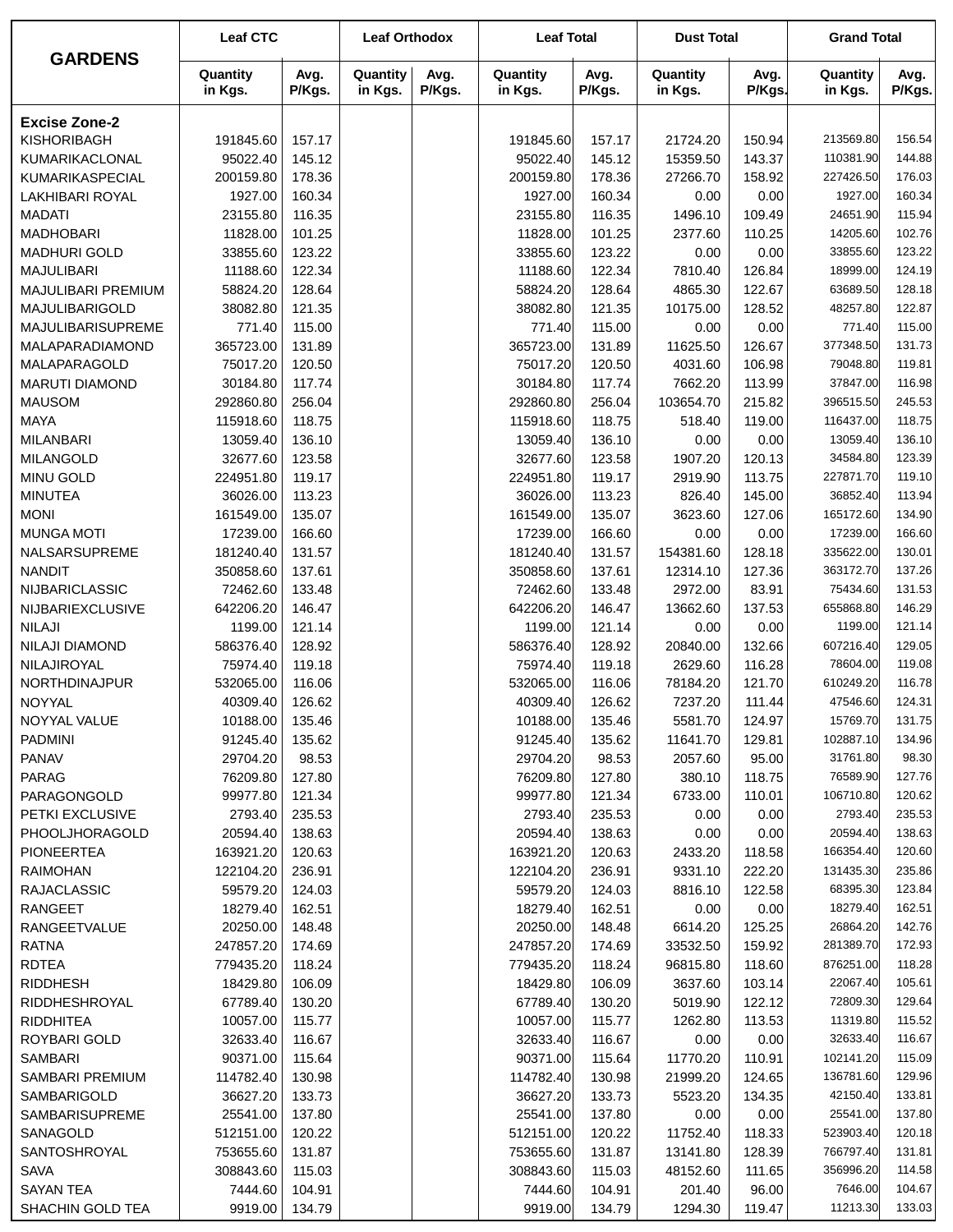| <b>GARDENS</b>                | <b>Leaf CTC</b>     |                  | <b>Leaf Orthodox</b> |                | <b>Leaf Total</b>   |                  | <b>Dust Total</b>   |                | <b>Grand Total</b>  |                  |
|-------------------------------|---------------------|------------------|----------------------|----------------|---------------------|------------------|---------------------|----------------|---------------------|------------------|
|                               | Quantity<br>in Kgs. | Avg.<br>P/Kgs.   | Quantity<br>in Kgs.  | Avg.<br>P/Kgs. | Quantity<br>in Kgs. | Avg.<br>P/Kgs.   | Quantity<br>in Kgs. | Avg.<br>P/Kgs. | Quantity<br>in Kgs. | Avg.<br>P/Kgs.   |
| <b>Excise Zone-2</b>          |                     |                  |                      |                |                     |                  |                     |                |                     |                  |
| <b>SHAKTISUPREME</b>          | 75872.40            | 114.62           |                      |                | 75872.40            | 114.62           | 1626.80             | 101.75         | 77499.20            | 114.35           |
| <b>SHIVROYAL</b>              | 6265.60             | 94.49            |                      |                | 6265.60             | 94.49            | 1074.40             | 94.00          | 7340.00             | 94.42            |
| <b>SHREEGANAPATI</b>          | 83010.40            | 117.92           |                      |                | 83010.40            | 117.92           | 0.00                | 0.00           | 83010.40            | 117.92           |
| SHREEKRISHNADIAMOND           | 11657.40            | 113.25           |                      |                | 11657.40            | 113.25           | 0.00                | 0.00           | 11657.40            | 113.25           |
| SHREEKRISHNAGOLD              | 4966.40             | 112.84           |                      |                | 4966.40             | 112.84           | 982.40              | 100.00         | 5948.80             | 110.72           |
| SHREYA GOLD                   | 348518.00           | 118.05           |                      |                | 348518.00           | 118.05           | 0.00                | 0.00           | 348518.00           | 118.05           |
| <b>SIDDHIVINAYAK</b>          | 156184.40           | 119.26           |                      |                | 156184.40           | 119.26           | 27999.90            | 98.56          | 184184.30           | 116.11           |
| <b>SOHANBARI</b>              | 39831.60            | 99.71            |                      |                | 39831.60            | 99.71            | 276.70              | 101.00         | 40108.30            | 99.72            |
| SONALIROYAL                   | 82640.00            | 147.48           |                      |                | 82640.00            | 147.48           | 24771.70            | 154.34         | 107411.70           | 149.06           |
| <b>SONI DIAMOND</b>           | 43324.80            | 121.79           |                      |                | 43324.80            | 121.79           | 4334.40             | 114.89         | 47659.20            | 121.17           |
| SONIROYAL                     | 619211.80           | 125.83           |                      |                | 619211.80           | 125.83           | 56938.50            | 123.20         | 676150.30           | 125.61           |
| SOVARANI                      | 1042.00             | 114.51           |                      |                | 1042.00             | 114.51           | 0.00                | 0.00           | 1042.00             | 114.51           |
| <b>SRIJA TEA</b>              | 535010.40           | 143.81           |                      |                | 535010.40           | 143.81           | 5213.50             | 125.35         | 540223.90           | 143.63           |
| <b>SRIKRISHNASUPREME</b>      | 95178.40            | 138.90           |                      |                | 95178.40            | 138.90           | 6386.30             | 128.00         | 101564.70           | 138.22           |
| <b>SUPERKLASS</b>             | 217102.40           | 114.78           |                      |                | 217102.40           | 114.78           | 3584.30             | 106.84         | 220686.70           | 114.65           |
| <b>SWASTIKA</b>               | 4047.60             | 115.01           |                      |                | 4047.60             | 115.01           | 1652.80             | 126.56         | 5700.40             | 118.36           |
| <b>TAPTI</b>                  | 15603.00            | 111.83           |                      |                | 15603.00            | 111.83           | 3772.00             | 107.60         | 19375.00            | 111.01           |
| <b>TAPTI ROYAL</b>            | 15343.80            | 126.27           |                      |                | 15343.80            | 126.27           | 754.40              | 97.00          | 16098.20            | 124.90           |
| <b>TAPTI VALUE</b>            | 37323.60            | 105.08           |                      |                | 37323.60            | 105.08           | 4168.70             | 92.94          | 41492.30            | 103.86           |
| <b>TIKOOM</b>                 | 73806.00            | 117.85           |                      |                | 73806.00            | 117.85           | 1388.80             | 104.53         | 75194.80            | 117.61           |
| <b>TIKOOM GOLD</b>            | 88844.80            | 144.74           |                      |                | 88844.80            | 144.74           | 2937.10             | 106.45         | 91781.90            | 143.52           |
| <b>TOPICAL TEA</b>            | 46267.40            | 122.49           |                      |                | 46267.40            | 122.49           | 6070.30             | 114.24         | 52337.70            | 121.53           |
| <b>TULSIBARI GOLD</b>         | 116311.80           | 113.45           |                      |                | 116311.80           | 113.45           | 1963.90             | 138.27         | 118275.70<br>751.40 | 113.86<br>172.00 |
| <b>VANSHIPUR</b><br>VARUNGOLD | 751.40<br>311111.00 | 172.00<br>122.77 |                      |                | 751.40<br>311111.00 | 172.00<br>122.77 | 0.00<br>28677.70    | 0.00<br>124.64 | 339788.70           | 122.93           |
| <b>VEDANTATEA</b>             | 347780.20           | 131.30           |                      |                | 347780.20           | 131.30           | 7982.10             | 114.31         | 355762.30           | 130.92           |
| ZARATEAPREMIUM                | 320752.00           | 135.22           |                      |                | 320752.00           | 135.22           | 8709.60             | 141.01         | 329461.60           | 135.37           |
| <b>District Total</b>         | 21209392.60         | 130.73           |                      |                | 21209392.60         | 130.73           | 1586002.40          | 130.85         | 22795395.00         | 130.74           |
| <b>Terai GARDENS</b>          |                     |                  |                      |                |                     |                  |                     |                |                     |                  |
|                               |                     |                  |                      |                |                     |                  |                     |                | 281042.50           | 134.24           |
| AANAND<br>AMRAJOTE            | 256888.80           | 134.98           |                      |                | 256888.80           | 134.98           | 24153.70            | 126.33         |                     |                  |
| <b>ASHAPUR</b>                | 3065.60<br>39831.60 | 109.95<br>138.71 |                      |                | 3065.60<br>39831.60 | 109.95<br>138.71 | 0.00<br>2328.50     | 0.00<br>127.52 | 3065.60<br>42160.10 | 109.95<br>138.09 |
| <b>ATAL</b>                   | 663442.80           | 209.40           |                      |                | 663442.80           | 209.40           | 96500.80            | 183.00         | 759943.60           | 206.05           |
| AZAMABADGOLD                  | 5461.00             | 119.73           |                      |                | 5461.00             | 119.73           | 1703.80             | 130.31         | 7164.80             | 122.24           |
| AZAMABADSUPREME               | 261757.60           | 169.38           |                      |                | 261757.60           | 169.38           | 65837.40            | 151.70         | 327595.00           | 165.83           |
| <b>BAGDOGRA</b>               | 101384.00           | 117.96           |                      |                | 101384.00           | 117.96           | 7572.10             | 120.70         | 108956.10           | 118.15           |
| <b>BAGDOGRA CLASSIC</b>       | 135684.60           | 131.84           |                      |                | 135684.60           | 131.84           | 6545.40             | 129.07         | 142230.00           | 131.71           |
| <b>BAGDOGRAGOLD</b>           | 365394.20           | 179.42           |                      |                | 365394.20           | 179.42           | 25415.40            | 151.48         | 390809.60           | 177.60           |
| <b>BALASON</b>                | 314147.40           | 117.68           |                      |                | 314147.40           | 117.68           | 16918.60            | 116.34         | 331066.00           | 117.61           |
| <b>BALASON ROYAL</b>          | 18728.20            | 136.82           |                      |                | 18728.20            | 136.82           | 833.40              | 135.54         | 19561.60            | 136.77           |
| <b>BELGACHI</b>               | 172722.00           | 145.13           |                      |                | 172722.00           | 145.13           | 39437.40            | 136.15         | 212159.40           | 143.46           |
| <b>BELGACHIGOLD</b>           | 373736.60           | 174.82           |                      |                | 373736.60           | 174.82           | 40290.70            | 157.31         | 414027.30           | 173.12           |
| <b>BELPUR</b>                 | 68063.20            | 114.29           |                      |                | 68063.20            | 114.29           | 16648.90            | 113.32         | 84712.10            | 114.10           |
| <b>BELPURGOLD</b>             | 5332.20             | 117.00           |                      |                | 5332.20             | 117.00           | 594.40              | 116.00         | 5926.60             | 116.90           |
| <b>BHOJNARAIN</b>             | 138462.60           | 144.39           |                      |                | 138462.60           | 144.39           | 15873.10            | 129.81         | 154335.70           | 142.89           |
| <b>BHOJNARAINGOLD</b>         | 234447.80           | 183.34           |                      |                | 234447.80           | 183.34           | 13875.00            | 164.40         | 248322.80           | 182.29           |
| <b>BHOJNARAINSUPREME</b>      | 61114.00            | 210.26           |                      |                | 61114.00            | 210.26           | 416.70              | 200.00         | 61530.70            | 210.19           |
| <b>BIJALIMONI</b>             | 285270.60           | 217.13           |                      |                | 285270.60           | 217.13           | 58229.50            | 189.78         | 343500.10           | 212.49           |
| <b>BIJBARI</b>                | 393858.00           | 130.05           |                      |                | 393858.00           | 130.05           | 54920.10            | 127.08         | 448778.10           | 129.69           |
| <b>BIJBARIGOLD</b>            | 611426.20           | 196.64           |                      |                | 611426.20           | 196.64           | 91649.30            | 163.50         | 703075.50           | 192.32           |
| <b>BIJOYNAGAR</b>             | 479517.00           | 158.92           |                      |                | 479517.00           | 158.92           | 39515.00            | 140.83         | 519032.00           | 157.55           |
| <b>BILATIBARI</b>             | 663941.20           | 132.50           |                      |                | 663941.20           | 132.50           | 7947.20             | 105.18         | 671888.40           | 132.17           |
| <b>CHAMPASARI</b>             | 108553.20           | 142.56           |                      |                | 108553.20           | 142.56           | 23315.50            | 138.33         | 131868.70           | 141.81           |
| <b>CHANDAN</b>                | 472916.00           | 150.37           |                      |                | 472916.00           | 150.37           | 56273.60            | 134.96         | 529189.60           | 148.73           |
| <b>DAGAPUR</b>                | 128637.40           | 189.13           |                      |                | 128637.40           | 189.13           | 24008.70            | 153.44         | 152646.10           | 183.52<br>164.92 |
| <b>DEBIJHORASUPREME</b>       | 439506.00           | 166.24           |                      |                | 439506.00           | 166.24           | 50647.50            | 153.46         | 490153.50           |                  |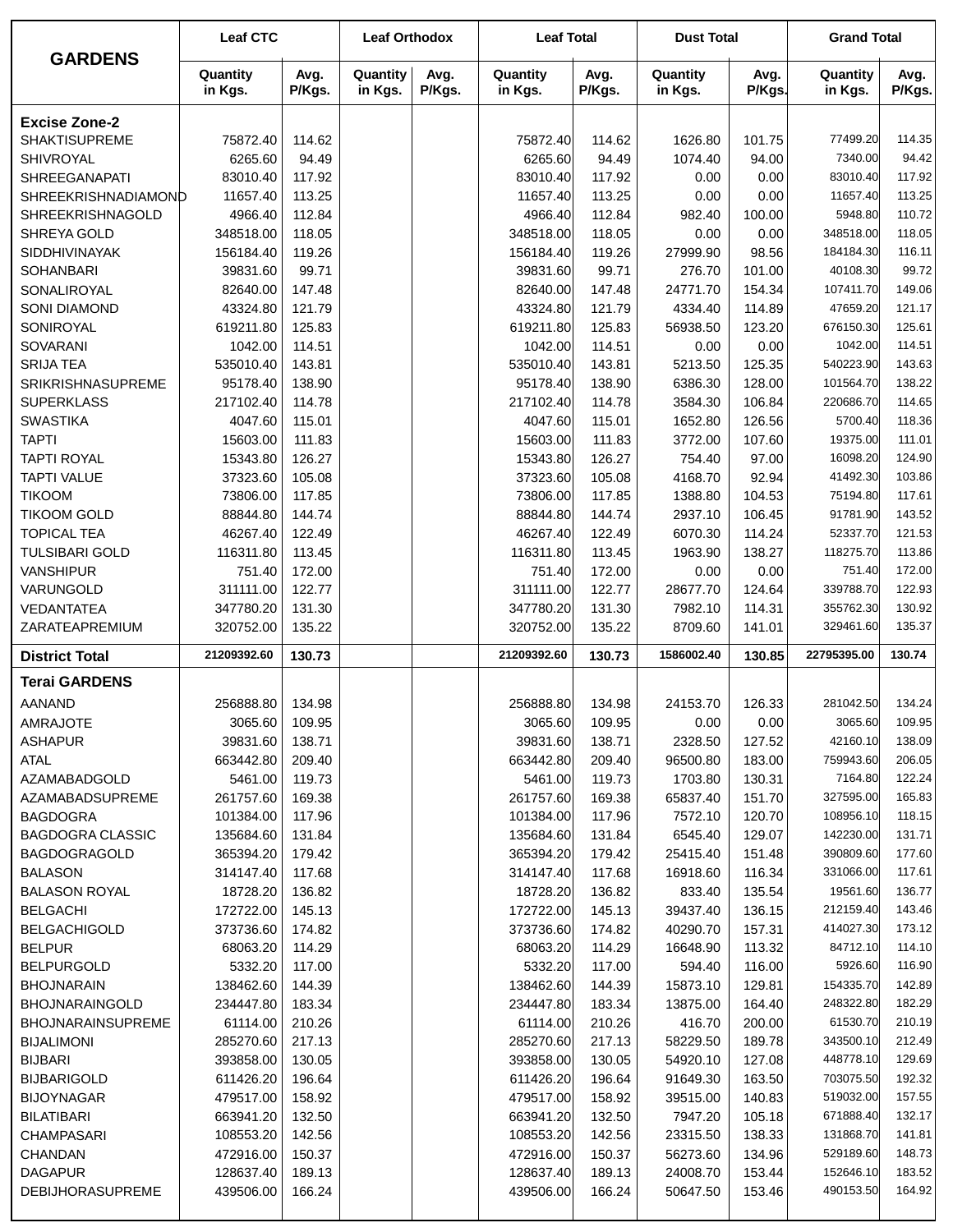|                              | <b>Leaf CTC</b>       |                  | <b>Leaf Orthodox</b> |                | <b>Leaf Total</b>     |                | <b>Dust Total</b>   |                | <b>Grand Total</b>   |                  |
|------------------------------|-----------------------|------------------|----------------------|----------------|-----------------------|----------------|---------------------|----------------|----------------------|------------------|
| <b>GARDENS</b>               | Quantity<br>in Kgs.   | Avg.<br>P/Kgs.   | Quantity<br>in Kgs.  | Avg.<br>P/Kgs. | Quantity<br>in Kgs.   | Avg.<br>P/Kgs. | Quantity<br>in Kgs. | Avg.<br>P/Kgs. | Quantity<br>in Kgs.  | Avg.<br>P/Kgs.   |
| <b>Excise Zone-2</b>         |                       |                  |                      |                |                       |                |                     |                |                      |                  |
| <b>FAGU</b>                  | 343520.60             | 167.05           |                      |                | 343520.60             | 167.05         | 68907.00            | 155.48         | 412427.60            | 165.12           |
| <b>FAGUROYAL</b>             | 188506.80             | 205.31           |                      |                | 188506.80             | 205.31         | 27307.30            | 178.76         | 215814.10            | 201.95           |
| <b>FULBAR</b>                | 206450.00             | 109.78           |                      |                | 206450.00             | 109.78         | 54316.20            | 113.04         | 260766.20            | 110.46           |
| <b>FULBARI</b>               | 585969.80             | 169.65           |                      |                | 585969.80             | 169.65         | 39754.90            | 166.89         | 625724.70            | 169.47           |
| <b>FULBARI HI GROWN</b>      | 453908.20             | 223.26           |                      |                | 453908.20             | 223.26         | 22656.40            | 199.53         | 476564.60            | 222.14           |
| <b>FULBARIPATAN</b>          | 21580.60              | 143.80           |                      |                | 21580.60              | 143.80         | 3028.60             | 129.91         | 24609.20             | 142.09           |
| <b>FULBARIPATANCLONAL</b>    | 89509.40              | 181.51           |                      |                | 89509.40              | 181.51         | 8197.70             | 149.37         | 97707.10             | 178.82           |
| <b>GIRISHCHANDRA</b>         | 223925.60             | 128.44           |                      |                | 223925.60             | 128.44         | 15140.10            | 130.14         | 239065.70            | 128.55           |
| <b>GIRISHCHSUPER</b>         | 179270.20             | 203.24           |                      |                | 179270.20             | 203.24         | 30569.50            | 153.70         | 209839.70            | 196.02           |
| <b>GITADEVI</b>              | 56580.60              | 117.91           |                      |                | 56580.60              | 117.91         | 14391.80            | 114.54         | 70972.40             | 117.22           |
| <b>GOPALPURSUPER</b>         | 69962.40              | 160.73           |                      |                | 69962.40              | 160.73         | 9370.70             | 147.00         | 79333.10             | 159.11           |
| <b>GOPE</b>                  | 1006004.20            | 125.04           |                      |                | 1006004.20            | 125.04         | 90817.10            | 117.56         | 1096821.30           | 124.42           |
| <b>GOPESUPREME</b>           | 175706.00             | 149.78           |                      |                | 175706.00             | 149.78         | 6459.40             | 127.88         | 182165.40            | 149.00           |
| <b>GULMA</b>                 | 762112.40             | 297.85           |                      |                | 762112.40             | 297.85         | 117768.20           | 247.28         | 879880.60            | 291.09           |
| <b>GUNABARI</b>              | 909453.60             | 124.93           |                      |                | 909453.60             | 124.93         | 15111.70            | 118.86         | 924565.30            | 124.83           |
| <b>HALBARI</b>               | 1374.20               | 162.61           |                      |                | 1374.20               | 162.61         | 0.00                | 0.00           | 1374.20              | 162.61           |
| <b>HANSQUA</b>               | 549641.40             | 224.42           |                      |                | 549641.40             | 224.42         | 86296.10            | 198.53         | 635937.50            | 220.91           |
| <b>HANSRAJ</b>               | 43803.40              | 136.98           |                      |                | 43803.40              | 136.98         | 6150.40             | 132.20         | 49953.80             | 136.39           |
| <b>ICHHAMOTI</b>             | 3713.60               | 126.50           |                      |                | 3713.60               | 126.50         | 1233.30             | 112.25         | 4946.90              | 122.95           |
| <b>ICHHAMOTIROYAL</b>        | 255778.40             | 195.54           |                      |                | 255778.40             | 195.54         | 24530.40            | 166.93         | 280308.80            | 193.04           |
| <b>JATINDRAMOHAN</b>         | 1181727.80            | 129.17           |                      |                | 1181727.80            | 129.17         | 82679.30            | 116.86         | 1264407.10           | 128.36           |
| JATINDRAMOHANGOLD            | 184770.40             | 147.22           |                      |                | 184770.40             | 147.22         | 1414.50             | 178.09         | 186184.90            | 147.45           |
| <b>JAYABARI</b>              | 240365.60             | 109.72           |                      |                | 240365.60             | 109.72         | 20336.80            | 110.04         | 260702.40            | 109.74           |
| JAYANTIKACLONAL              | 119734.40             | 142.42           |                      |                | 119734.40             | 142.42         | 9472.80             | 143.06         | 129207.20            | 142.47           |
| JAYANTIKAGOLD                | 446008.40             | 183.25           |                      |                | 446008.40             | 183.25         | 81718.40            | 161.15         | 527726.80            | 179.83           |
| KACHAKALIGOLD                | 420810.00             | 130.72           |                      |                | 420810.00             | 130.72         | 19071.60            | 125.50         | 439881.60            | 130.50           |
| <b>KAMALA</b>                | 655182.80             | 150.67           |                      |                | 655182.80             | 150.67         | 228103.80           | 142.57         | 883286.60            | 148.58           |
| <b>KANTABARI</b>             | 214777.00             | 123.57           |                      |                | 214777.00             | 123.57         | 20476.00            | 127.50         | 235253.00            | 123.91           |
| <b>KIRANCHANDRA</b>          | 193732.00             | 128.26           |                      |                | 193732.00             | 128.26         | 26623.20            | 131.64         | 220355.20            | 128.67           |
| KIRANCHANDRAGOLD             | 363876.30             | 172.15           |                      |                | 363876.30             | 172.15         | 47452.10            | 159.00         | 411328.40            | 170.63           |
| <b>KUSUM</b>                 | 234330.20             | 148.45           |                      |                | 234330.20             | 148.45         | 33042.90            | 131.83         | 267373.10            | 146.40           |
| <b>KUSUMGOLD</b>             | 119558.40             | 199.87           |                      |                | 119558.40             | 199.87         | 11707.10            | 166.00         | 131265.50            | 196.85           |
| <b>KUSUMSPL</b>              | 75241.80              | 177.57           |                      |                | 75241.80              | 177.57         | 7482.10             | 149.21         | 82723.90             | 175.00           |
| MAHAMAYA                     | 756925.40             | 130.72           |                      |                | 756925.40             | 130.72         | 55004.70            | 127.54         | 811930.10            | 130.50           |
| <b>MALIVITA</b>              | 36359.60              | 113.12           |                      |                | 36359.60              | 113.12         | 870.80              | 109.76         | 37230.40             | 113.04           |
| <b>MARAPUR</b>               | 48885.40              | 157.60           |                      |                | 48885.40              | 157.60         | 4634.30             | 144.08         | 53519.70             | 156.43           |
| MARAPURROYAL                 | 47363.00              | 194.15           |                      |                | 47363.00              | 194.15         | 2081.20             | 178.41         | 49444.20             | 193.49           |
| <b>MARIONBARIECLONAL</b>     | 95308.00              | 134.57           |                      |                | 95308.00              | 134.57         | 20309.70            | 127.80         | 115617.70            | 133.38           |
| MARIONBARIEPREMIUM           | 125177.80             | 147.51           |                      |                | 125177.80             | 147.51         | 25794.00            | 131.24         | 150971.80            | 144.73           |
| <b>MATIDHAR</b>              | 734808.20             | 222.73           |                      |                | 734808.20             | 222.73         | 137060.40           | 196.34         | 871868.60            | 218.58           |
| <b>MATIGARAGOLD</b>          | 23740.80              | 121.75           |                      |                | 23740.80              | 121.75         | 3482.30             | 114.03         | 27223.10             | 120.77           |
| <b>MATRI</b>                 | 275607.00             | 130.14           |                      |                | 275607.00             | 130.14         | 33866.90            | 124.68         | 309473.90            | 129.54           |
| <b>MATRIGOLD</b>             | 507127.80             | 237.56           |                      |                | 507127.80             | 237.56         | 38761.00            | 201.03         | 545888.80            | 234.97           |
| <b>MERRYVIEW</b>             | 199851.60             | 173.31           |                      |                | 199851.60             | 173.31         | 30576.00            | 159.68         | 230427.60            | 171.51           |
| <b>NALSAR</b>                | 104019.40             | 117.07           |                      |                | 104019.40             | 117.07         | 81030.40            | 118.98         | 185049.80            | 117.90           |
| NALSARBARI                   | 189357.20             | 132.84           |                      |                | 189357.20             | 132.84         | 72740.40            | 121.12         | 262097.60            | 129.59           |
| NEWCHUMTAACEGOLD             | 13352.80              | 114.55           |                      |                | 13352.80              | 114.55         | 3076.10             | 104.39         | 16428.90             | 112.64<br>145.05 |
| <b>NEWCHUMTACLASSIC</b>      | 183510.40             | 146.71           |                      |                | 183510.40             | 146.71         | 31959.70            | 135.51         | 215470.10            |                  |
| NEWCHUMTAROYAL               | 217365.00             | 176.48           |                      |                | 217365.00             | 176.48         | 50133.80            | 155.76         | 267498.80            | 172.60           |
| NUXALBARIE                   | 89482.80              | 178.67           |                      |                | 89482.80              | 178.67         | 26694.10            | 162.29         | 116176.90            | 174.90           |
| NUXALBARIIMPERIAL            | 445120.00             | 232.49           |                      |                | 445120.00             | 232.49         | 45067.10            | 205.23         | 490187.10            | 229.98           |
| ORDDIAMOND                   | 218157.60             | 180.35           |                      |                | 218157.60             | 180.35         | 12572.60            | 154.89         | 230730.20            | 178.96           |
| <b>ORDTERAI</b>              | 268044.80             | 143.35           |                      |                | 268044.80             | 143.35         | 27236.30            | 130.52         | 295281.10            | 142.17           |
| <b>PAHARGOOMIAH</b>          | 832973.70             | 286.69           |                      |                | 832973.70             | 286.69         | 138336.80           | 223.59         | 971310.50            | 277.71           |
| <b>PUSPA</b>                 | 7741.00               | 108.71           |                      |                | 7741.00               | 108.71         | 0.00                | 0.00           | 7741.00<br>268997.00 | 108.71<br>116.24 |
| PUSPAGOLD<br>PUTINBARI ROYAL | 268997.00             | 116.24<br>140.41 |                      |                | 268997.00             | 116.24         | 0.00                | 0.00           | 13313.40             | 140.41           |
| <b>RAMABOTY</b>              | 13313.40<br>508341.40 | 126.95           |                      |                | 13313.40<br>508341.40 | 140.41         | 0.00<br>26790.60    | 0.00<br>123.88 | 535132.00            | 126.80           |
|                              |                       |                  |                      |                |                       | 126.95         |                     |                |                      |                  |